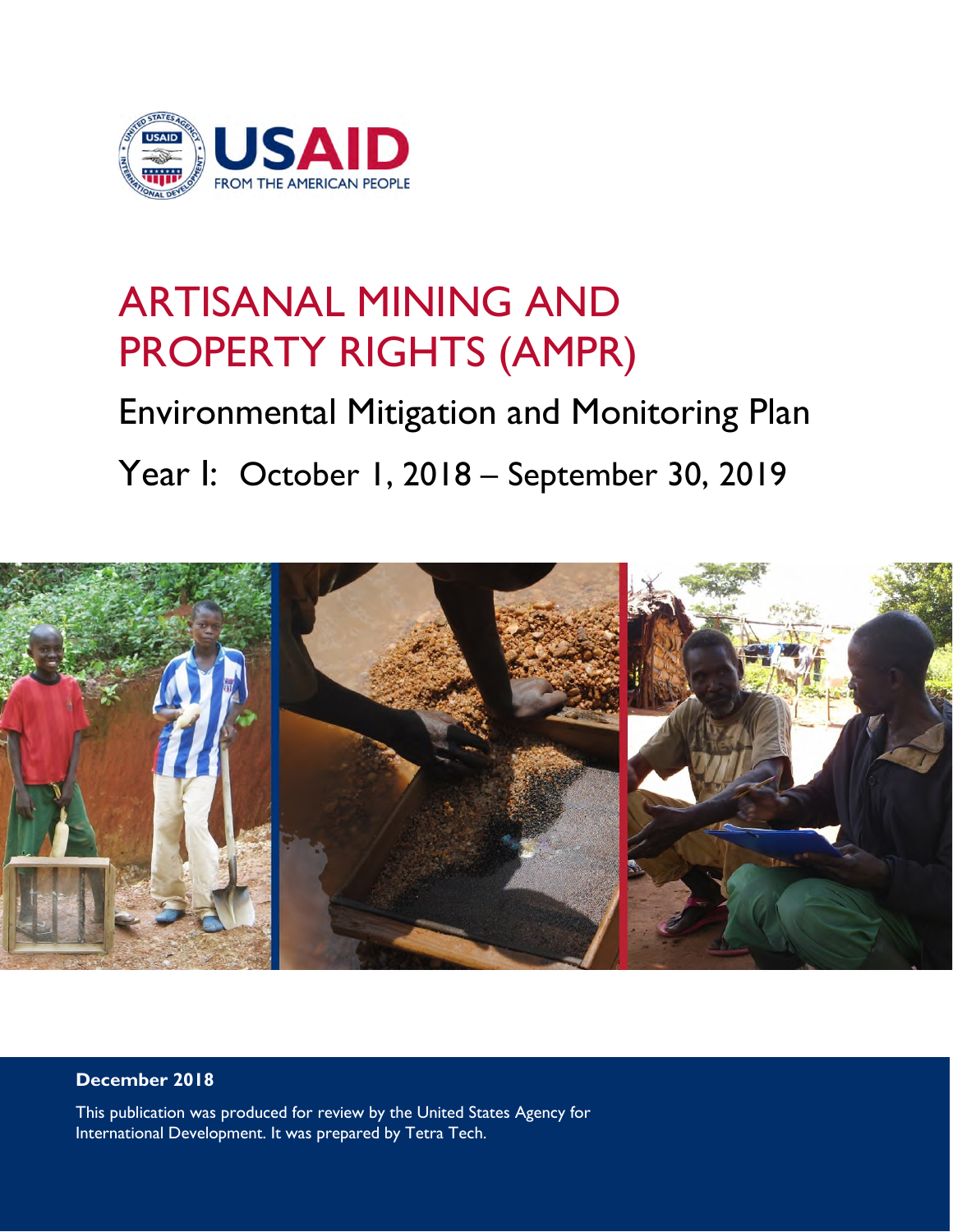**This publication was produced for review by the United States Agency for International Development by Tetra Tech, through USAID Contract No. 7200AA18D00003 / 7200AA18C00087, under the Strengthening Tenure and Resource Rights (STARR) II Indefinite Delivery Indefinite Quantity Contract (IDIQ).** 

This report was prepared by: Mark Freudenberger and Terah DeJong Tetra Tech 159 Bank Street, Suite 300 Burlington, Vermont 05401 USA Telephone: (802) 495-0282 Fax: (802) 658-4247 E-Mail: international.development@tetratech.com

Tetra Tech Contacts: Mark Freudenberger, Project Manager Email: Mark.Freudenberger@tetratech.com

Virginia Spell, Deputy Project Manager Email: Virginia.Spell@tetratech.com

Cover Photos: Tetra Tech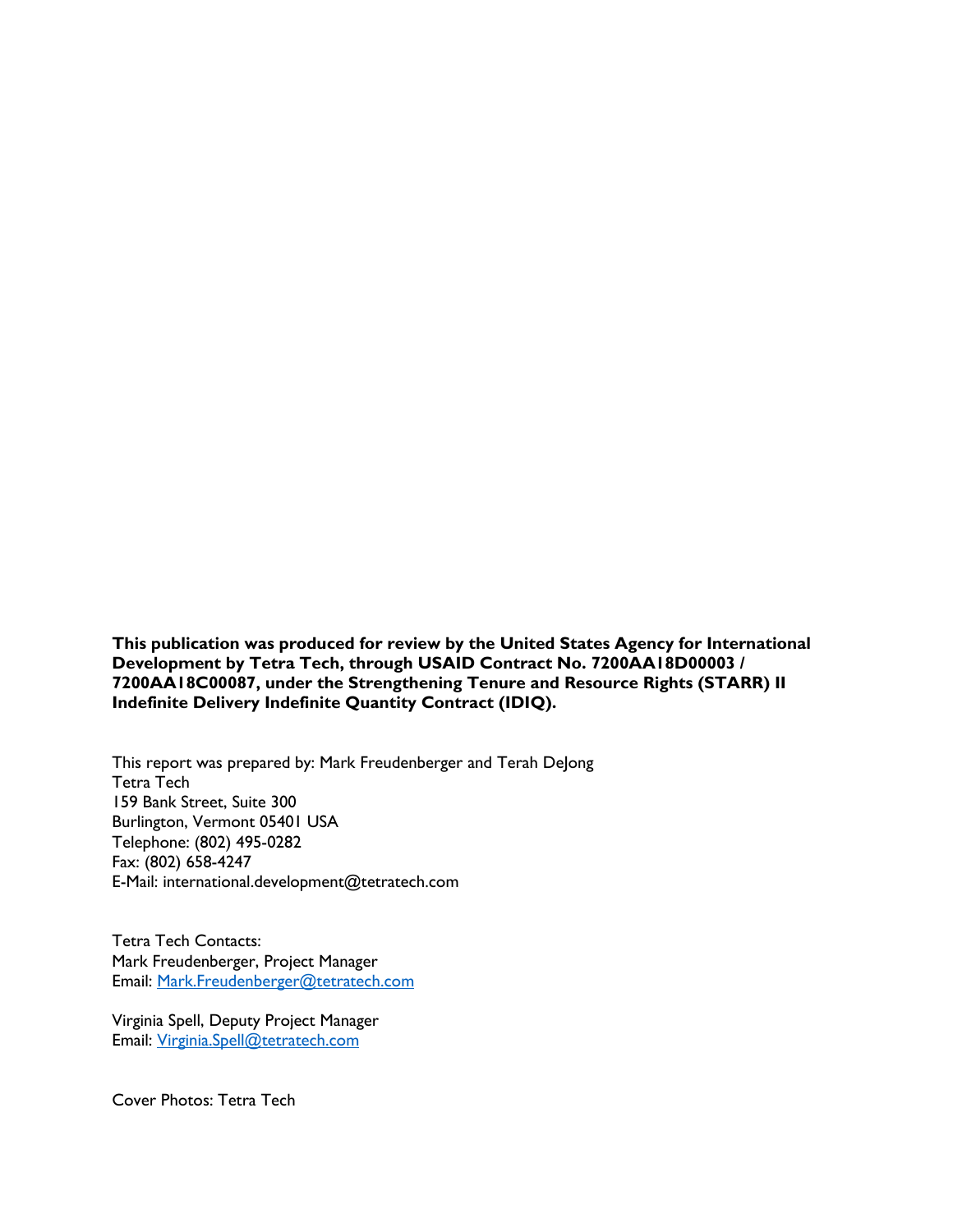# ARTISANAL MINING AND PROPERTY RIGHTS (AMPR)

Environmental Mitigation and Monitoring Plan: Year I: October 1, 2018 – September 30, 2019

December 2018

# **DISCLAIMER**

The author's views expressed in this publication do not necessarily reflect the views of the United States Agency for International Development or the United States Government.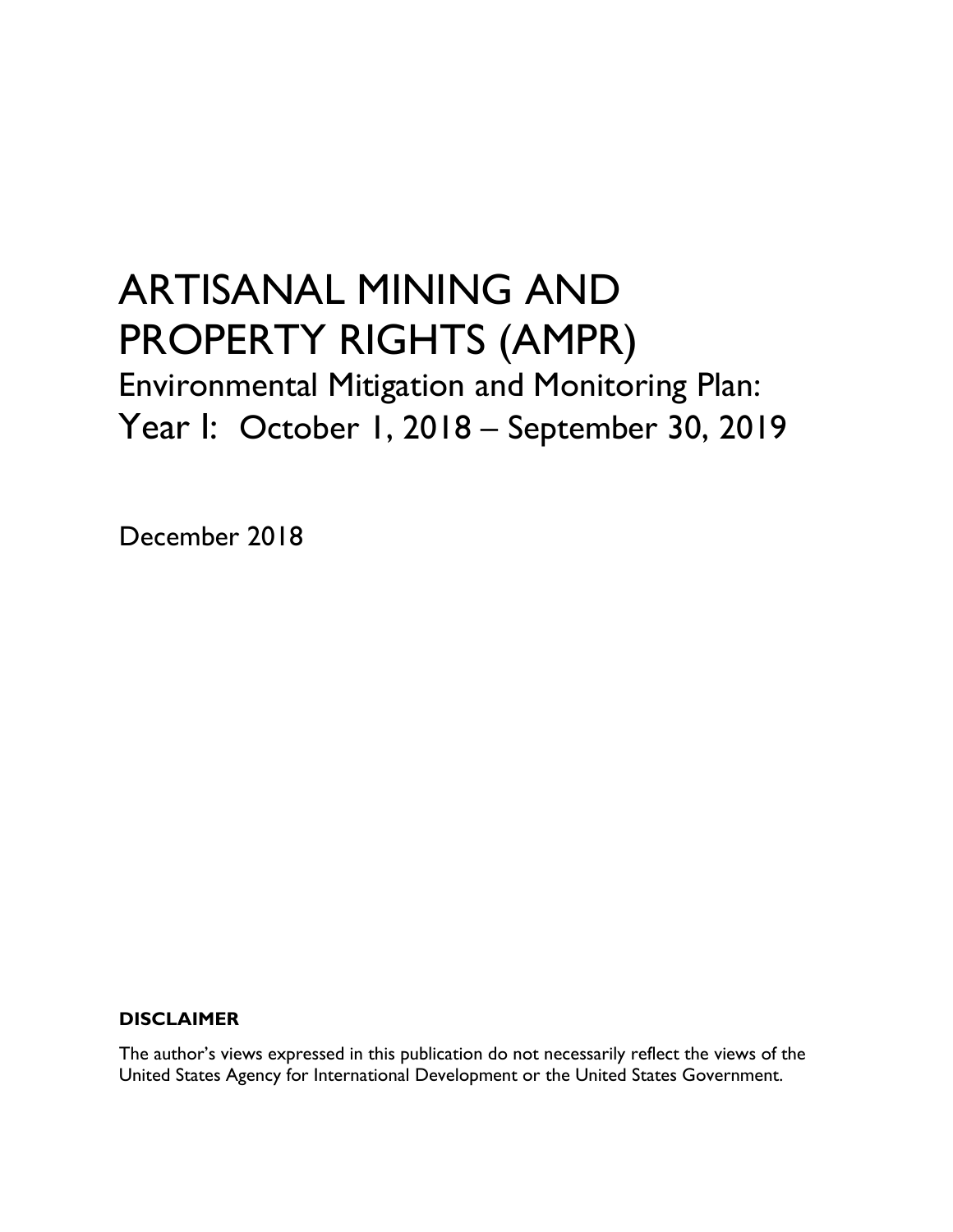# **TABLE OF CONTENTS**

| 2.1 |  |
|-----|--|
| 3.0 |  |
|     |  |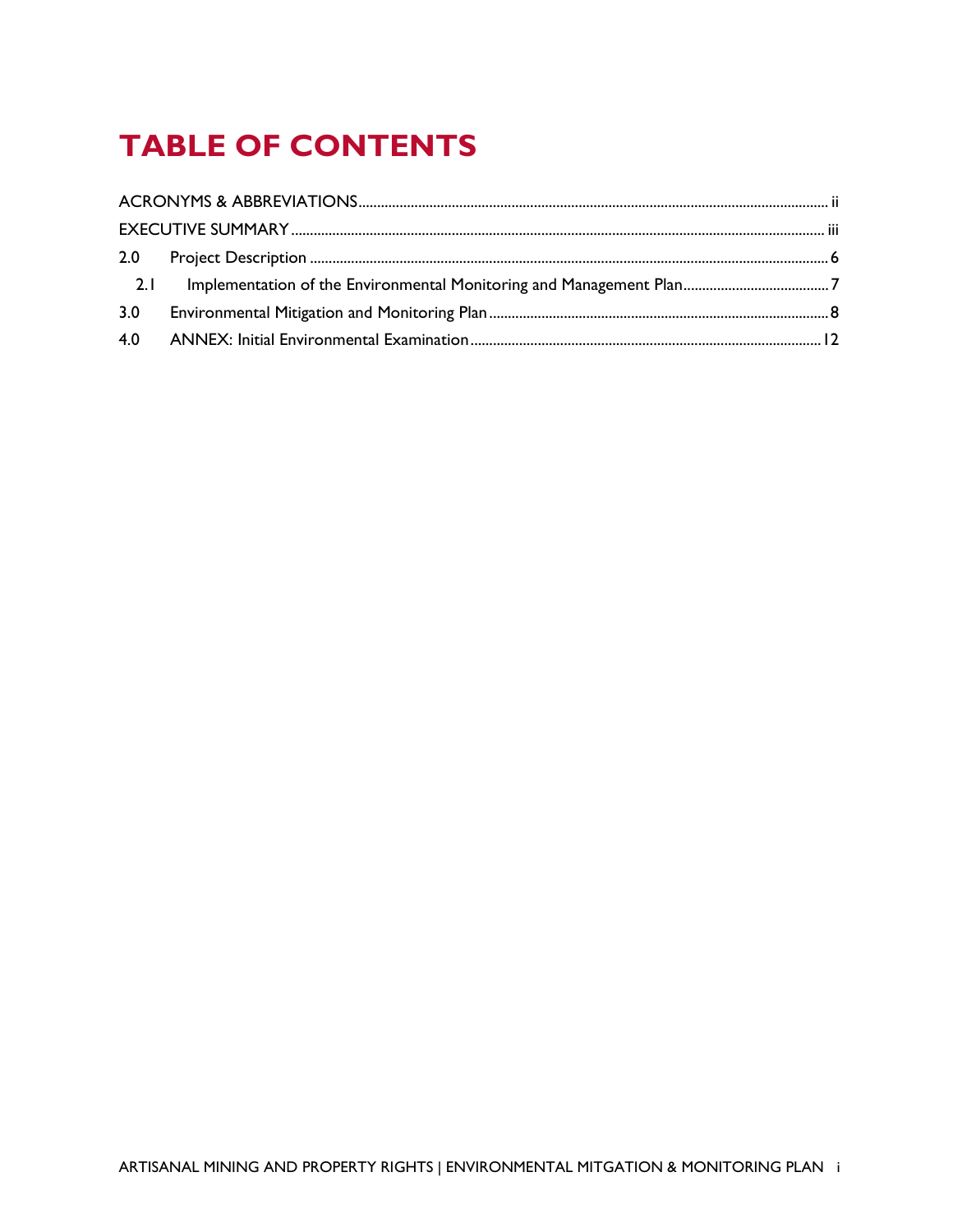# **ACRONYMS & ABBREVIATIONS**

| <b>ALS</b>   | Antenne Locale de Suivi (KP monitoring committee at commune level)                  |
|--------------|-------------------------------------------------------------------------------------|
|              | USAID AMPR Artisanal Mining and Property Rights                                     |
| <b>ASM</b>   | Artisanal and Small-Scale Mining                                                    |
| <b>CLA</b>   | Collaborating, Learning, and Adapting                                               |
| <b>CLPR</b>  | Comité Local de Paix et Réconciliation (local peace-building committee)             |
| <b>CLS</b>   | Comité Local de Suivi (KP monitoring committee at zone level)                       |
| E3/LU        | Land and Urban Office in the Bureau for Economic Growth, Education, and Environment |
| <b>KAP</b>   | Knowledge, Attitudes, and Practices                                                 |
| <b>KP</b>    | <b>Kimberley Process</b>                                                            |
| <b>KPCS</b>  | Kimberley Process Certification Scheme                                              |
| <b>KPPS</b>  | Kimberley Process Permanent Secretariat                                             |
| <b>PRADD</b> | Property Rights and Artisanal Diamond Development                                   |
| <b>USAID</b> | United States Agency for International Development                                  |
| <b>USGS</b>  | United States Geological Survey                                                     |
| <b>ZEA</b>   | Zone d'Exploitation Artisanale                                                      |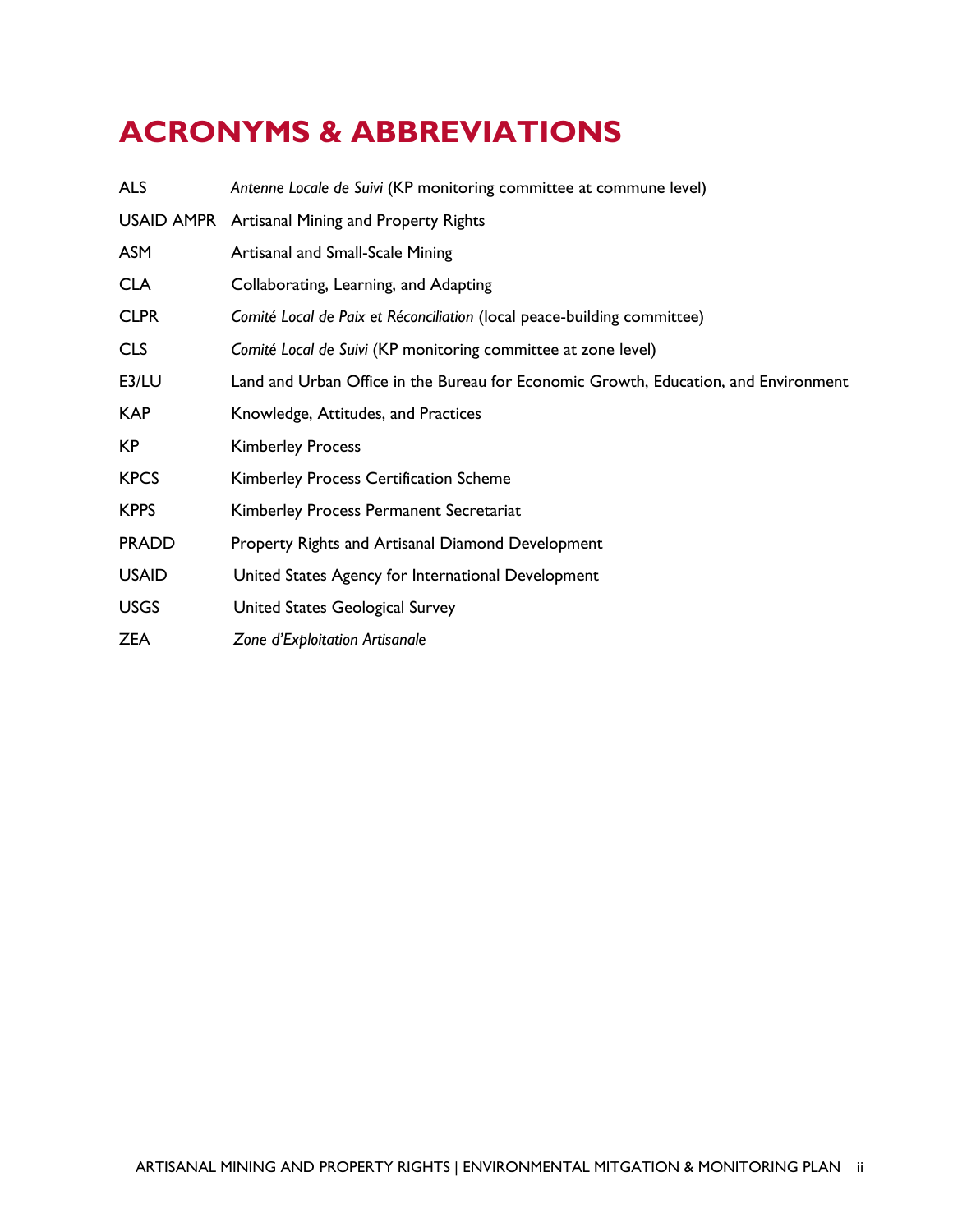# **EXECUTIVE SUMMARY**

The Artisanal Mining and Property Rights (USAID AMPR) project (Contract no. 7200AA18C00087) supports the USAID Land and Urban Office in the Bureau for Economic Growth, Education, and Environment (E3/LU) in improving land and resource governance and strengthening property rights for all members of society, especially women. Its specific purpose is to address land and resource governance challenges in the artisanal and small-scale mining (ASM) sector, using a multidisciplinary approach and incorporating appropriate and applicable evidence and tools. The project builds upon activities and lessons from the Property Rights and Artisanal Diamond Development (PRADD I and II) projects. The USAID AMPR contract was signed on September 28<sup>th</sup>, 2018, and will run initially for 3 base years and with two optional years possible. Most project activities will be carried out in the Central African Republic.

The Initial Environmental Examination (IEE) Summary submitted was approved on March 20, 2018. The IEE gave a Negative Determination with Conditions (See Annex for copy of the IEE). Pursuant to the requirement to submit an Environmental Mitigation and Monitoring Plan (EMMP) within 60 days of signature of the contract between Tetra Tech and USAID, this initial statement spells out the ways in which the project will respond to the conditions spelled out in the IEE. In subsequent years, annual reports will indicate how the environmental issues are addressed.

During the project start-up phase, the project management team led by Project Manager Dr. Mark Freudenberger, Technical Deputy Terah DeJong, and Chief of Party Maxie Muwonge will conduct training sessions for all project staff on the intent of EMMP's and the specific measures the project will take to implement the negative determination with conditions. The project management team is blessed with experiences learned from the Property Rights and Artisanal Diamond Development Project (PRADD II) carried out previously in the Central African Republic, Côte d'Ivoire, and Guinea. In these countries, the project confronted successfully many environmental problematics associated particularly with the artisanal diamond economy.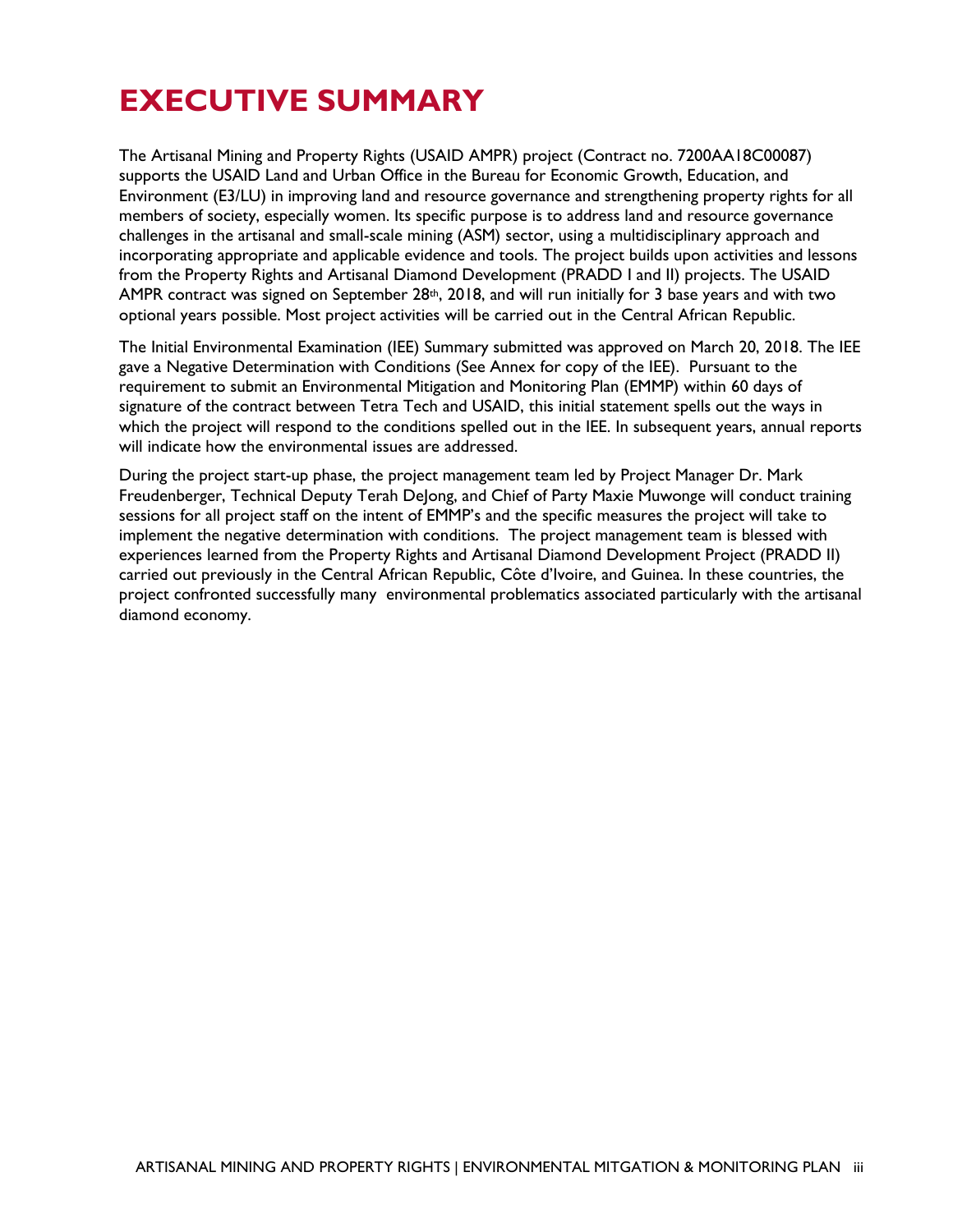

Figure 1: Diamond Mining Areas of the Central African Republic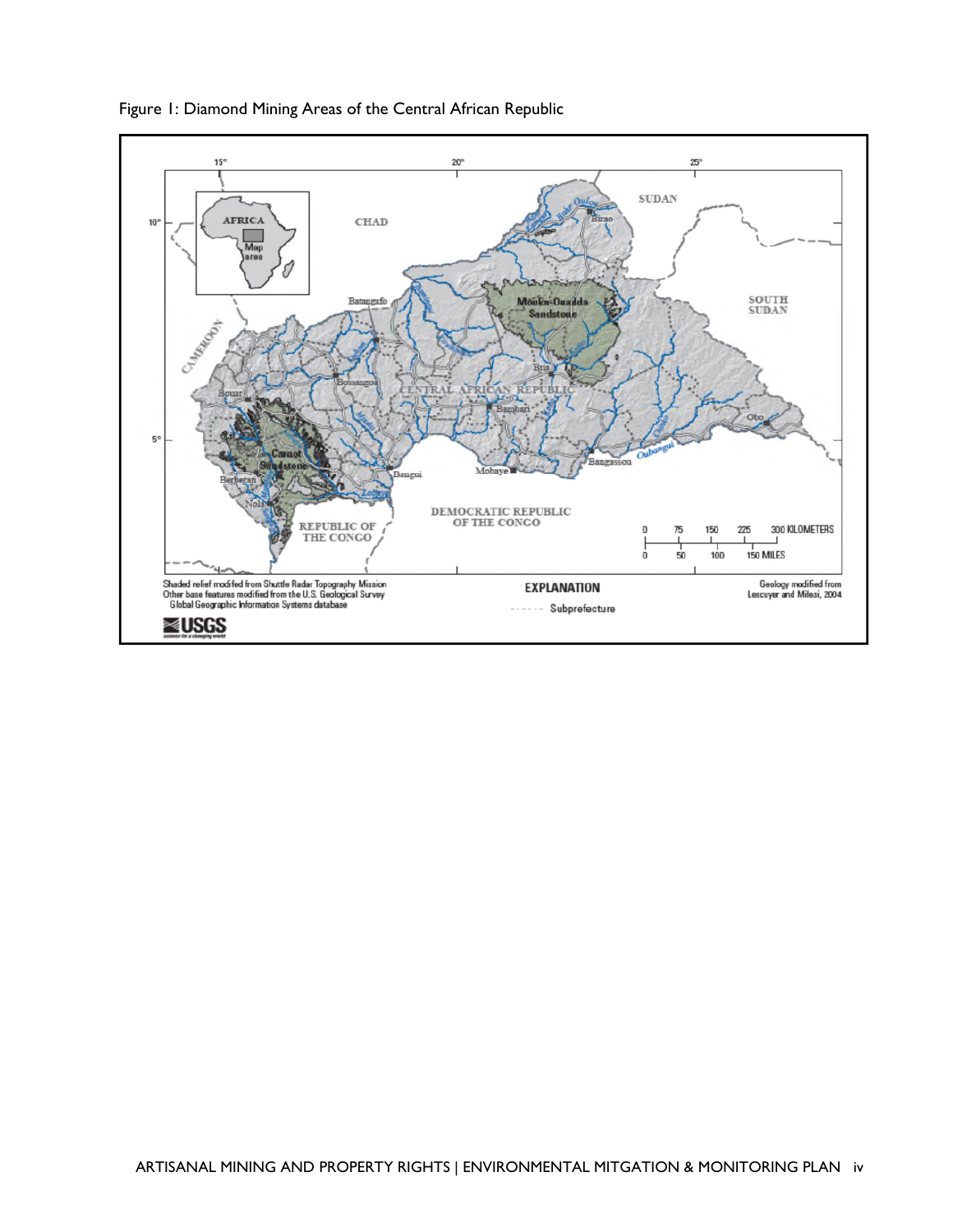



The squares are the locations monitored by USGS and many sites within noted in green as well. The red stars are those places georeferenced by PRADD II with the Kimberley Process Permanent Secretariat (KPPSS) Focal Points. The location  $# 6$  could not be visited by PRADD II because of insecurity around Gamboula. The sites near Boda could not be visited because of lack of PRADD funding and the ones south of Carnot are inaccessible even by moto during the early rainy season. The USAID AMPR project will likely focus in year I of the project in Berberati (#1) and Carnot (#2).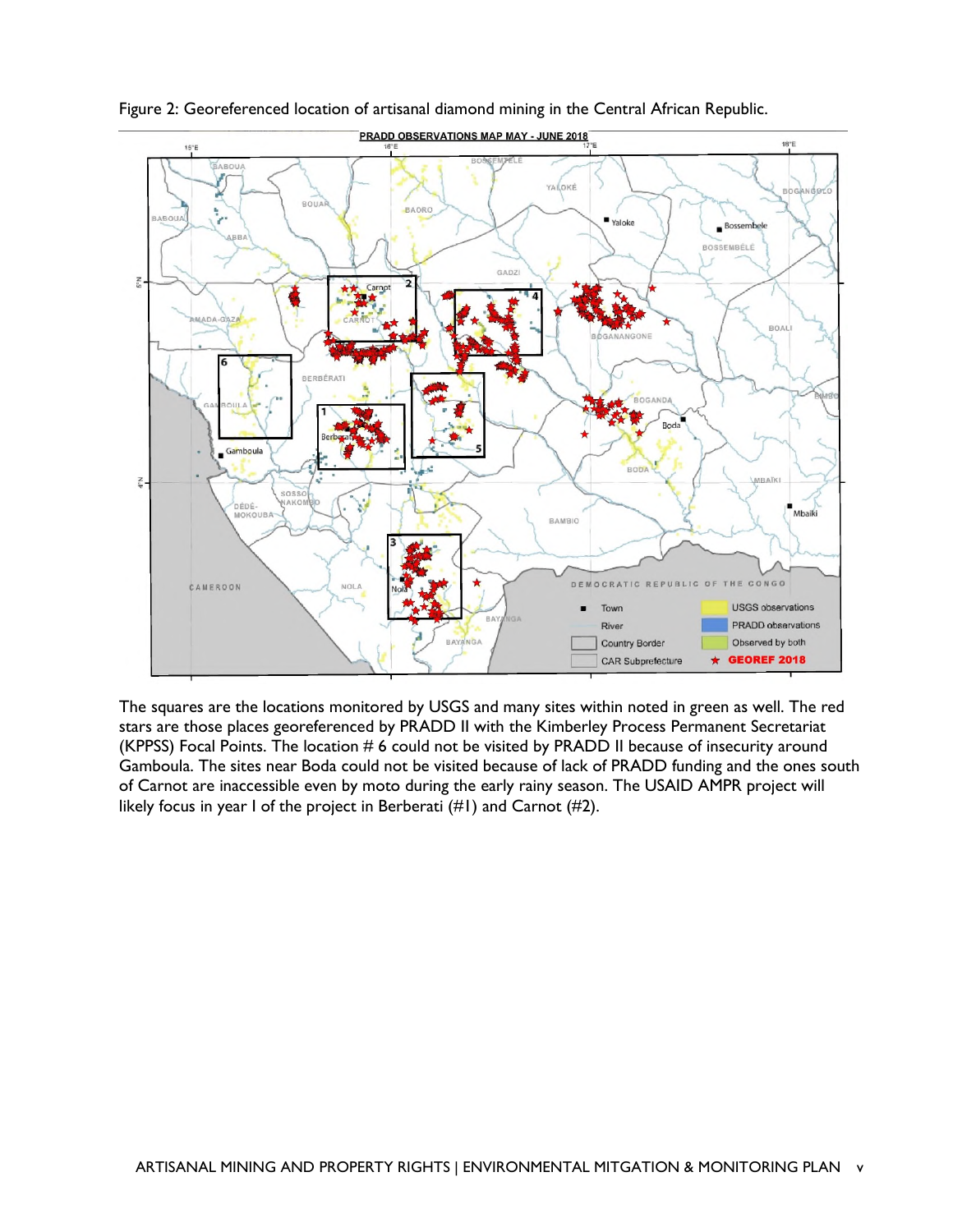# **2.0 Project Description**

The Artisanal Mining and Property Rights (USAID AMPR) project supports the USAID Land and Urban Office in improving land and resource governance and strengthening property rights for all members of society, especially women. Its specific purpose is to address land and resource governance challenges in the artisanal and small-scale mining (ASM) sector, using a multidisciplinary approach and incorporating appropriate and applicable evidence and tools. The project builds upon activities and lessons from the Property Rights and Artisanal Diamond Development (PRADD I and II) projects. The USAID AMPR contract was signed on September  $28<sup>th</sup>$ , 2018 and will run initially for 3 base years and with two optional years possible. Most project activities will be carried out in the Central African Republic.

The first annual work plan for USAID AMPR covers the period of October 1, 2018 to September 30, 2019. The Monitoring, Evaluation, and Learning (MEL) Plan as well as all periodic reporting is aligned with this time period. Similarly, the Environmental Mitigation and Monitoring Plan (EMMP) for the first year is synchronized with this reporting period.

This first-year work plan and the associated EMMP is intended to start activities on the ground in February 2019 following Work Plan approval by USAID (delayed due to the lapse in Congressional appropriations) in order to capitalize on momentum from PRADD II and also build trust and good will among beneficiaries and partners. Four central components structure the work plan.

Component I builds capacity for implementing Kimberley Process Certification Scheme requirements. To launch the initiative, the USAID AMPR team will conduct a gap analysis and identify recommendations to stem the tide of rapidly expanding rough diamond smuggling and remove barriers to implementing the KP Operational Framework (OF). USAID AMPR will then support miner education and awareness-raising and implement capacity-building measures such as logistical support for local KP Focal Points and the strengthening of Local Monitoring Committees. USAID AMPR will also design the conceptual framework for piloting decentralized artisanal mining zones (ZEAs) with innovations for local revenue management, while also examining lessons learned and opportunities for miner parcel certification.

Component 2 strengthens social cohesion and economic development in diamond mining communities. USAID AMPR will build upon lessons learned from PRADD II and expand local structures and processes for fostering peace and reconciliation. USAID AMPR will support the expansion of local Peace and Reconciliation Committees (CLPRs) and support them logistically to monitor and resolve conflicts and conduct peace-building activities. USAID AMPR will continue PRADD II efforts to foster coordination between the government ministries responsible for mining and peace-building. USAID AMPR will also launch livelihood support activities for women as part of a comprehensive Gender Action Plan aimed at promoting their economic and social inclusion.

Component 3 focuses on understanding the artisanal gold supply chain. USAID AMPR will work with its two sub-contractors IPIS and RESOLVE to implement a baseline assessment of gold and launch an interactive online map of artisanal gold mining sites. USAID AMPR will also organize a workshop to present results from the study and facilitate training and discussion aimed at moving towards a national gold action plan.

Component 4 will respond to USAID Operating Unit requests for technical assistance with respect to understanding the linkages between ASM and development issues.

The project Performance and Monitoring Plan (PMP) will include a baseline Knowledge Attitudes Practices (KAP) survey and a study to estimate actual rough diamond production.

The USAID AMPR project will implement its activities in close coordination with other donors, especially the World Bank and the European Union, who both have activities in the sector in CAR. The project will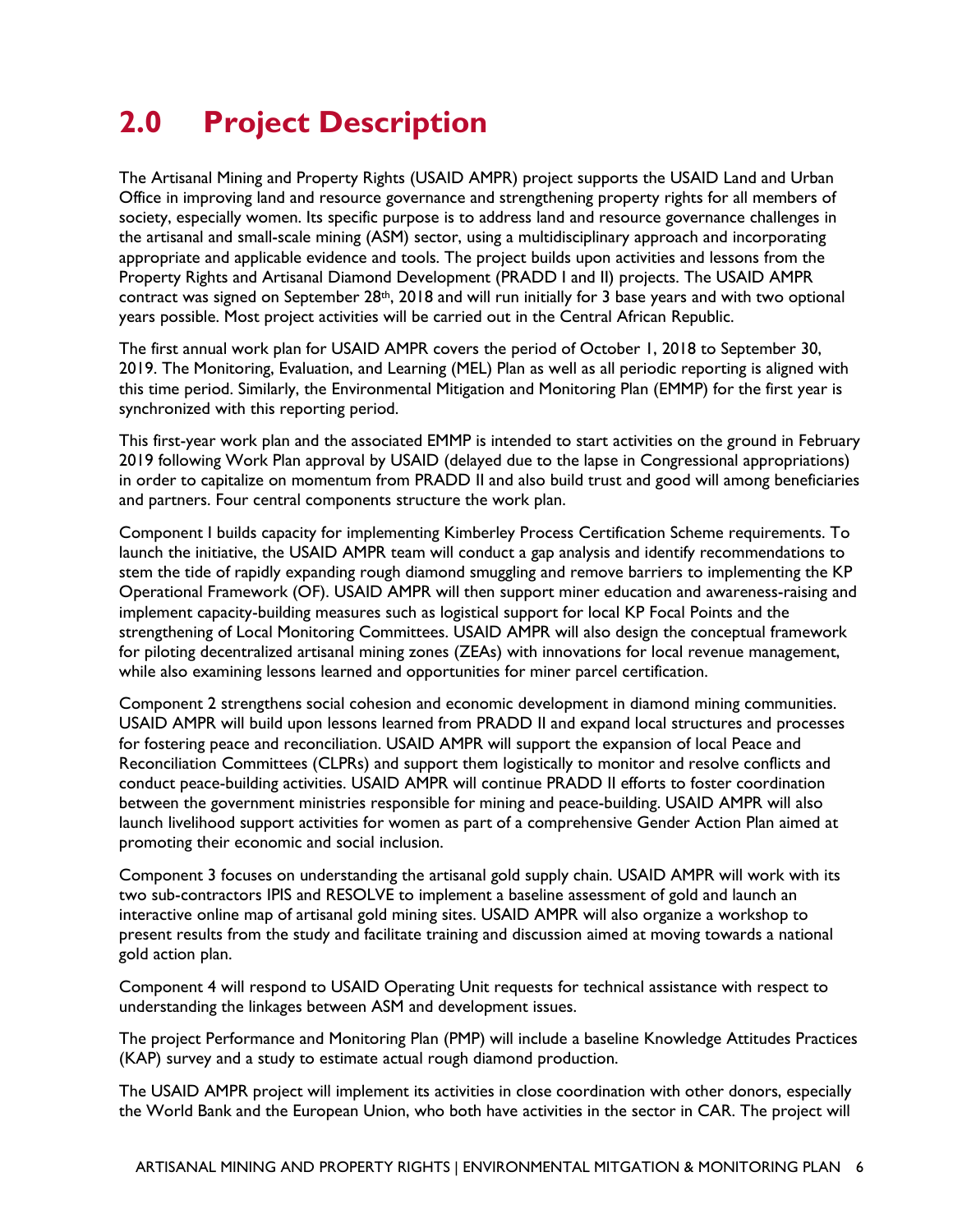foster synergies and avoid duplication through local coordination but also participating in regular calls between the donors.

### **2.1 IMPLEMENTATION OF THE ENVIRONMENTAL MONITORING AND MANAGEMENT PLAN**

The Environmental Monitoring and Management Plan (EMMP) will address the negative determination of conditions outlined in the Initial Environmental Examination (IEE) and particularly with reference to 22 CFR 216.3 (a) (2) iii (https://www.usaid.gov/our\_work/environment/compliance/22cfr216). These actions are summarized below in Section 3.

USAID AMPR activities will be led on the ground by the Chief of Party Maxie Muwonge and implemented over the course of the project in 3 sub-prefectures: Berberati, Carnot, and Nola (See Figures 1 and 2). During year I, project activities will be focused in Berberati and Carnot. Field agents will be sent to these areas with most technical staff based in Bangui. The Technical Deputy will travel to the Central African Republic periodically to participate in specific activities, and other consultants will also travel, security permitting, to support the teams on the ground.

The project management team notes that USAID has not yet determined conditionalities associated with economic activities, primarily targeted to women. The IEE will require revisions and then the EMMP updating is expected to occur in March/April, 2019 once the project carries out diagnostics to determine the type of income generation activities associated with environmental restoration of damaged diamond mining sites.

The Technical Director Terah DeJong will lead initially the trainings for the technical team on how to address the negative determination with conditionalities as spelled out below. Mr. DeJong implemented successfully the EMMP for the PRADD II project in Côte d'Ivoire and is very familiar with the environmental issues surrounding the artisanal diamond and gold economies. Similarly, he is well aware of environmental issues, like the presence of heavy metals, in soils disrupted by artisanal mining and the issues around land reclamation on these types of soils. This experience will be brought to bear during the preparation of the USAID AMPR's field work. Mr. Delong also serves the role of Senior Advisor to the project and works closely with all component coordinators. Through this integration into the project, the conditionalities and Mitigation/Monitoring activities are expected to be addressed as summarized below.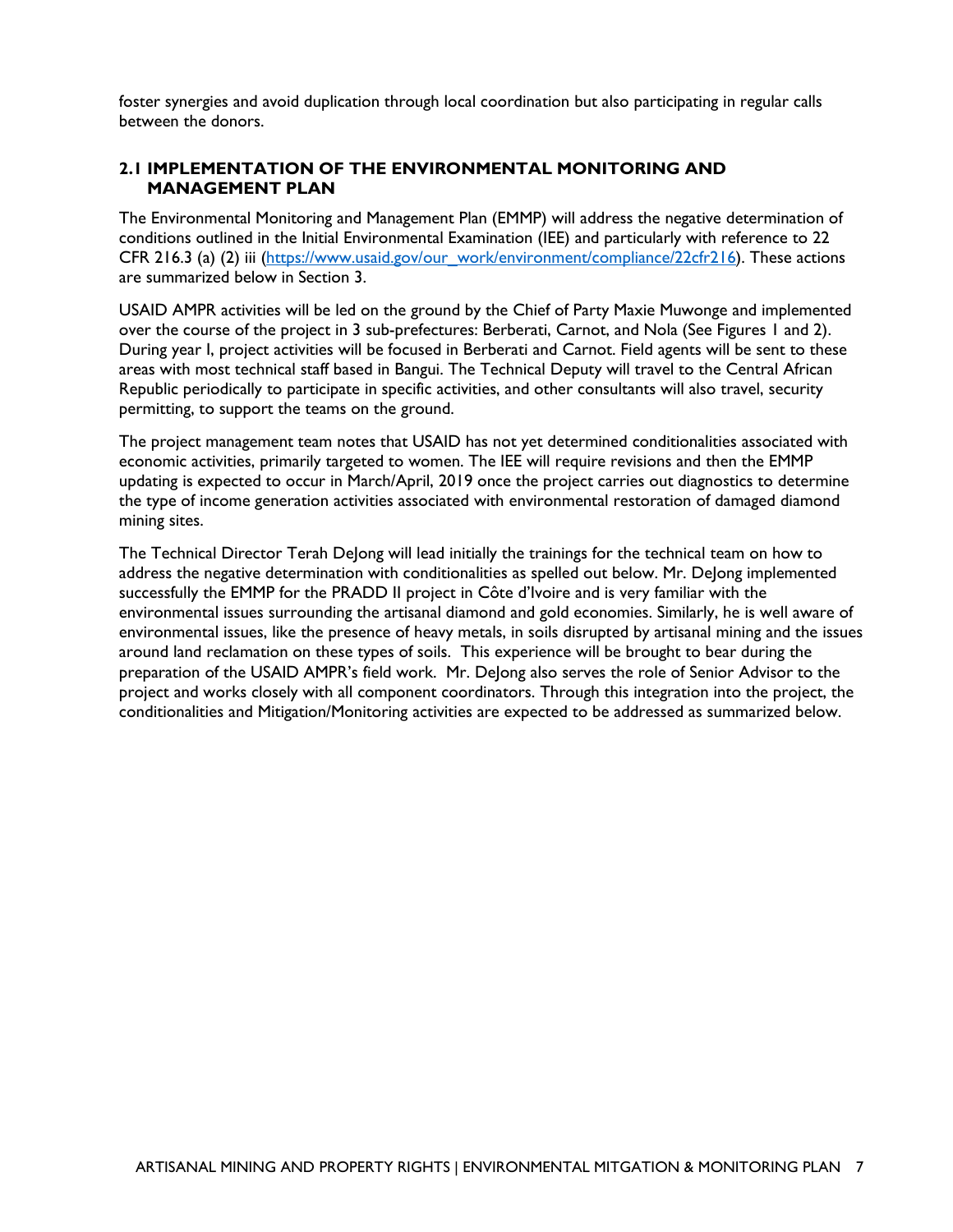# **3.0 Environmental Mitigation and Monitoring Plan**

 The USAID AMPR Environmental Mitigation and Monitoring Plan summarizes specific mitigation and monitoring action in response to the conditions and risks identified in the Initial Environmental Examination (IEE) approved on March 21, 2018. The following table summarizes the conditions from the IEE and outlines USAID AMPR's actions to meet them.

**Activities under IR 1.1 Improve legal, policy, and institutional framework for conflict-free diamond production at domestic and regional levels** 

Potential environmental and social impacts: *Engaging at the legal and policy levels has the potential to help the GoCAR address the negative environmental and social impacts of diamond mining*

| <b>IEE Condition</b>                                                                                                                                                                                              | <b>Specific Mitigation/Monitoring Actions</b>                                                                                                                                                                                                                                                                                                                                                                                                                                                                                                                                                                                                                                                                                                  | <b>Timing and</b><br><b>Responsible</b><br><b>Parties</b>                                                                                                                                                                                                                         |  |
|-------------------------------------------------------------------------------------------------------------------------------------------------------------------------------------------------------------------|------------------------------------------------------------------------------------------------------------------------------------------------------------------------------------------------------------------------------------------------------------------------------------------------------------------------------------------------------------------------------------------------------------------------------------------------------------------------------------------------------------------------------------------------------------------------------------------------------------------------------------------------------------------------------------------------------------------------------------------------|-----------------------------------------------------------------------------------------------------------------------------------------------------------------------------------------------------------------------------------------------------------------------------------|--|
| The activity should seek<br>to improve the legal,<br>policy and institutional<br>framework to address<br>the environment.<br>health, safety and<br>human rights impacts of<br>conflict-free diamond<br>production | USAID AMPR will ensure as part of field diagnostics<br>and the national workshop on the implementation<br>of the KP OF that teams discuss environment.<br>health, safety and human rights dimensions, and<br>encourage adoption of specific recommendations.<br>In addition, USAID AMPR will include the<br>environment, health, safety and human rights in<br>baseline studies and periodic monitoring, such as<br>the miner KAP survey, and site monitoring by the<br>KP Focal Points with USAID AMPR and World<br>Bank support. Finally, should USAID AMPR<br>contribute to updating the mining code and<br>implementing regulations, the project will formulate<br>recommendations on the environment, health,<br>safety and human rights. | The Technical<br>Deputy will ensure<br>measures adopted in<br>diagnostic ToR, KAP<br>survey, and<br>workshop agenda<br>(February / March).<br>The Technical<br>Deputy will ensure<br>field coordinators<br>include these<br>measures in<br>contributions to<br>regulatory reform. |  |
| Activities under IR 1.2 Expand formalization of land and resource rights in artisanal<br>diamond mining communities                                                                                               |                                                                                                                                                                                                                                                                                                                                                                                                                                                                                                                                                                                                                                                                                                                                                |                                                                                                                                                                                                                                                                                   |  |
| Potential environmental and social impacts: N/A                                                                                                                                                                   |                                                                                                                                                                                                                                                                                                                                                                                                                                                                                                                                                                                                                                                                                                                                                |                                                                                                                                                                                                                                                                                   |  |
| <b>IEE Condition</b>                                                                                                                                                                                              | <b>Specific Mitigation/Monitoring Actions</b>                                                                                                                                                                                                                                                                                                                                                                                                                                                                                                                                                                                                                                                                                                  | <b>Timing and</b><br><b>Responsible</b><br><b>Parties</b>                                                                                                                                                                                                                         |  |
| None.                                                                                                                                                                                                             | N/A                                                                                                                                                                                                                                                                                                                                                                                                                                                                                                                                                                                                                                                                                                                                            | N/A                                                                                                                                                                                                                                                                               |  |

Categorical exclusion per 22 CFR 216.2(c)2(i)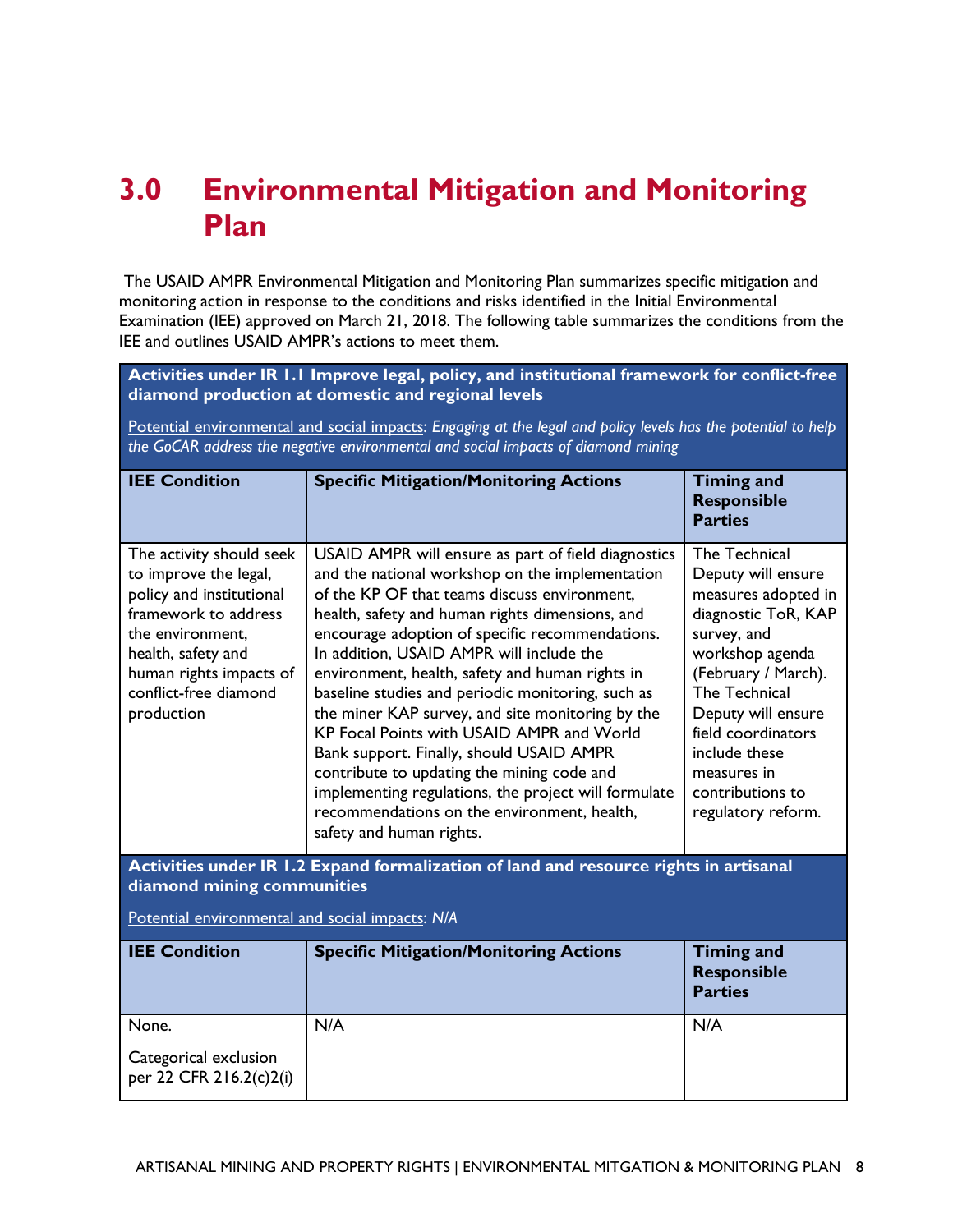**Activities under IR 1.3 Increase awareness of Kimberley Process requirements, inclusive of all points in the supply chain such as government actors, buying houses, collectors, pit owners, and diggers** 

Potential environmental and social impacts: *Awareness raising presents an opportunity for USAID to increase awareness of the environmental, social and human rights impacts associated with the ASM sector.*

| <b>IEE Condition</b>                                                                                                                                                                                                                                                                                                                                                                                                                   | <b>Specific Mitigation/Monitoring Actions</b>                                                                                                                                                                                                                                                                                                                                                                                                                                                                                                                                                                                                                                                                                                                                                                            | <b>Timing and</b><br><b>Responsible</b><br><b>Parties</b>             |  |
|----------------------------------------------------------------------------------------------------------------------------------------------------------------------------------------------------------------------------------------------------------------------------------------------------------------------------------------------------------------------------------------------------------------------------------------|--------------------------------------------------------------------------------------------------------------------------------------------------------------------------------------------------------------------------------------------------------------------------------------------------------------------------------------------------------------------------------------------------------------------------------------------------------------------------------------------------------------------------------------------------------------------------------------------------------------------------------------------------------------------------------------------------------------------------------------------------------------------------------------------------------------------------|-----------------------------------------------------------------------|--|
| In addition to increasing<br>awareness of the<br><b>Kimberley Process</b><br>requirements, the<br>activity should also<br>increase the<br>understanding of the<br>negative environmental,<br>health and safety related<br>impacts of diamond<br>mining and increase the<br>capacity of stakeholder<br>to minimize the<br>impacts. If security<br>actors receive training,<br>the training must<br>include a human rights<br>component. | USAID AMPR will ensure that environment, health,<br>safety and human rights are included in the<br>Communications Plan and in the grassroots<br>communications tools (videos, placards, community<br>theatre scripts) targeting artisanal miners. For<br>PRADD II material undergoing translation into<br>Sango, such as educational videos, these aspects<br>feature prominently already. USAID AMPR will also<br>encourage the Kimberley Process local monitoring<br>committees (CLS and ALS) to include environment,<br>health, safety and human rights issues in their<br>monitoring reports and activities. Finally, USAID<br>AMPR will include environment, health, safety and<br>human rights themes in the miner KAP survey in<br>order to measure changes over time in knowledge,<br>perceptions and practices. |                                                                       |  |
| compliant zones effectively                                                                                                                                                                                                                                                                                                                                                                                                            | Activities under IR 1.4 Strengthen capacity of GoCAR to manage and expand KP-                                                                                                                                                                                                                                                                                                                                                                                                                                                                                                                                                                                                                                                                                                                                            |                                                                       |  |
| Potential environmental and social impacts: There may be an opportunity to address the social and<br>environmental impacts of mining which providing support to the GoCAR.                                                                                                                                                                                                                                                             |                                                                                                                                                                                                                                                                                                                                                                                                                                                                                                                                                                                                                                                                                                                                                                                                                          |                                                                       |  |
| <b>IEE Condition</b>                                                                                                                                                                                                                                                                                                                                                                                                                   | <b>Specific Mitigation/Monitoring Actions</b>                                                                                                                                                                                                                                                                                                                                                                                                                                                                                                                                                                                                                                                                                                                                                                            | <b>Timing and</b><br><b>Responsible</b><br><b>Parties</b>             |  |
| Since the activity seeks<br>to formalize existing<br>illegal artisanal mines, it<br>is recommended that an                                                                                                                                                                                                                                                                                                                             | USAID AMPR will train and encourage KP Focal<br>Points to include environment, health and safety in<br>their regular monitoring in both compliant and<br>priority zones. In addition, USAID AMPR will                                                                                                                                                                                                                                                                                                                                                                                                                                                                                                                                                                                                                    | The COP will<br>ensure that the<br>Component   & 3<br>Coordinator and |  |

| megar ar usanar mines, it | their regular monitoring in boun compilant and      | COMPONENT L & J         |
|---------------------------|-----------------------------------------------------|-------------------------|
| is recommended that an    | priority zones. In addition, USAID AMPR will        | Coordinator and         |
| approach of continuous    | integrate environment, health and safety            | field agents            |
| improvement in terms      | considerations in its conditional support to miners | incorporate these       |
| of environment, health    | and mining groups, such as the introduction of hand | measures as part of     |
| and safety is followed.   | augers and training in SMARTER bench mining         | activity                |
|                           | techniques. Government officials like the KP Focal  | implementation. The     |
|                           | Points will be closely involved in order to         | <b>Technical Deputy</b> |
|                           | strengthen their ownership and capacity during      | will ensure ZEA         |
|                           | such activities. Finally, the methodology for the   | methodology             |
|                           | pilot ASM mining zones (ZEAs) will include          | includes the            |
|                           | environment, health and safety.                     | measures.               |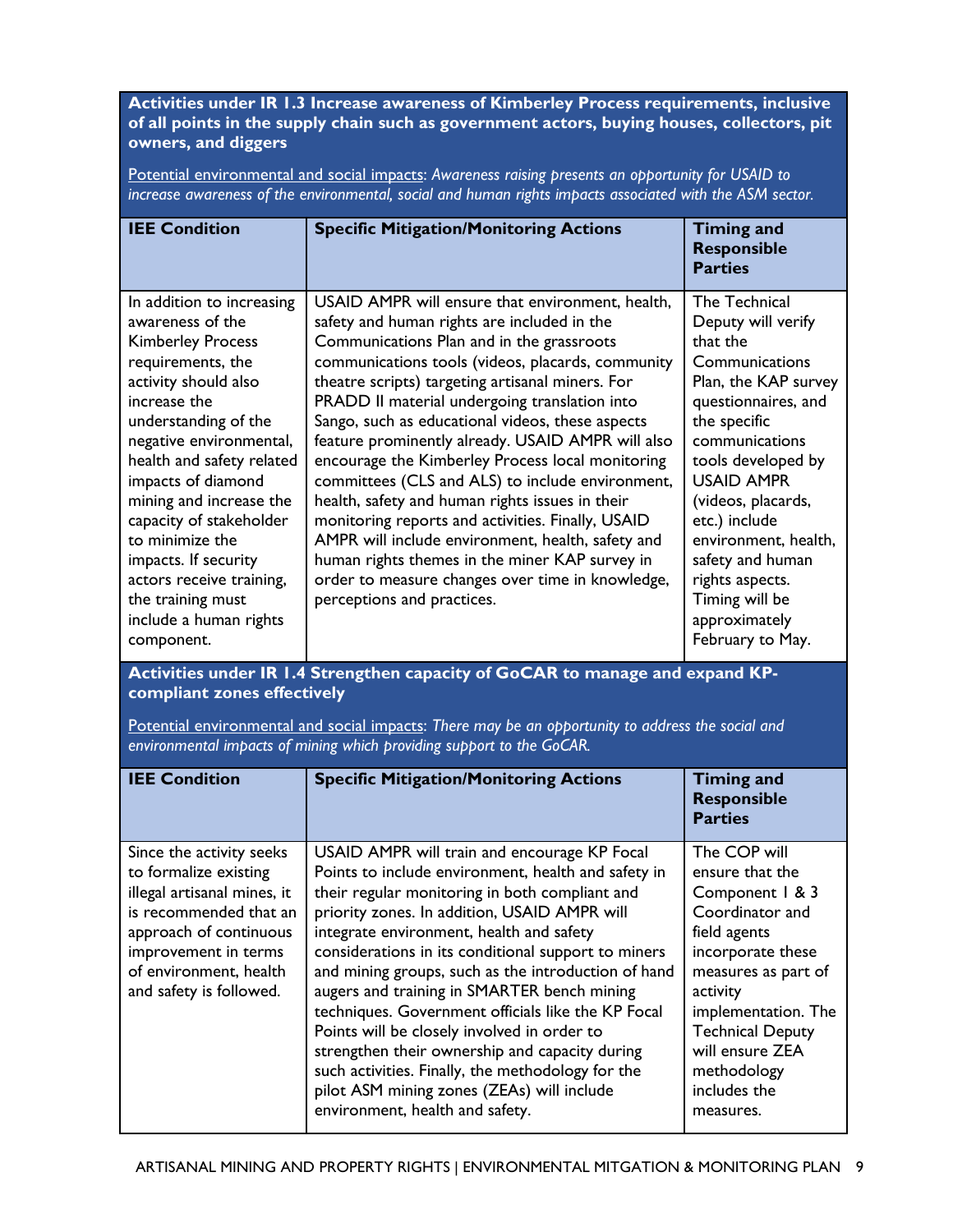| Activities under IR 2.1 Support inclusive community dialogue especially between<br>different religious and ethnic groups to resolve conflict over land and natural resources                                             |                                                                                                                                                                                                                                                                                                                                           |                                                                                                                                            |  |  |
|--------------------------------------------------------------------------------------------------------------------------------------------------------------------------------------------------------------------------|-------------------------------------------------------------------------------------------------------------------------------------------------------------------------------------------------------------------------------------------------------------------------------------------------------------------------------------------|--------------------------------------------------------------------------------------------------------------------------------------------|--|--|
| Potential environmental and social impacts: N/A                                                                                                                                                                          |                                                                                                                                                                                                                                                                                                                                           |                                                                                                                                            |  |  |
| <b>IEE Condition</b>                                                                                                                                                                                                     | <b>Specific Mitigation/Monitoring Actions</b><br><b>Timing and</b><br><b>Responsible</b><br><b>Parties</b>                                                                                                                                                                                                                                |                                                                                                                                            |  |  |
| None.                                                                                                                                                                                                                    | N/A                                                                                                                                                                                                                                                                                                                                       | N/A                                                                                                                                        |  |  |
| Categorical exclusion<br>per 22 CFR 216.2(c)2(i)                                                                                                                                                                         |                                                                                                                                                                                                                                                                                                                                           |                                                                                                                                            |  |  |
|                                                                                                                                                                                                                          | Activities under IR 2.2 Promote women's economic and social empowerment in ASM<br>communities in furtherance of broad-based social and economic inclusion                                                                                                                                                                                 |                                                                                                                                            |  |  |
| mitigating measures in place.                                                                                                                                                                                            | Potential environmental and social impacts: Promoting livelihoods and economic opportunities may have<br>significant environmental impacts, depending on the activities selected. For examples, if the activity focuses on<br>small scale agriculture, or would support the small-scale construction, these activities would need to have |                                                                                                                                            |  |  |
| <b>IEE Condition</b>                                                                                                                                                                                                     | <b>Specific Mitigation/Monitoring Actions</b>                                                                                                                                                                                                                                                                                             | <b>Timing and</b><br><b>Responsible</b><br><b>Parties</b>                                                                                  |  |  |
| Economic activities<br>must be identified<br>before a determination<br>can be made                                                                                                                                       | To be determined following activity identification<br>and IEE revision.                                                                                                                                                                                                                                                                   | Activity<br>identification is<br>expected by March /<br>April, and process<br>for IEE revision and<br><b>EMMP</b> updating will<br>follow. |  |  |
|                                                                                                                                                                                                                          | Activities under IR 2.3 Strengthen cooperation between GoCAR ministries and agencies<br>and other stakeholders on social cohesion and Kimberley Process compliance                                                                                                                                                                        |                                                                                                                                            |  |  |
| Potential environmental and social impacts: N/A                                                                                                                                                                          |                                                                                                                                                                                                                                                                                                                                           |                                                                                                                                            |  |  |
| <b>IEE Condition</b>                                                                                                                                                                                                     | <b>Specific Mitigation/Monitoring Actions</b>                                                                                                                                                                                                                                                                                             | <b>Timing and</b><br><b>Responsible</b><br><b>Parties</b>                                                                                  |  |  |
| None.                                                                                                                                                                                                                    | N/A                                                                                                                                                                                                                                                                                                                                       | N/A                                                                                                                                        |  |  |
| Categorical exclusion<br>per 22 CFR 216.2(c)2(i)                                                                                                                                                                         |                                                                                                                                                                                                                                                                                                                                           |                                                                                                                                            |  |  |
| Activities under IR 3.1 Research and communicate recommendations for policy, legal,<br>and institutional reforms at the national and regional levels to key stakeholders                                                 |                                                                                                                                                                                                                                                                                                                                           |                                                                                                                                            |  |  |
| Potential environmental and social impacts: Recommendations have the potential to include ways to<br>mitigate the environmental and social impacts of ASM gold mining, with a particular focus on the use of<br>mercury. |                                                                                                                                                                                                                                                                                                                                           |                                                                                                                                            |  |  |
| <b>IEE Condition</b>                                                                                                                                                                                                     | <b>Specific Mitigation/Monitoring Actions</b>                                                                                                                                                                                                                                                                                             | <b>Timing and</b><br><b>Responsible</b><br><b>Parties</b>                                                                                  |  |  |

ARTISANAL MINING AND PROPERTY RIGHTS | ENVIRONMENTAL MITGATION & MONITORING PLAN 10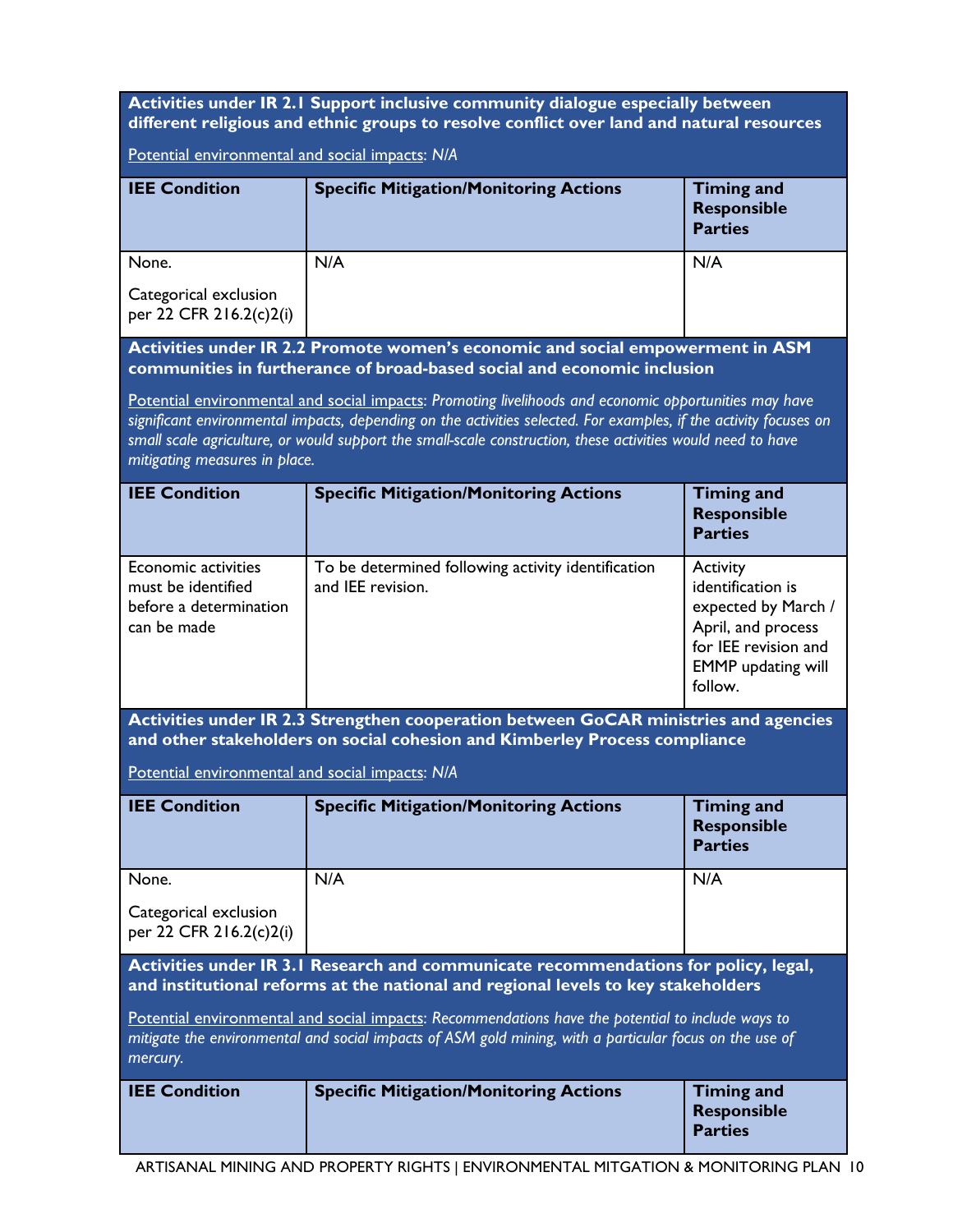| Recommendations to<br>improve the legal, policy | The baseline gold assessment and the interactive<br>site map lead by IPIS will include environment, | The Senior Gold<br>Advisor and the |
|-------------------------------------------------|-----------------------------------------------------------------------------------------------------|------------------------------------|
| and institutional                               | health, safety and human rights information. During                                                 | <b>Technical Deputy</b>            |
| framework, should                               | national workshops and training to present results                                                  | will ensure these                  |
| include minimizing the                          | and develop a national gold action plan, specific                                                   | aspects are                        |
| environment, health,                            | attention will be brought to the Minamata                                                           | integrated into the                |
| safety and human rights                         | Convention, OECD Due Diligence Guidelines, EU                                                       | IPIS/RESOLVE sub-                  |
| impacts of ASM gold                             | Conflict Minerals Legislation, the Voluntary                                                        | contracts in early                 |
| production.                                     | Principles, among other relevant norms.                                                             | 2019.                              |

# **Activities under IR 4.1 Assist Relevant USAID Operating Units to assess the link between ASM and development issues**

Potential environmental and social impacts: *Solutions to developing conflict-free supply chains for metals and minerals could also include efforts to track and/or address the social and environmental impacts associated with ASM mining.*

| <b>IEE Condition</b>                                                                                                                                                                                                                                                                                   | <b>Specific Mitigation/Monitoring Actions</b>                                                                                                                                                                                                                                                                                                                                                                                                                                                                                                                 | <b>Timing and</b><br><b>Responsible</b><br><b>Parties</b>                                                                                                                                                                             |  |
|--------------------------------------------------------------------------------------------------------------------------------------------------------------------------------------------------------------------------------------------------------------------------------------------------------|---------------------------------------------------------------------------------------------------------------------------------------------------------------------------------------------------------------------------------------------------------------------------------------------------------------------------------------------------------------------------------------------------------------------------------------------------------------------------------------------------------------------------------------------------------------|---------------------------------------------------------------------------------------------------------------------------------------------------------------------------------------------------------------------------------------|--|
| Assessments of ASM<br>must include sections<br>on the environment,<br>health, safety and<br>human rights impacts of<br>mining. Technological<br>solutions and pilots<br>should include, at a<br>minimum, an approach<br>of continuous<br>improvement in terms<br>of environment, health<br>and safety. | USAID AMPR will include environment, health,<br>safety and human rights dimensions in assessments<br>provided for USAID Operating Units.<br>Recommendations and/or additional activities<br>identified for supporting miners will include a<br>strategy for continuous rather than one-off<br>improvement with respect to environment, health<br>and safety. For example, USAID AMPR can highlight<br>progressive frameworks for improving ASM<br>formalization like the CRAFT code developed by<br>RESOLVE and the Alliance for Responsible Mining<br>(ARM). | The Component 4<br>Coordinator /<br><b>Technical Deputy</b><br>will ensure that<br>ToRs for<br>assessments or<br>other support<br>activities include<br>coverage of<br>environment, health,<br>safety and human<br>rights dimensions. |  |
| Activities under IR 4.2 Strengthen knowledge sharing and understanding by USAID<br>operational units and partners on the link between ASM and development issues<br>Potential environmental and social impacts: N/A                                                                                    |                                                                                                                                                                                                                                                                                                                                                                                                                                                                                                                                                               |                                                                                                                                                                                                                                       |  |
| <b>IEE Condition</b>                                                                                                                                                                                                                                                                                   | <b>Specific Mitigation/Monitoring Actions</b>                                                                                                                                                                                                                                                                                                                                                                                                                                                                                                                 | <b>Timing and</b><br><b>Responsible</b><br><b>Parties</b>                                                                                                                                                                             |  |
| None. Categorical<br>exclusion per 22 CFR<br>216.2(c)2(i)                                                                                                                                                                                                                                              | N/A                                                                                                                                                                                                                                                                                                                                                                                                                                                                                                                                                           | N/A                                                                                                                                                                                                                                   |  |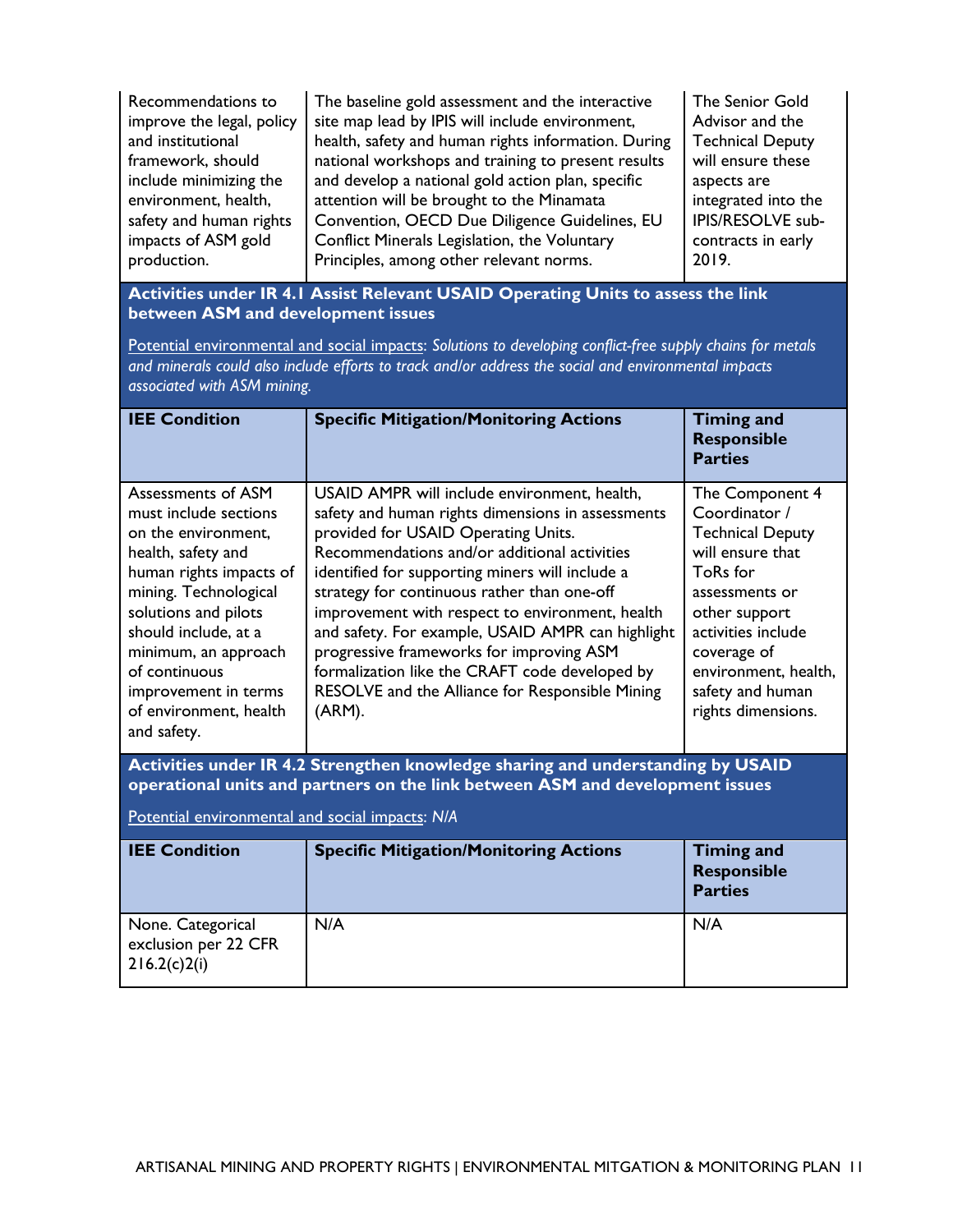

# **4.0 ANNEX: Initial Environmental Examination**

# INITIAL ENVIRONMENTAL EXAMINATION

### **PROJECT/ACTIVITY DATA**

| <b>Project/Activity Name:</b>                          | Artisanal Mining and Property Rights (AMPR) |
|--------------------------------------------------------|---------------------------------------------|
| Geographic Location(s) (Country/Region):               | Central African Republic, other             |
| <b>Amendment</b> (Yes/No), if Yes indicate $# (1, 2):$ | No.                                         |
| <b>Implementation Start/End Dates (FY or M/D/Y):</b>   | $o/a$ September 30, 2018                    |
| If Amended, specify New End Date:                      | N/A                                         |
| <b>Solicitation/Contract/Award Number:</b>             | TBD                                         |
| <b>Implementing Partner(s):</b>                        | TBD                                         |
| <b>Bureau Tracking ID:</b>                             | E3 18-09                                    |
| Tracking ID of Related RCE/IEE (if any):               |                                             |
| <b>Tracking ID of Other, Related Analyses:</b>         |                                             |

## **ORGANIZATIONAL/ADMINISTRATIVE DATA**

| <b>Implementing Operating Unit(s):</b>   | E3/LU                                                 |
|------------------------------------------|-------------------------------------------------------|
| (e.g. Mission or Bureau or Office)       |                                                       |
| <b>Other Affected Operating Unit(s):</b> | USAID/DRC (Central Africa Operating Unit), others TBD |
| Lead BEO Bureau:                         | E <sub>3</sub>                                        |
| <b>Funding Operating Unit(s):</b>        | E3/LU, USAID/DRC, European Union                      |
| (e.g. Mission or Bureau or Office)       |                                                       |
| Funding Account(s) (if available):       |                                                       |
| <b>Original Funding Amount:</b>          | \$12M                                                 |
| If Amended, specify funding amount:      |                                                       |
| If Amended, specify new funding total:   |                                                       |
| Prepared by:                             | Kim Thompson                                          |
| <b>Date Prepared:</b>                    | 3/7/2018                                              |

# **ENVIRONMENTAL COMPLIANCE REVIEW DATA**

| <b>Analysis Type:</b>                          | Initial Environmental Examination |  |
|------------------------------------------------|-----------------------------------|--|
| <b>Environmental Determination(s):</b>         | • Categorical Exclusions          |  |
|                                                | • Negative (NDWC)                 |  |
|                                                | • Deferral                        |  |
| <b>IEE Expiration Date (if different from</b>  | 5 years from start of project     |  |
| implementation end date):                      |                                   |  |
| <b>Additional Analyses/Reporting Required:</b> |                                   |  |
| Climate Risks Identified (#):                  | High<br>Moderate<br>Low           |  |
| <b>Climate Risks Addressed (#):</b>            | Moderate<br>High<br>Low           |  |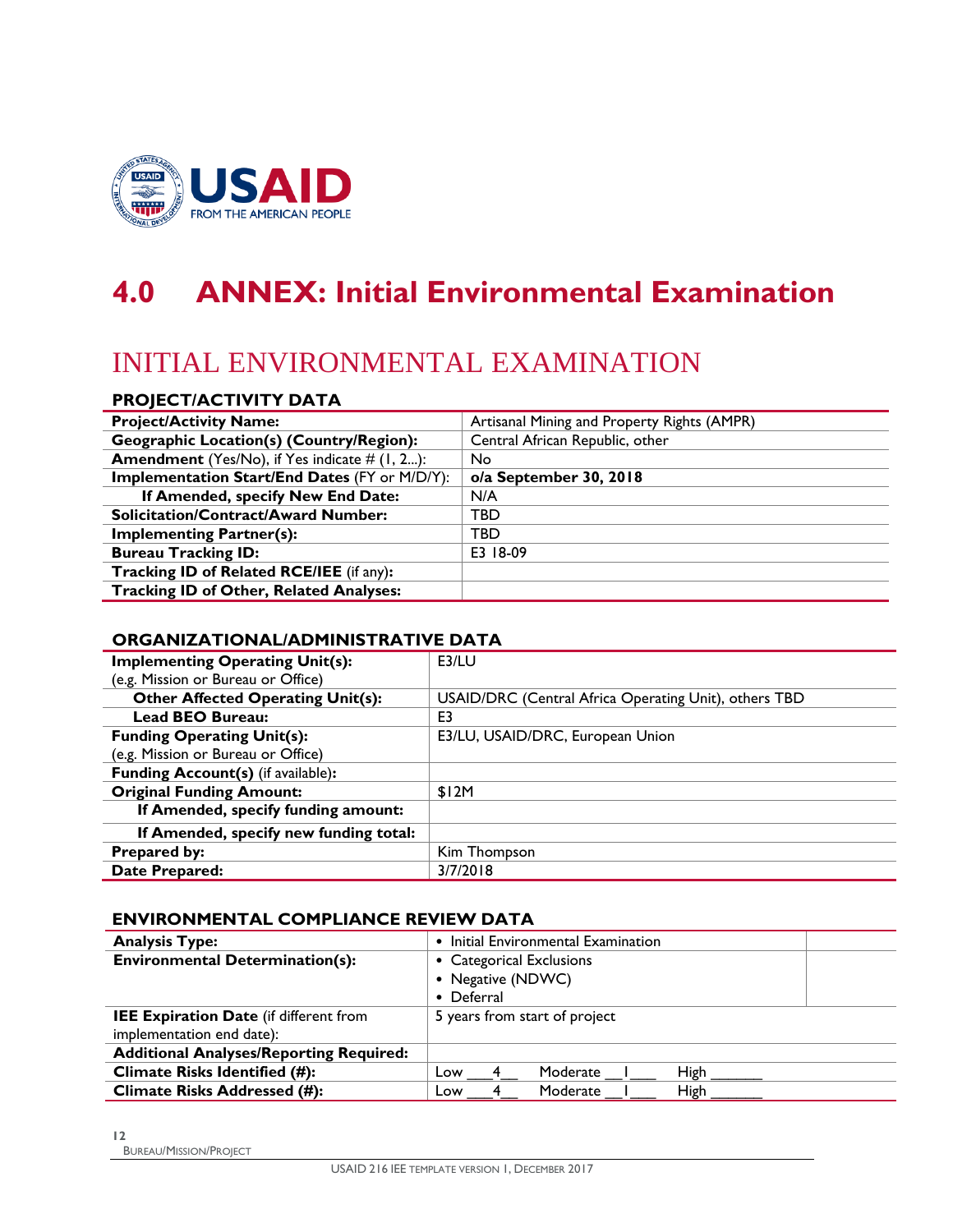# **THRESHOLD DETERMINATION AND SUMMARY OF FINDINGS**

### PROJECT/ACTIVITY SUMMARY

The Artisanal Mining and Property Rights (AMPR) Task Order is a five-year, \$12 million activity in support of USAID's objective to improve land and resource governance and strengthen property rights. In order to achieve this objective, USAID is committed to incorporating appropriate and applicable evidence, tools, and approaches to address development challenges around Artisanal and Small-scale Mining (ASM) and conflict metals and minerals. This activity will focus primarily on diamonds and secondarily on gold production in the Central African Republic (CAR). The AMPR task order supports responsible supply chains for key metals and minerals, promotes formalization of land and resources rights, encourages social and economic inclusion, and helps resolve local conflicts over resources.

Outside of CAR, the AMPR TO will provide short-term technical assistance to other USAID Operating Units on the linkages between ASM and other key sectors (e.g. land and resource governance, social cohesion, combating violent extremism, pastoralism, sustainable economic growth, responsible investments and women's empowerment).

### ENVIRONMENTAL DETERMINATIONS

The AMPR TO is intended to make positive social and economic impacts in the ASM sector. However, it is important to highlight that ASM has significant negative environmental impacts including:

- **•** Erosion
- Abandoned pits
- Degradation of water resources and depletion of fish
- Land use changes that affect ecological services, including deforestation
- Social, health and sanitation issues and land use changes
- Toxic mining tailing and heavy metals (e.g. use of mercury use for gold)

Due to the environmental impacts associated with ASM, interventions should be coupled with capacity building to ensure that USAID-funded activities are disseminating and reinforcing key messages to improve environmental management.

#### TABLE 1: ENVIRONMENTAL DETERMINATIONS

| <b>Activities</b>                                                                                                                                                                                      | Categorica<br>Exclusion             | <b>Negative</b><br><b>Determinati</b><br>on | <b>Deferral</b> |
|--------------------------------------------------------------------------------------------------------------------------------------------------------------------------------------------------------|-------------------------------------|---------------------------------------------|-----------------|
| Objective 1: Assist GoCAR to improve compliance with the Kimberley Process requirements in order to promote licit<br>economic opportunities                                                            |                                     |                                             |                 |
| IR 1.1: Improve legal, policy, and institutional framework for conflict-free<br>diamond production at the domestic and regional levels.                                                                |                                     | <b>NDWC</b>                                 |                 |
| IR 1.2: Expand formalization of land and resource rights in artisanal<br>diamond mining communities.                                                                                                   | <b>22 CFR</b><br>$216.2$ (c) $2(i)$ |                                             |                 |
| IR 1.3: Increase awareness of requirements of the Kimberley Process,<br>inclusive of all points in the supply chain, such as government actors,<br>buying houses, collectors, pit owners, and diggers. |                                     | <b>NDWC</b>                                 |                 |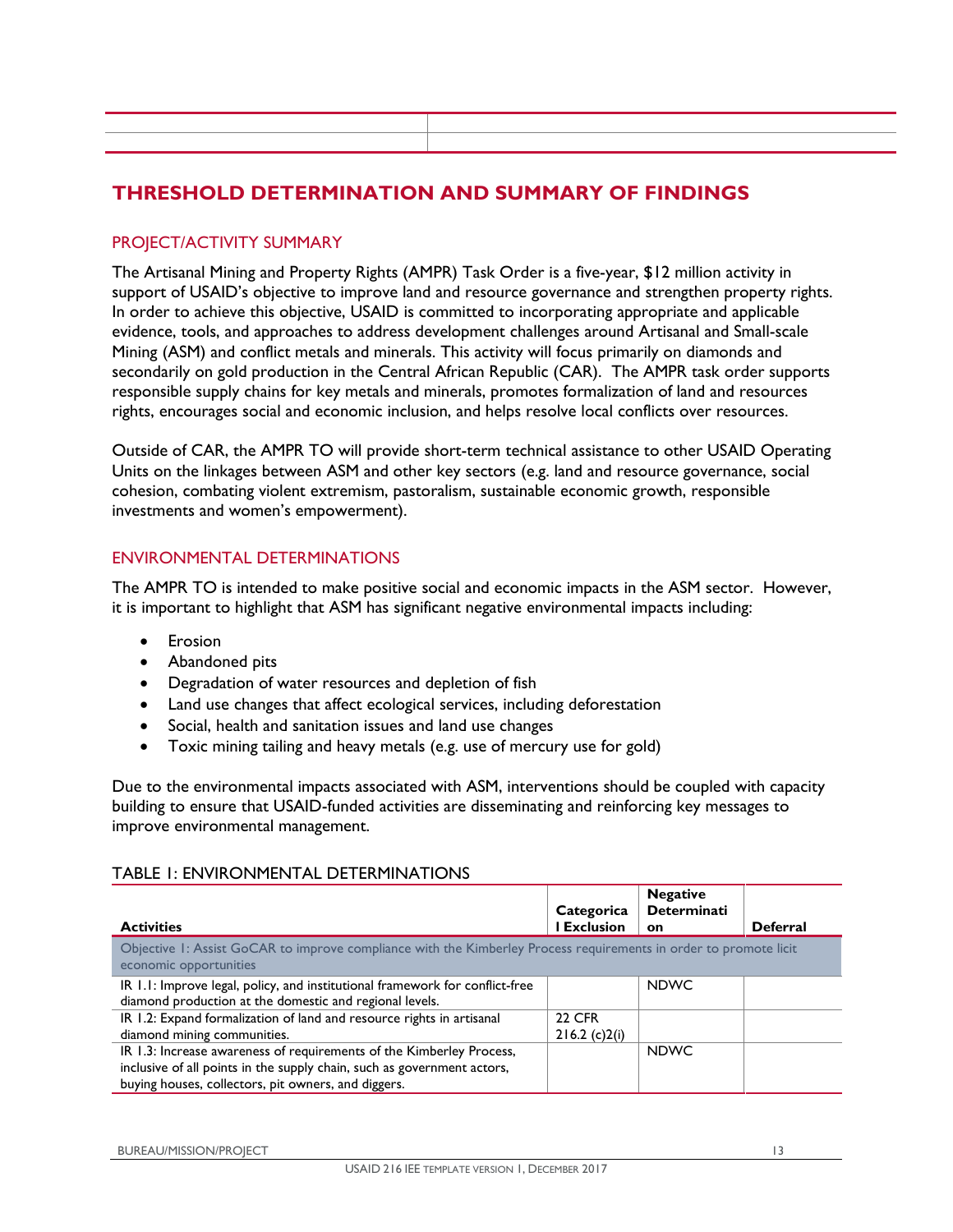| IR 1.4: Strengthen the capacity of GoCAR in support of their objective to<br>effectively manage and expand Kimberley Process compliant zones. |                    | <b>NDWC</b> |          |
|-----------------------------------------------------------------------------------------------------------------------------------------------|--------------------|-------------|----------|
| Objective 2: Strengthen community resilience, social cohesion, and response to violent conflict in CAR                                        |                    |             |          |
| IR 2.1: Support inclusive community dialogue, especially between                                                                              |                    |             |          |
| different religious and ethnic groups to resolve conflicts over land and                                                                      | <b>22 CFR</b>      |             |          |
| natural resources.                                                                                                                            | $216.2$ (c) $2(i)$ |             |          |
| IR 2.2: Promote women's economic and social empowerment in ASM                                                                                |                    |             |          |
| communities in furtherance of broad-based social and economic                                                                                 |                    |             |          |
| inclusion.                                                                                                                                    |                    |             | Deferral |
| IR 2.3: Strengthen cooperation between GoCAR ministries and agencies                                                                          | <b>22 CFR</b>      |             |          |
| and other stakeholders on social cohesion and Kimberley Process                                                                               | 216.2              |             |          |
| compliance.<br>Objective 3: Increase awareness and understanding of the opportunities and challenges of establishing responsible gold supply  | (c)2(i)(iii)(v)    |             |          |
| chains in CAR.                                                                                                                                |                    |             |          |
| IR 3.1: Research and communicate recommendations for policy, legal, and                                                                       |                    |             |          |
| institutional reforms at the national and regional levels to key                                                                              |                    |             |          |
| stakeholders.                                                                                                                                 |                    | <b>NDWC</b> |          |
|                                                                                                                                               |                    |             |          |
| Objective 4: Improve USAID ASM programming through increased understanding of the linkages between ASM and other                              |                    |             |          |
| key development issues.                                                                                                                       |                    |             |          |
| IR 4.1: Assist relevant USAID OUs to assess the link between ASM and                                                                          |                    |             |          |
| such issues as: land and resource governance, social cohesion, combating                                                                      |                    |             |          |
| violent extremism, pastoralism, sustainable economic growth, as well as                                                                       |                    | <b>NDWC</b> |          |
| promoting responsible investments and women's empowerment.                                                                                    |                    |             |          |
| IR 4.2: Strengthen knowledge sharing and understanding of USAID OUs<br>and partners on the link between ASM and such issues as: land and      |                    |             |          |
| resource governance, social cohesion, combating violent extremism,                                                                            | 22 CFR             |             |          |
| pastoralism, sustainable economic growth, as well as promoting                                                                                | 216.2              |             |          |
| responsible investments and women's empowerment.                                                                                              | (c)2(i)(iii)(v)    |             |          |

Any construction or rehabilitation of facilities requires an amendment to this IEE. The environmental determination has been deferred for activities involving women's economic empowerment, due to a lack of information regarding the types of interventions that will be recommended. This deferral must be resolved before activities involving women's economic empowerment can begin. This IEE does not cover procurement, use, recommended use, transport, storage, or disposal of pesticides or other toxic materials, which would require an amended IEE, pursuant to 22 CFR 216.3(b), USAID's Pesticide Procedures.

Upon approval of this document, the determinations become affirmed, per Agency regulations (22CFR216).

## CLIMATE RISK MANAGEMENT

CAR contributes less than 0.002 percent of global GHG emissions.<sup>1</sup> Of the country's emissions from 2011, 89.46 percent came from land-use change and forestry activities.2 While it is insignificant as a global polluter, CAR provides important carbon storage capacity, especially in the southern forests that form part of the Congo River Basin. According to Global Forest Watch, CAR has 2,843 million metric tons of carbon stocks in living forest biomass.<sup>3</sup>

Meanwhile, CAR citizens remain highly vulnerable to climate change. Most of the population lives below the poverty line and is exposed to extreme climate hazards, such as heavy rains, floods, or drought that

<sup>1</sup> UNFCCC 2015, *supra* note 6, pp. 4-5.

<sup>2</sup> UNFCCC 2015, *supra* note 6, p. 6.

<sup>3</sup> Global Forest Watch, *supra* note 16.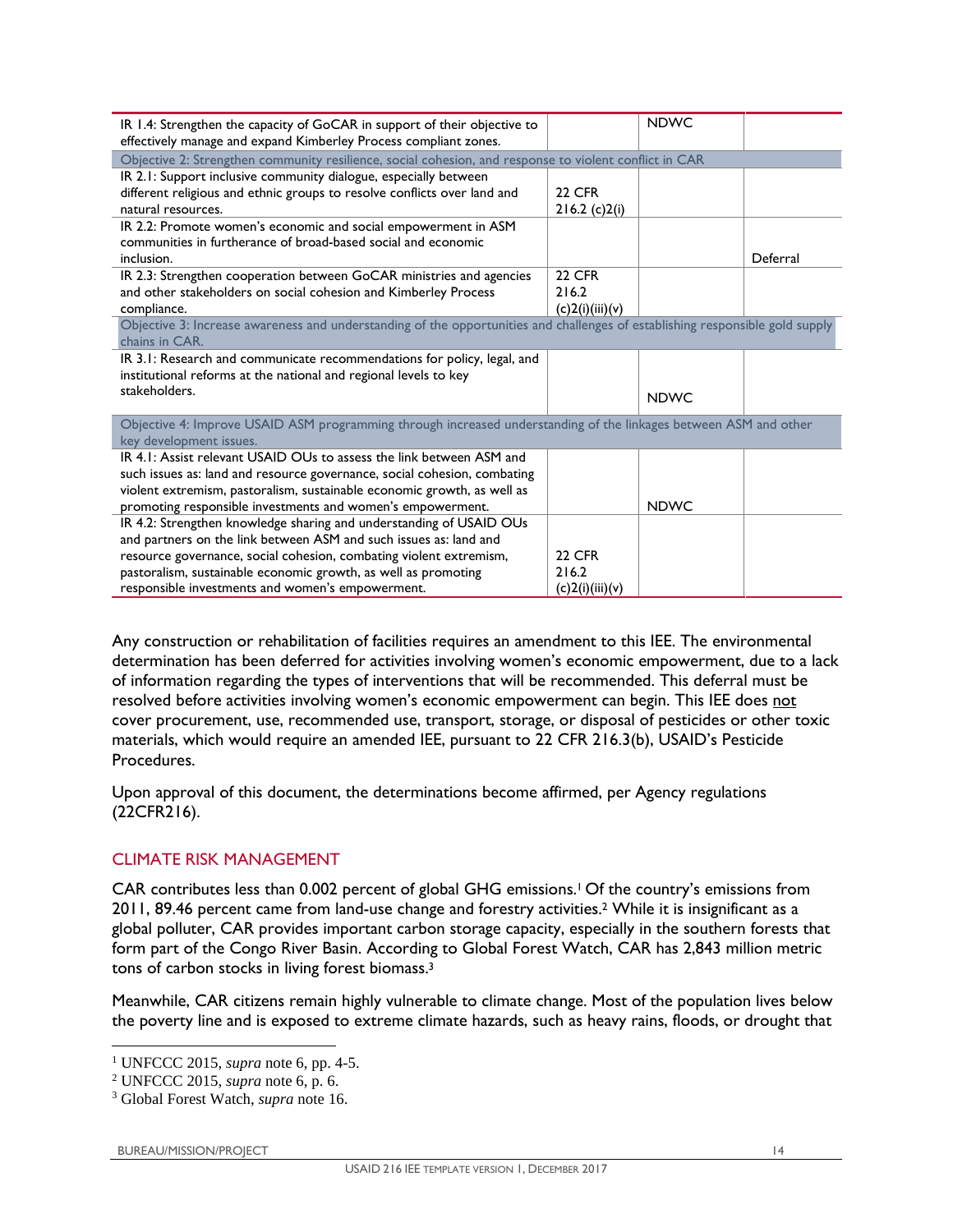destroy their limited resources.<sup>4</sup> Pastoralists, which comprise ten percent of the population, have already altered their migration routes in response to increased desertification and climate change. This, in turn, has contributed to further conflicts between communities.

Overall the AMPR TO faces low climate risks and has a number of opportunities to strengthen climate resilience. Of the proposed interventions, four were identified as having low climate risk, and one was identified as having a medium level of risk.

### IMPLEMENTATION

In accordance with 22CFR216 and Agency policy, the conditions and requirements of this document become mandatory upon approval. This includes the relevant limitations, conditions and requirements in this document as stated in Sections 3, 4, and 5 of the IEE and any BEO Specified Conditions of Approval.

<sup>4</sup> UNFCCC 2015, *supra* note 6, p. 9.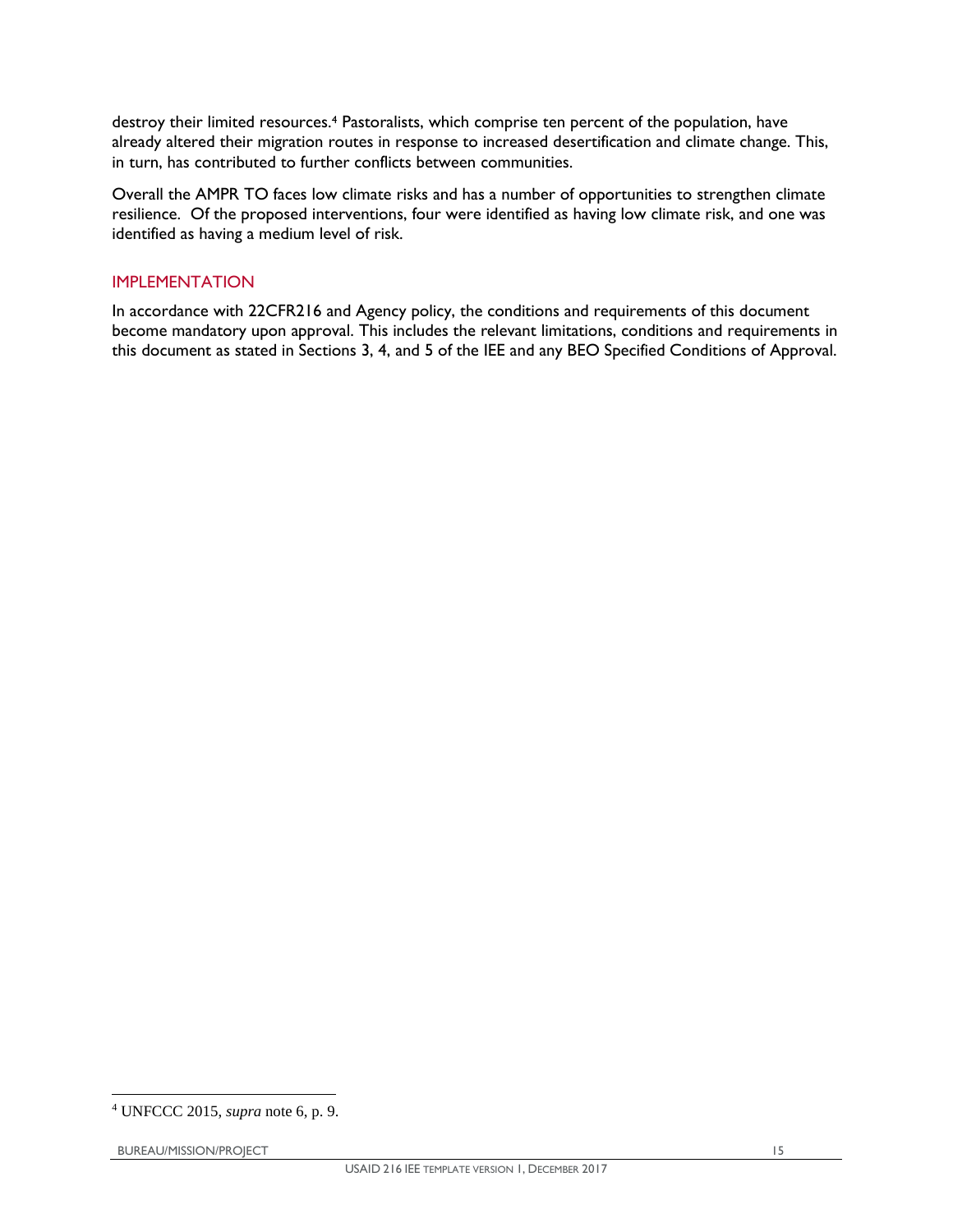## USAID APPROVAL OF INITIAL ENVIRONMENTAL EXAMINATION

# **PROJECT/ACTIVITY NAME:** Artisanal Mining and Property and Rights (AMPR)

# **Bureau Tracking ID:** E3 18-09

| Approval:           |                                                   |      |
|---------------------|---------------------------------------------------|------|
|                     | Heath Cosgrove, Director Office of Land and Urban | Date |
| Clearance:          |                                                   |      |
|                     | Kim Thompson, COR                                 | Date |
| <b>Concurrence:</b> |                                                   |      |
|                     | Teresa Bernhard, Bureau Environmental Officer     | Date |
|                     |                                                   |      |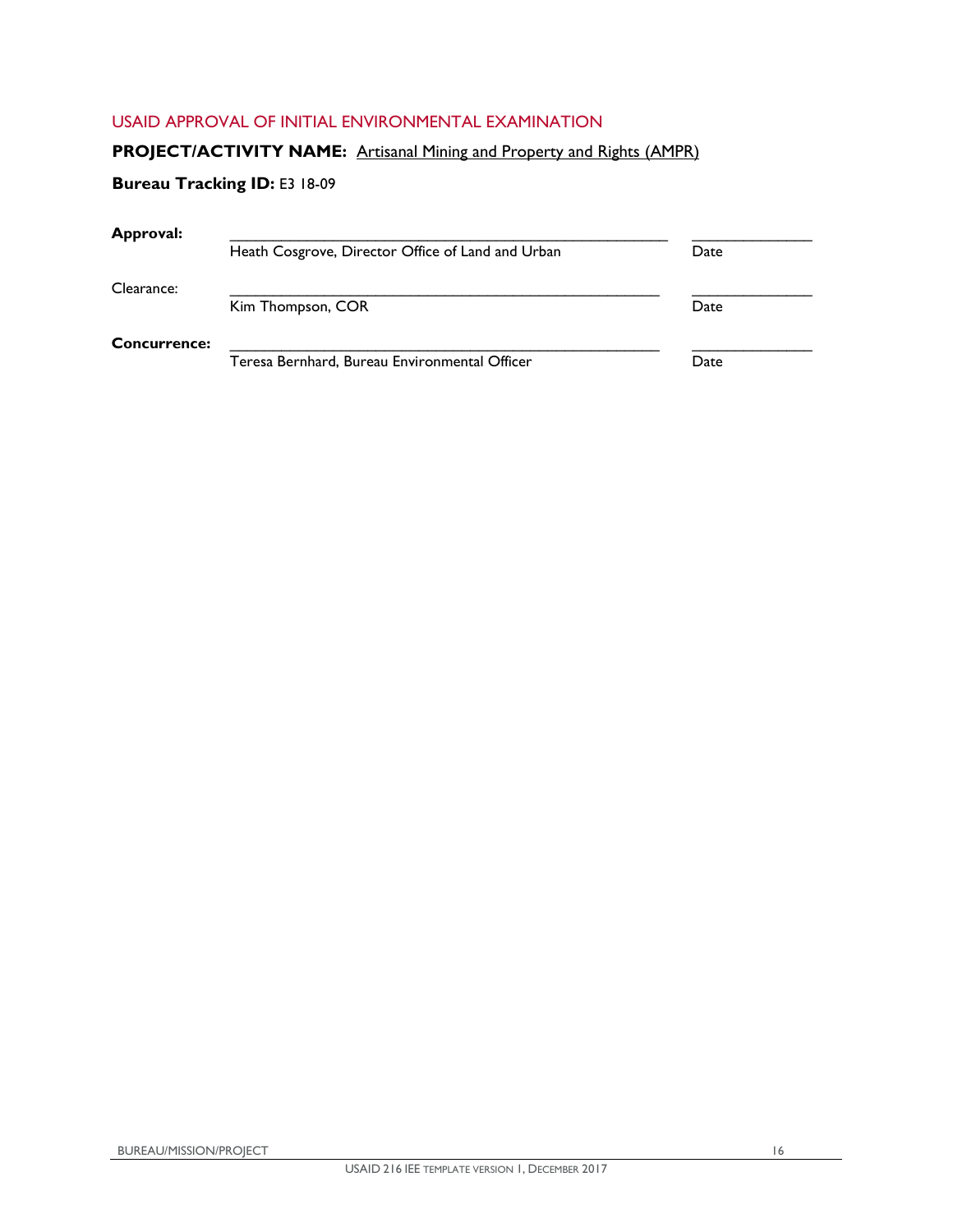# INITIAL ENVIRONMENTAL EXAMINATION

# **PROJECT/ACTIVITY NAME:** Artisanal Mining and Property and Rights (AMPR)

**Bureau Tracking ID:** \_\_ E3 18-09\_\_\_\_\_\_\_\_\_\_\_\_\_\_\_\_\_\_\_\_

# **Contents**

| <b>1.0 PROJECT/ACTIVITY DESCRIPTION</b>                                                                                                                  | 6               |
|----------------------------------------------------------------------------------------------------------------------------------------------------------|-----------------|
| <b>2.0 BASELINE ENVIRONMENTAL INFORMATION</b>                                                                                                            | 7               |
| 2.1 Locations Affected and Environmental Context (Environment, Physical, Climate, Social)                                                                | 7               |
| 2.2 Applicable and Appropriate Partner Country and Other International Standards (e.g. WHO),<br>Environmental and Social Laws, Policies, and Regulations | 7               |
| 2.3 Country/Ministry/Municipality Environmental Capacity Analysis (as appropriate)                                                                       |                 |
| 3.0 ANALYSIS OF POTENTIAL ENVIRONMENTAL RISK                                                                                                             | 8               |
| 4.0 Environmental Determinations                                                                                                                         | 9               |
| 4.1<br><b>Recommended Environmental Determinations</b>                                                                                                   | 9               |
| 4.2 Climate Risk Management                                                                                                                              | $\overline{10}$ |
| 5.0 CONDITIONS AND MITIGATION MEASURES                                                                                                                   | $\overline{2}$  |
| 5.1 Conditions                                                                                                                                           | $\overline{2}$  |
| 5.2 Agency Conditions                                                                                                                                    | $\overline{13}$ |
| 5.3 Mitigation Measures                                                                                                                                  | 14              |
| LIMITATIONS OF THIS INITIAL ENVIRONMENTAL EXAMINATION<br>6.0                                                                                             | 16              |
| <b>REVISIONS</b><br>7.0                                                                                                                                  | 16              |
| Attachments:                                                                                                                                             | 17              |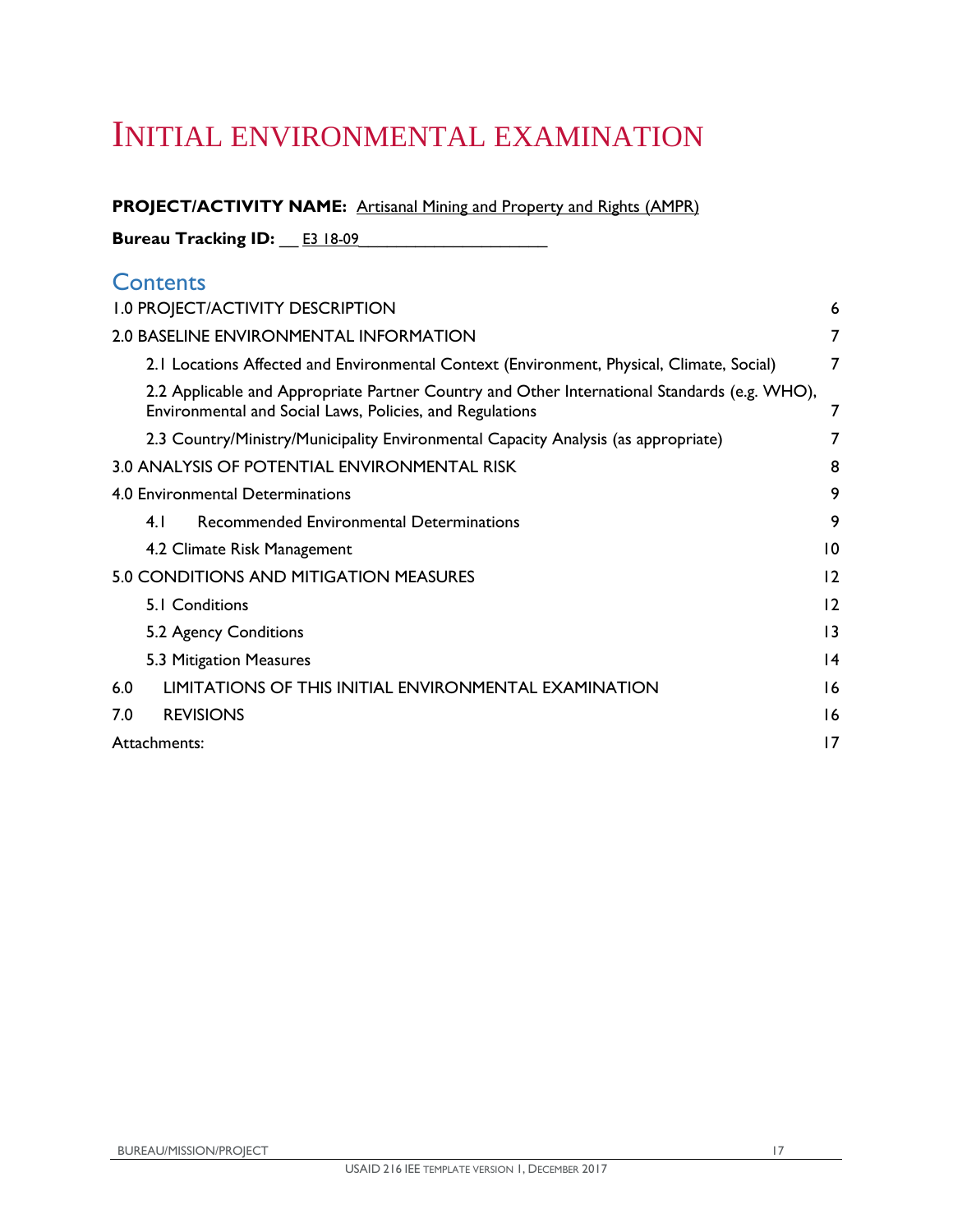# **1.0 PROJECT/ACTIVITY DESCRIPTION**

# 1.1 PURPOSE AND SCOPE OF IEE

The purpose of this document, in accordance with Title 22, Code of Federal Regulations, Part 216 (22CFR216), is to provide a preliminary review of the reasonably foreseeable effects on the environment of the USAID intervention described herein and recommend determinations and, as appropriate, conditions, for these activities. Upon approval, these determinations become affirmed, per 22CFR216 and specified conditions become mandatory obligations of implementation. This IEE also documents the results of the project/activity level Climate Risk Management process in accordance with USAID policy (specifically, ADS 201mal).

This IEE is a critical element of USAID's mandatory environmental review and compliance process meant to achieve environmentally sound activity design and implementation. Potential environmental impacts should be addressed through formal environmental mitigation and monitoring plans (EMMPs) and/or Environmental Assessments (EAs), if needed.

## 1.2 PROJECT/ACTIVITY OVERVIEW

The AMPR activity will be a Task Order under the Strengthening Tenure and Resource Rights (STARR) II program. The principal purpose of STARR II is to provide services that will assist USAID in improving land and resource governance and strengthening property rights for all members of society, especially women. STARR II is designed to address resource tenure issues in support of key U.S. Government (USG) strategic objectives, including but not limited to, enhanced food security as articulated in the Feed the Future Initiative (FTF); climate change adaptation and mitigation; conflict prevention and mitigation; economic growth; and biodiversity protection and natural resource management. This program will employ a multidisciplinary approach to address complex resource tenure challenges as identified by USAID missions, Bureaus and offices, and by other USG agencies (including but not limited to Department of State, United States Department of Agriculture, and the Millennium Challenge Corporation). The STARR II IDIQ contract will be a broad, multi-faceted field support mechanism. It will provide short and long-term technical assistance that is needed to respond to the needs and opportunities available for improving security of property rights and increasing land access.

## 1.3 PROJECT/ACTIVITY DESCRIPTION

The Artisanal Mining and Property Rights (AMPR) Task Order is a five-year (a base period of 3 years and two 1 year option periods), \$12 million activity in support of USAID's objective to improve land and resource governance and strengthen property rights. In order to achieve this objective, USAID is committed to incorporating appropriate and applicable evidence, tools, and approaches to address development challenges around Artisanal and Small-scale Mining (ASM) and conflict metals and minerals. This activity will focus primarily on diamonds and secondarily on gold production in the Central African Republic (CAR). The AMPR task order supports responsible supply chains for key metals and minerals, promotes formalization of land and resources rights, encourages social and economic inclusion, and helps resolve local conflicts over resources.

Outside of CAR, the AMPR TO will provide short-term technical assistance to other USAID Operating Units on the linkages between ASM and other key sectors (e.g. land and resource governance, social cohesion, combating violent extremism, pastoralism, sustainable economic growth, responsible investments and women's empowerment).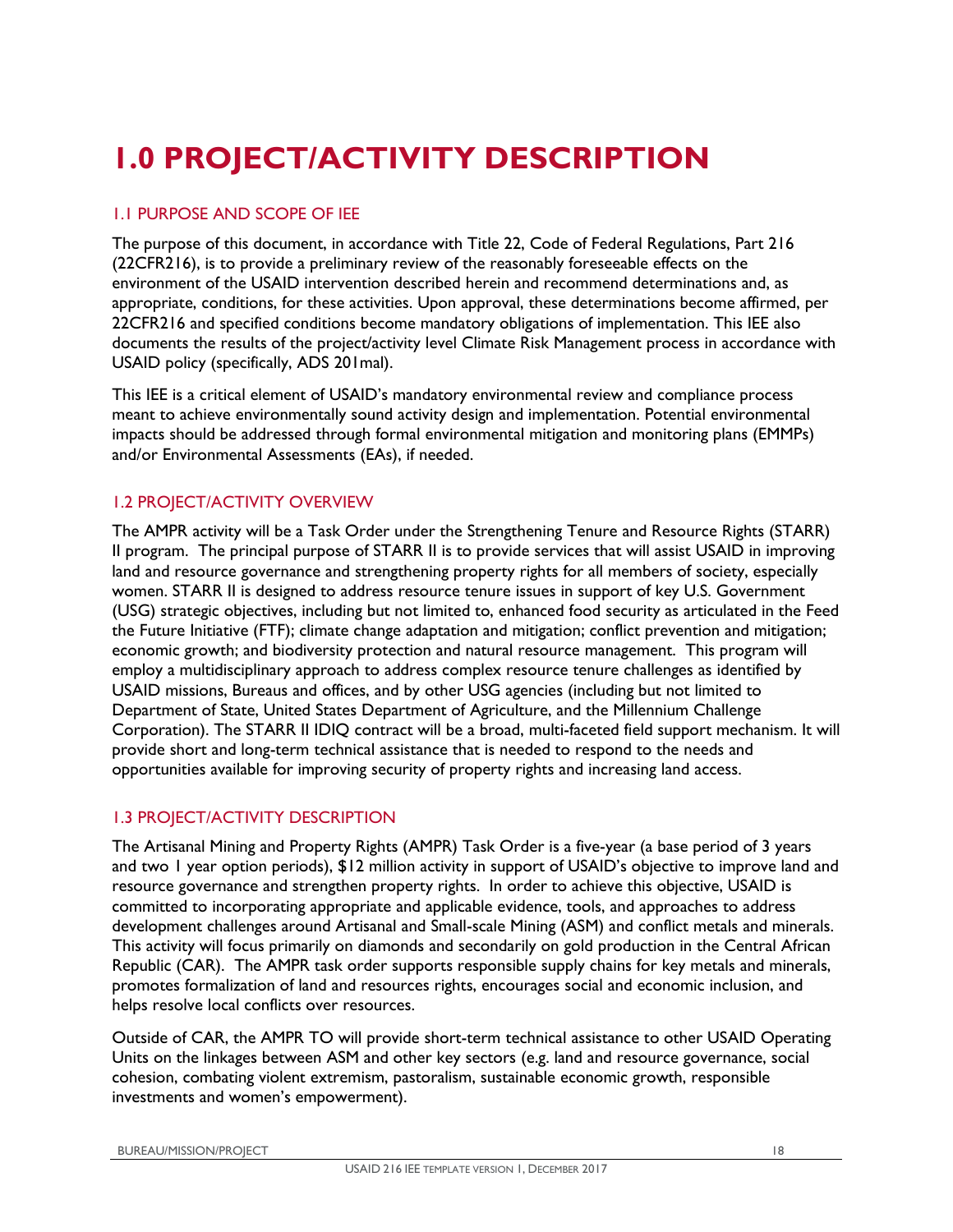#### TABLE 2: ILLUSTRATIVE ACTIVITIES AND SUB-ACTIVITIES

#### **Objective 1: Assist GoCAR to improve compliance with the Kimberley Process requirements in order to promote licit economic opportunities.**

IR 1.1: Improve legal, policy, and institutional framework for conflict-free diamond production at the domestic and regional levels.

IR 1.2: Expand formalization of land and resource rights in artisanal diamond mining communities.

IR 1.3: Increase awareness of requirements of the Kimberley Process, inclusive of all points in the supply chain, such as government actors, buying houses, collectors, pit owners, and diggers.

IR 1.4: Strengthen the capacity of GoCAR in support of their objective to effectively manage and expand Kimberley Process compliant zones.

**Objective 2: Strengthen community resilience, social cohesion, and response to violent conflict in CAR.**

IR 2.1: Support inclusive community dialogue, especially between different religious and ethnic groups to resolve conflicts over land and natural resources.

IR 2.2: Promote women's economic and social empowerment in ASM communities in furtherance of broad-based social and economic inclusion.

IR 2.3: Strengthen cooperation between GoCAR ministries and agencies and other stakeholders on social cohesion and Kimberley Process compliance.

**Objective 3: Increase awareness and understanding of the opportunities and challenges of establishing responsible gold supply chains in CAR.**

IR 3.1: Research and communicate recommendations for policy, legal, and institutional reforms at the national and regional levels to key stakeholders.

**Objective 4: Improve USAID ASM programming through increased understanding of the linkages between ASM and other key development issues.**

IR 4.1: Assist relevant USAID OUs to assess the link between ASM and such issues as: land and resource governance, social cohesion, combating violent extremism, pastoralism, sustainable economic growth, as well as promoting responsible investments and women's empowerment.

IR 4.2: Strengthen knowledge sharing and understanding of USAID OUs and partners on the link between ASM and such issues as: land and resource governance, social cohesion, combating violent extremism, pastoralism, sustainable economic growth, as well as promoting responsible investments and women's empowerment.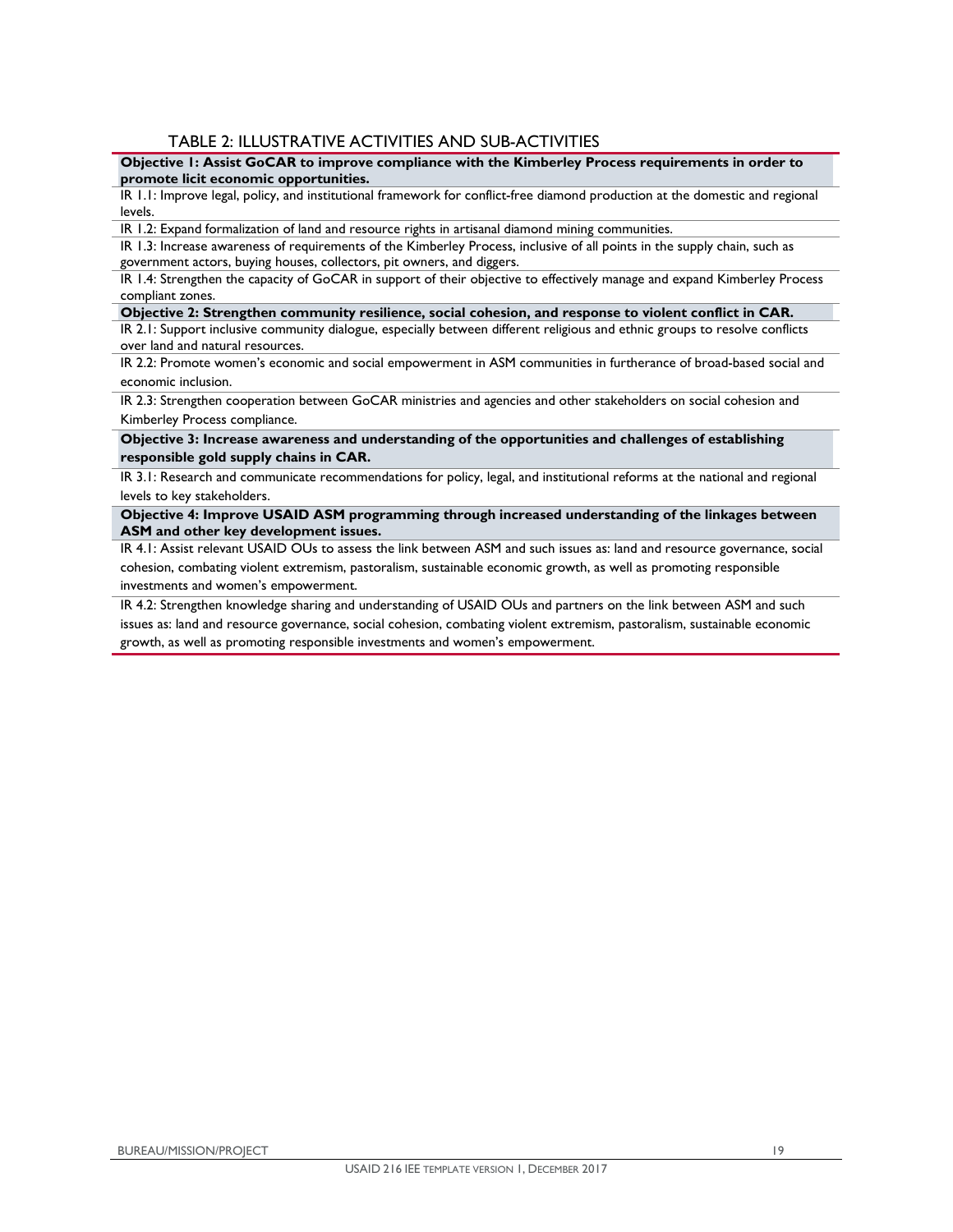# **2.0 BASELINE ENVIRONMENTAL INFORMATION**

## 2.1 LOCATIONS AFFECTED AND ENVIRONMENTAL CONTEXT (ENVIRONMENT, PHYSICAL, CLIMATE, SOCIAL)

The activity will take place in diamond producing areas in CAR from October 2018. The exact locations within CAR will be determined based on need, physical access, and security concerns. A small research and learning component on ASM mining is global in scope.

CAR is a landlocked nation with a population of approximately five million people. It is one of the poorest nations in the world, despite having significant natural resources, including diamonds, gold, oil, timber, and arable land. The absence of government institutions and rule of law has led to the unsustainable exploitation of natural resources throughout the country. Massive displacement of local populations has placed pressure on land and other natural resources.

Key environmental threats include desertification, water pollution, and the rapid loss of wildlife due to poaching, organized wildlife trafficking, and lack of land use planning. Populations of elephants and other important species have dropped dramatically in recent years. Additionally, desertification of the country's agricultural and forest lands has occurred due to climate change and movements of people.

CAR has been affected by conflict and weak governance since its independence in 1960. The country is ranked among the least developed in the world. It ranked 187 out of 188 countries on the 2015 UNDP Human Development Index. An estimated 67 percent of the population is illiterate.<sup>5</sup> The average life expectancy is 50.7 years with an infant mortality rate of 96.1 out of every 1,000 live births.<sup>6</sup>

Since the civil conflict began in 2012, militant groups across the country have clashed with one another and attacked civilians. The UN, in cooperation with other donors, has worked to gradually restore security to the country and build a functioning government. After two years under a transitional government, CAR held peaceful elections and is now transitioning towards a more sustainable system of governance. Nevertheless, the government has only limited presence outside the capital city of Bangui. A large percentage of the country remains under the control of armed groups.

An estimated 4.7 million people live in CAR. Most CAR citizens live in conditions of extreme poverty and chronic food insecurity without access to basic services.7 The World Bank estimates that less than seven percent of the population has access to electricity, while only 30 percent of the population has access to safe water.<sup>8</sup> These are pre-conflict statistics, suggesting that the situation has become even worse for many CAR citizens.

http://www.unep.org/disastersandconflicts/Portals/155/disastersandconflicts/docs/UNEP\_car\_mission\_Report\_Augu st\_2009\_draft\_rev\_1.pdf [hereinafter UNEP 2009].

<sup>5</sup> 2015 UNDP Human Development Index.

<sup>6</sup> 2015 UNDP Human Development Index.

<sup>7</sup> 2015 UNDP Human Development Index.

<sup>8</sup> World Bank, *Central African Republic: Country Environmental Analysis* (Nov. 2010), p. iv,

http://siteresources.worldbank.org/INTRANETENVIRONMENT/Resources/CARCEA.pdf [hereinafter World Bank 2010]; UN Environment Programme, Mission Report: Risks and opportunities from natural resources and the environment for peacebuilding in the Central African Republic (Aug. 2009), pp. 8-9,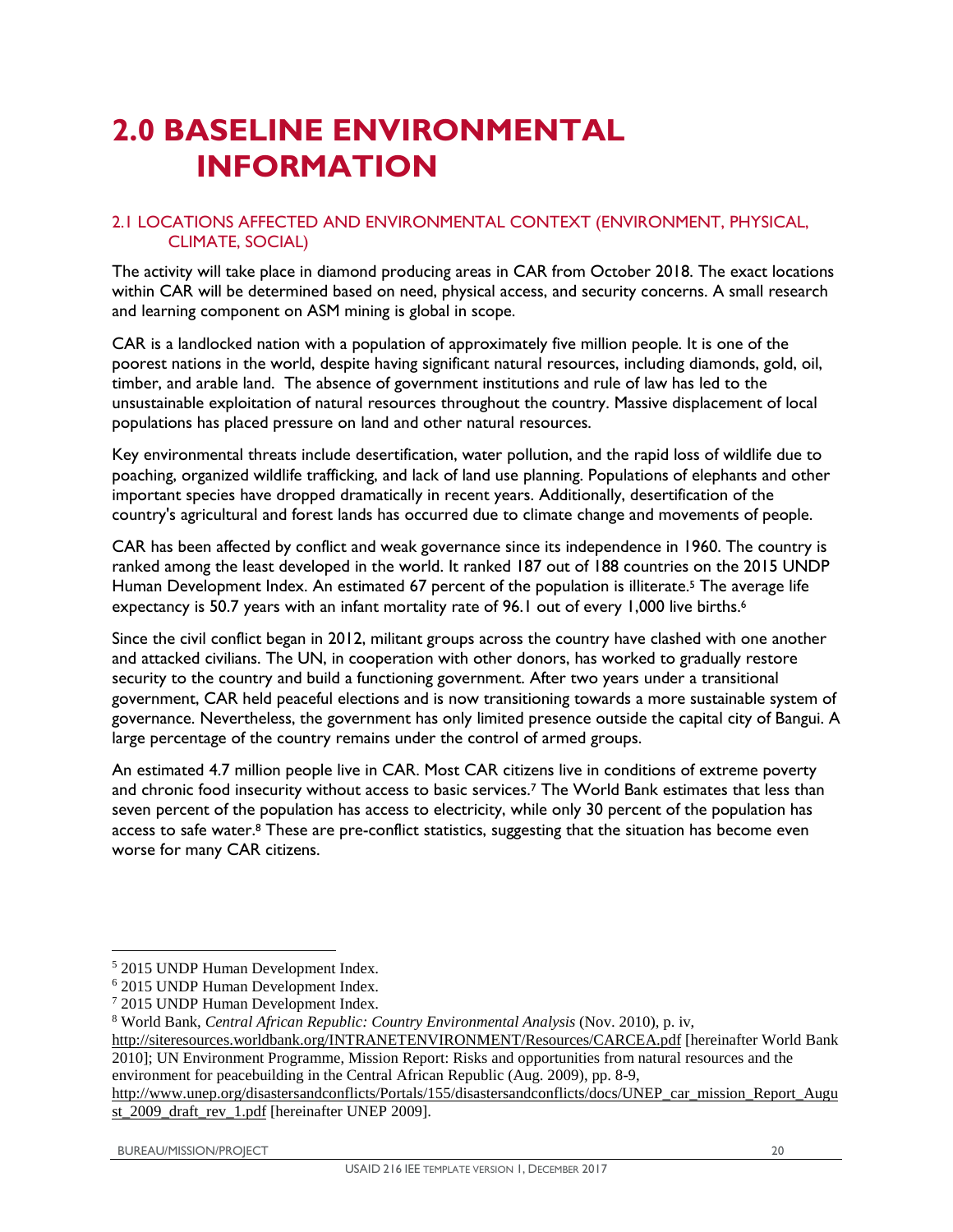Over 60 percent of the population lives in rural areas.<sup>9</sup> Most parts of the country are sparsely populated with an average density of 7.2 inhabitants per square kilometer.<sup>10</sup> Infrastructure is in poor quality or non-existent in most parts of the country. During rainy season, roads become impassable in many areas. Travel along existing roads is dangerous, as attacks by armed groups and bandits are common.

The conflict has uprooted over one-fifth of the population, resulting in a large population of refugees and IDPs. At the same time, approximately ten percent of the population belongs to migratory pastoralist communities who move across the land with their cattle. Conflicts often emerge over competing interests in land and natural resources.

Most CAR citizens pursue their livelihoods outside of the formal economy. An estimated 90 percent of all agriculture occurs at subsistence levels.<sup>11</sup> Meanwhile, corruption is rampant and limits people's ability to pursue their livelihoods. The country ranks 145 out of 167 in Transparency International's 2015 Corruption Perceptions Index. Gender-based violence is endemic, while gender inequality exists throughout the country's formal and informal economies.

Where the formal economy exists, revenue draws mainly from the mining and forestry sectors. Prior to the conflict, diamonds and timber accounted for an estimated 90 percent of exports.12 CAR also has deposits of iron, copper, zinc, tin, nickel, coltan, and colbalt, but these are largely unexploited.<sup>13</sup> Diamond mining occurs primarily at an artisanal scale, rather than at an industrial scale. Many of the diamond mines are concentrated in the southwestern part of the country, while a mix of artisanal gold and diamond mining occurs in the eastern part of the country outside the control of the central government.

Legal diamond and timber exports came to a halt during the civil conflict and are beginning to reemerge. Notably, the Kimberley Process for responsible diamond trade permitted CAR to begin exporting diamonds from certain compliant zones. The first post-conflict exports took place from southeastern CAR (Berberati) in mid-2016.

Revitalizing the artisanal diamond mining sector is a high priority for the CAR government as it seeks to recover from years of civil conflict. Prior to the start of the conflict in 2012, an estimated 25 percent of the population was linked to the diamond economy and its ancillary sectors. Diamonds from CAR's artisanal mining sector accounted for 40 to 50 percent of all export earnings.

One of the major drivers of conflict in CAR has been competition for land use between agricultural and pastoralist communities. Pastoralist migrations have taken place in Central Africa for centuries. In many cases, communities have succeeded in sharing land and natural resources through local-level negotiations and traditional arrangements. As described by the UN Environment Program (UNEP):

"Shared use of resources among agriculture, livestock and other needs such as hunting is common and has usually been governed by a series of tacit or explicit understandings or tribal-level negotiation processes. Where these situations hold, the mutual benefit can be substantial. Settled communities receive an income by selling goods and services to the passing pastoralists. The cattle

<sup>9</sup> World Bank 2010, *supra* note 4, p. iv.

<sup>&</sup>lt;sup>10</sup> UN Framework Convention on Climate Change, Central African Republic: Intended Nationally Determined Contribution (Sept. 2015), p. 4,

http://www4.unfccc.int/submissions/INDC/Published%20Documents/Central%20African%20Republic/1/CPDN\_R %C3%A9publique%20Centrafricaine\_EN.pdf [hereinafter UNFCCC 2015].

<sup>11</sup> UNEP 2009, *supra* note 4, pp. 8-9.

<sup>12</sup> World Bank 2010, *supra* note 4, p. iv.

<sup>13</sup> UNEP 2009, *supra* note 4, p. 13.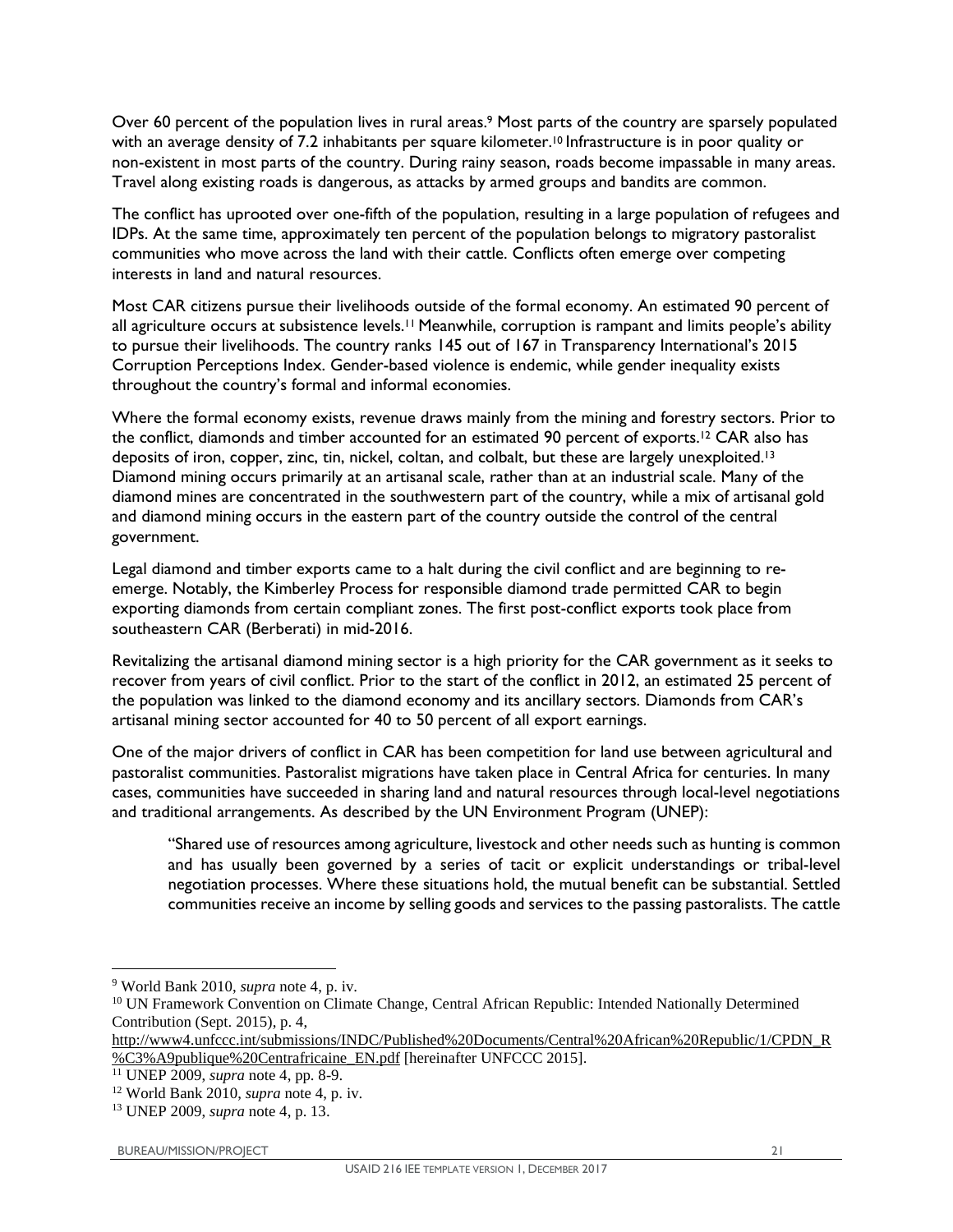can feed on post-harvest stubble and fertilize the fields as they pass through. The hooves of the cattle can also break up the soil prior to the rains, allowing better water retention in the soil."<sup>14</sup>

In some cases, however, conflicts have arisen between agriculturalists and pastoralists. These tensions have worsened in recent years, as climate change and desertification force pastoralists into new areas. Additionally, CAR political leaders' manipulation of religious and ethnic differences between communities has heightened the likelihood of conflict. As described by UNEP:

"Traditional practices assumed a limited number of pastoralists, with herds limited by disease and wild animal predation, passing through infrequently and remaining for a limited time. As the number of herders grows, and as they accumulate more animals and lose fewer to foot-and-mouth disease or predators, traditional understandings break down and tensions grow. These tensions are aggravated where land use and resource access rights are unclear, notably in the eastern and northeastern parts of the country. Reports from north and northeast CAR suggest that increased numbers of livestock are crossing the borders from Chad and Sudan, driven by conflict and prolonged drought in parts of the range. As a result, conflicts over rights of passage, access to water, crop damage and poaching of local game have become more prevalent. Traditional transhumant corridors have simply broken down, as have the wildlife areas and national parks..."<sup>15</sup>

#### Geography and Climate

CAR is located on a large plateau between the arid deserts of the Sahel in the north and the tropical forests of Congo River Basin in the south. It is surrounded by Republic of Congo, Cameroon, Chad, Sudan, South Sudan, and the DRC. Most of the country is covered by savannah woodland with humid tropical forests in the southwest.16 Forests cover 36.5 percent of the country.<sup>17</sup>

Northern CAR has a moist savanna climate, while the southern part of the country has an equatorial forest climate. Rainfall varies from 800 mm in the north to 1600 mm in the south. Average temperatures range from 15 degrees Celsius in the south and 38 degrees Celsius in the north.<sup>18</sup> The dry season generally begins in October and ends in March.<sup>19</sup>

The CAR once had the third largest area of rainforest cover in Africa. Today, while tropical forest covers 36 percent of the country, very little of the forest cover can be considered primary forest. Global Forest Watch reports that CAR had 76 percent tree cover in 2000, but only nine percent of that forest was primary. The remaining 91 percent of tree cover came from regenerated forest.<sup>20</sup> Most of the country's forests have been logged for valuable tree species, including sapelli, ayous, and sipo. Where a timber industry still exists, the wood is generally exported to Europe, sometimes through illegal channels. Fuelwood collection has also placed pressure on the nations' forests. Furthermore, deforestation and poor agricultural practices are resulting in desertification in the northern parts of the country. Desertification, in turn, has led to the migration of pastoralist cattle herders further south, fueling conflict with sedentary, agricultural communities over use of land and water resources.

Ecological Zones and Biodiversity

<sup>14</sup> UNEP 2009, *supra* note 4, p. 32.

<sup>15</sup> UNEP 2009, *supra* note 4, p. 32.

<sup>16</sup> World Bank 2010, *supra* note 4, p. 1.

<sup>17</sup> World Bank 2010, *supra* note 4, p. 1.

<sup>18</sup> UNFCCC 2015, *supra* note 6, p. 4.

<sup>&</sup>lt;sup>19</sup> Encyclopedia Brittanica, "Central African Republic," Apr. 2016, https://www.britannica.com/place/Central-African-Republic [hereinafter Brittanica].

 $20$  Global Forest Watch, Country Profile: Central African Republic (last accessed 24 Aug. 2016), http://www.globalforestwatch.org/country/CAF [hereinafter Global Forest Watch].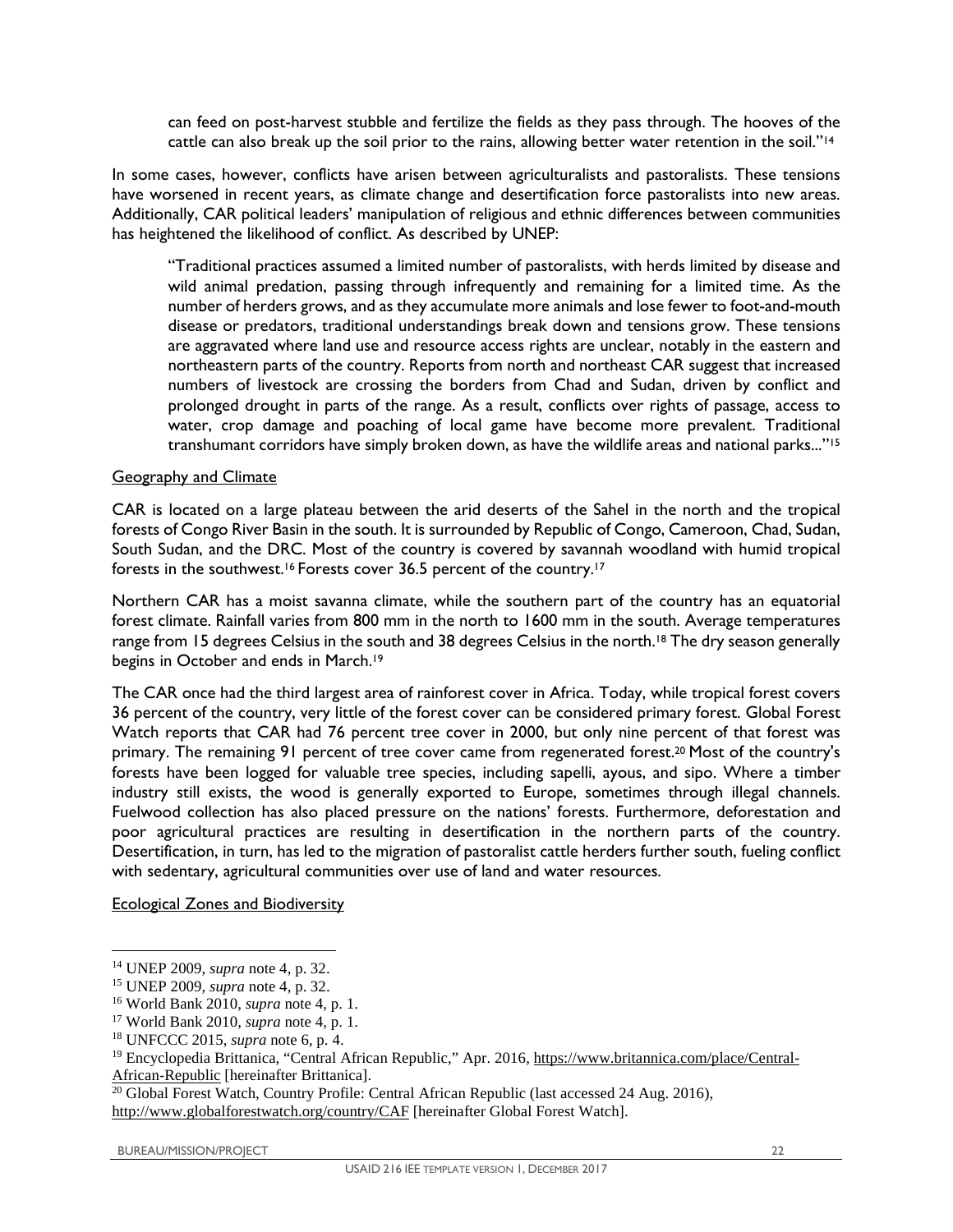CAR lies primarily in a savanna zone between the arid, treeless land in the north and dense tropical rainforests in the south. These ecosystems host a wide range of plant and animal life.

While there are few environmental studies of CAR, it likely that biodiversity is under threat throughout the country. High levels of poverty and lack of economic alternatives, combined with the impacts of sustained armed conflict, have increased demand for bushmeat. Large-scale poaching of elephants and other high value species has also proved lucrative for armed and criminal groups, leading to the devastation of animal populations. In northern parts of the country, deforestation and poor agricultural practices are resulting in desertification.

In southern CAR, the Congo rain forest is renowned for its biodiversity, including over 400 mammal species, 1,200 bird species, and 8,000 plant species. Of these, at least 16 species of birds and 23 species of mammals are considered threatened or endangered. Some well-known mammals include forest and savanna elephants, gorillas, chimpanzees, okapi, leopards, hippos, and lions. The forests also provide food, medicine, and shelter for millions of people. The forest savanna mosaic, which includes the northernmost savanna woodlands in Africa, also hosts diverse habitats and high biodiversity.<sup>21</sup> Conflict and poor governance have had a devastating effect on these habitats and the species that live within them, especially as armed groups and displaced populations disrupt ecosystems and engage in poaching.

The vast majority of CAR citizens face extreme food insecurity, which in turn forces people to exploit local resources and wildlife wherever possible. Researchers have also gathered evidence of organized poaching networks that traffic ivory and wildlife through the country. An estimated 34 species of mammals are threatened with extinction in west and central Africa, of which 17 are primates. The black rhino is no longer present in the country due to poaching. Some local extinction has already occurred, and many nonthreatened species are exhibiting diminishing stocks. These losses could lead to further environmental degradation through the disappearance of species important for ecosystem functions such as seed dispersal and pollination.<sup>22</sup>

#### Soils

According to WWF, "Central Africa's active seismic history exposed many rock types that provided parent material for diverse soil catenas."23 Many parts of the region contained soils of low fertility, similar to other humid tropical areas. Over time, human activities have resulted in lower soil quality. WWF summarized the history of soil in Central Africa:

"The transition from the equatorial forest to northern latitude savannas was most probably gradual throughout the early Pleistocene. Two main factors sharpened the transition zone. Initially, about 50,000 years ago, fires became a frequent disturbance. Secondly, for the last 3,000 years humans have burned clearings for farms and livestock, further reducing tree densities and creating wooded grasslands. These historic land use patterns reflect plant-soil interaction. Nutrient-poor oxisols traditionally have been left under forest or [fire-fallow cultivation]."<sup>24</sup>

In recent years, economic activities and development have likely affected soil quality. However, there is limited data on this subject. In general, activities such as artisanal mining are likely to contribute to erosion due to top soil disturbance, as well as the introduction of toxic chemicals into the soil. In more densely

<sup>&</sup>lt;sup>21</sup> WWF, "Central Africa" (last accessed 24 Aug. 2016), http://www.worldwildlife.org/ecoregions/at0712 [hereinafter WWF].

<sup>22</sup> World Bank 2010, *supra* note 4.

<sup>23</sup> WWF, *supra* note 17.

<sup>24</sup> WWF, *supra* note 17.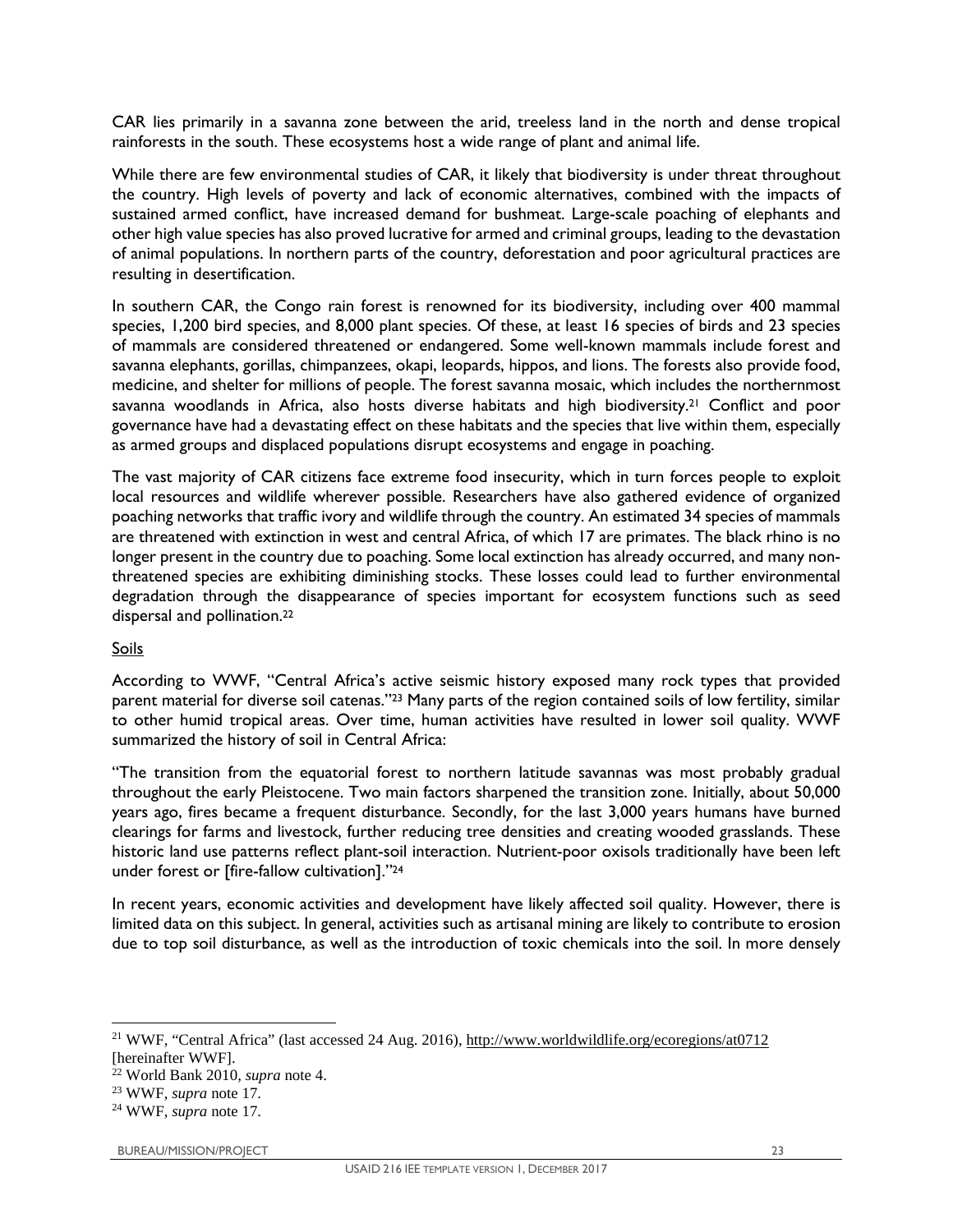populated areas, such as towns or displacement camps, land degradation and conversion of land is likely to have occurred due to lack of strong environmental management practices.<sup>25</sup>

#### Water Resources

As summarized by Brittanica: "[CAR] occupies an immense rolling plateau that forms, along a crest that trends southwest to northeast, the major drainage divide between the Lake Chad and Congo River basins. The country is well supplied with waterways. Tributaries of the Chari River occupy the northern third of the country's territory. The remaining two-thirds of the terrain drains southward into the Ubangi River, which forms [CAR's] southern border with [the DRC]."26

According to a 2009 study by UNEP, the country receives significant annual rainfall of around 1,000 mm and has a number of river courses. However, ground water levels are diminishing and surface water quality is low.27 Access to clean water remains a challenge for many CAR citizens, especially following the wide displacement during the civil conflict. Sanitation facilities and practices also contribute extensively to poor water quality. Prior to the conflict, only 30 percent of the population had regular access to clean drinking water.28 Health threats continue to affect the population. In mid-2016, a cholera outbreak emerged in the capital city Bangui and in Kemo prefecture.<sup>29</sup>

### 2.2 APPLICABLE AND APPROPRIATE PARTNER COUNTRY AND OTHER INTERNATIONAL STANDARDS (E.G. WHO), ENVIRONMENTAL AND SOCIAL LAWS, POLICIES, AND REGULATIONS

As a result of years of conflict and political turmoil, the government's environmental management capacity remains weak to non-existent. The Environmental Code of the Central African Republic: Law No. 07.018 of 28 December 2007 (http://faolex.fao.org/docs/pdf/caf105925.pdf) sets forth the most recent requirements for the Environmental Impact Assessment (EIA) process in CAR. The Ministry of Environment, Economy, and Sustainable Development is responsible for EIA decision-making in CAR, except in the case of mining activities where the Ministry of Mining is responsible. No detailed regulations on the EIA process have been established. Due to the extremely limited capacity of government ministries, very little environmental enforcement exists, if at all.

CAR is a party to the Ramsar Convention (1994) for the protection of important wetlands, CITES (1975) for the conservation of threatened wildlife and plants, the Convention on Biological Diversity (1992), World Heritage Convention (1975), and the African Convention on nature and natural resource conservation (1976), the UN Framework Convention on Climate Change, and the Central African Forestry Commission.

<sup>&</sup>lt;sup>25</sup> University of Gothenberg, "Democratic Republic of Congo – Environmental and Climate Change Policy Brief" (June 2008), pp. 2-3, http://www.vub.ac.be/klimostoolkit/sites/default/files/documents/env\_policy\_brief\_congo.pdf [hereinafter U. of Gothenberg].

<sup>26</sup> Brittanica, *supra* note 15.

<sup>27</sup> UNEP 2009, *supra* note 4, pp. 14-15.

<sup>28</sup> UNEP 2009, *supra* note 4, p. 34.

 $29$  Reuters, 18 Aug. 2016, "Aid agencies race to contain cholera outbreak in Central African Republic," http://www.reuters.com/article/us-centralafrica-cholera-idUSKCN10T1PN.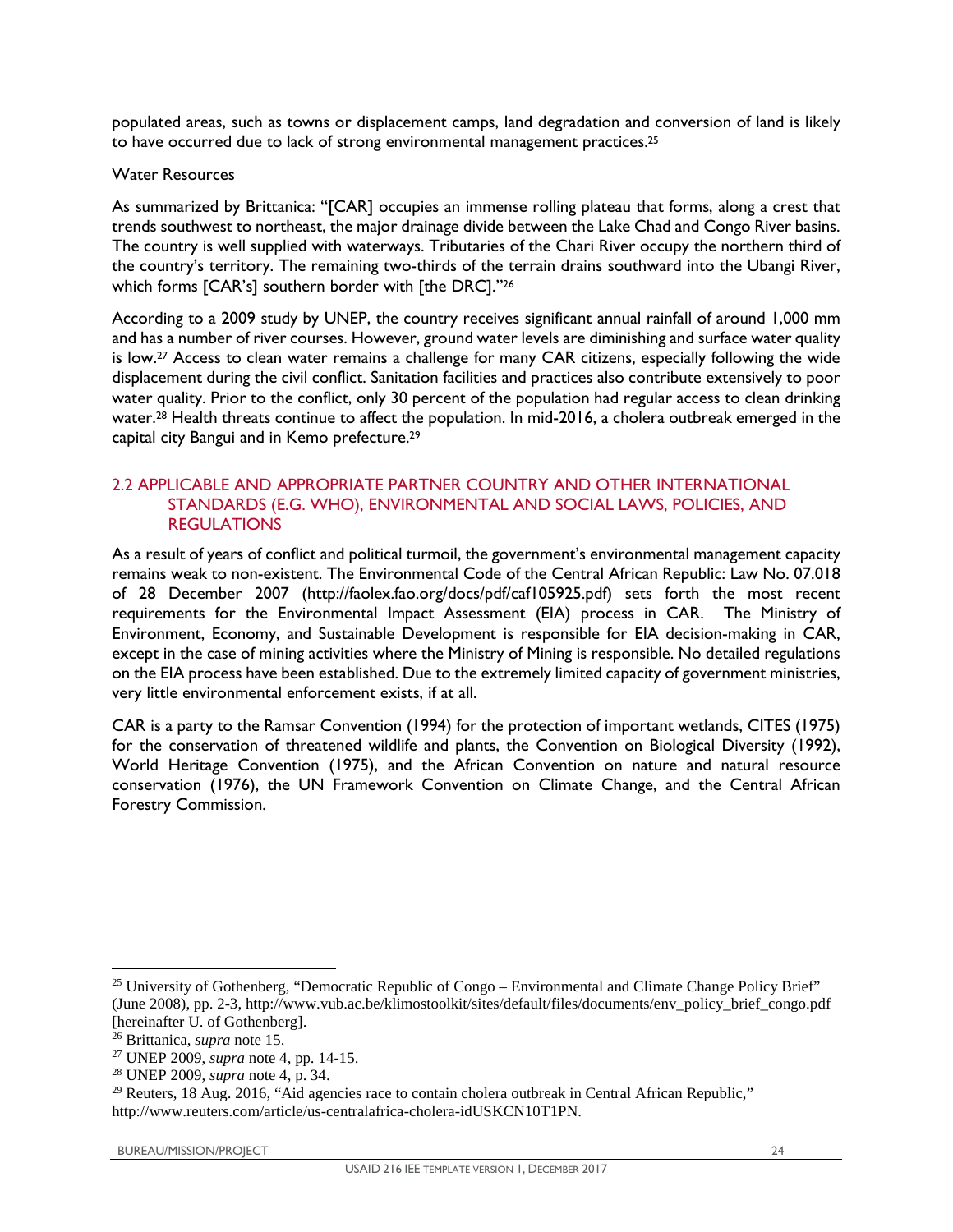# **3.0 ANALYSIS OF POTENTIAL ENVIRONMENTAL RISK<sup>30</sup>**

ASM has significant negative environmental impacts including:

- Erosion
- Abandoned pits
- Degradation of water resources and depletion of fish
- Land use changes that affect ecological services, including deforestation
- Social, health and sanitation issues and land use changes
- Toxic mining tailing and heavy metals (e.g. use of mercury use for gold)

In the tables below, areas where USAID can intervene to reduce the negative impacts of ASM mining are identified.

## **OBJECTIVE 1: ASSIST GOCAR TO IMPROVE COMPLIANCE WITH THE KIMBERLEY PROCESS REQUIREMENTS IN ORDER TO PROMOTE LICIT ECONOMIC OPPORTUNITIES.**

### TABLE 3A. POTENTIAL IMPACTS – OBJECTIVE 1

| <b>Sub-Activities</b>                                      | Potential environmental and social impacts                        |
|------------------------------------------------------------|-------------------------------------------------------------------|
| IR 1.1 Improve legal, policy, and institutional framework  | Engaging at the legal and policy levels has the potential to help |
| for conflict-free diamond production at the domestic and   | the GoCAR address the negative environmental and social           |
| regional levels.                                           | impacts of diamond mining.                                        |
| IR 1.2 Expand formalization of land and resource rights in |                                                                   |
| artisanal diamond mining communities.                      | N/A                                                               |
| IR 1.3 Increase awareness of requirements of the           |                                                                   |
| Kimberley Process, inclusive of all points in the supply   | Awareness raising presents an opportunity for USAID to            |
| chain, such as government actors, buying houses,           | increase awareness of the environmental, social and human         |
| collectors, pit owners, and diggers.                       | rights impacts associated with the ASM sector.                    |
| IR 1.4 Strengthen the capacity of GoCAR in support of      | There may be an opportunity to address the social and             |
| their objective to effectively manage and expand           | environmental impacts of mining which providing support to the    |
| Kimberley Process compliant zones.                         | GoCAR.                                                            |

### **OBJECTIVE 2: STRENGTHEN COMMUNITY RESILIENCE, SOCIAL COHESION, AND RESPONSE TO VIOLENT CONFLICT IN CAR.**

### TABLE 3B. POTENTIAL IMPACTS – OBJECTIVE 2

| <b>Sub-Activities</b>                                                                                                                         | Potential environmental and social impacts                                                                                                                                                                                                                                                                                        |
|-----------------------------------------------------------------------------------------------------------------------------------------------|-----------------------------------------------------------------------------------------------------------------------------------------------------------------------------------------------------------------------------------------------------------------------------------------------------------------------------------|
| IR 2.1: Support inclusive community dialogue, especially<br>between different religious and ethnic groups to resolve                          |                                                                                                                                                                                                                                                                                                                                   |
| conflicts over land and natural resources.                                                                                                    | N/A                                                                                                                                                                                                                                                                                                                               |
| IR 2.2: Promote women's economic and social<br>empowerment in ASM communities in furtherance of<br>broad-based social and economic inclusion. | Promoting livelihoods and economic opportunities may have<br>significant environmental impacts, depending on the activities<br>selected. For examples, if the activity focuses on small scale<br>agriculture, or would support the small scale construction,<br>these activities would need to have mitigating measures in place. |
| IR 2.3: Strengthen cooperation between GoCAR                                                                                                  |                                                                                                                                                                                                                                                                                                                                   |
| ministries and agencies and other stakeholders on social                                                                                      |                                                                                                                                                                                                                                                                                                                                   |
| cohesion and Kimberley Process compliance.                                                                                                    | N/A                                                                                                                                                                                                                                                                                                                               |

30 Includes analysis of environmental and social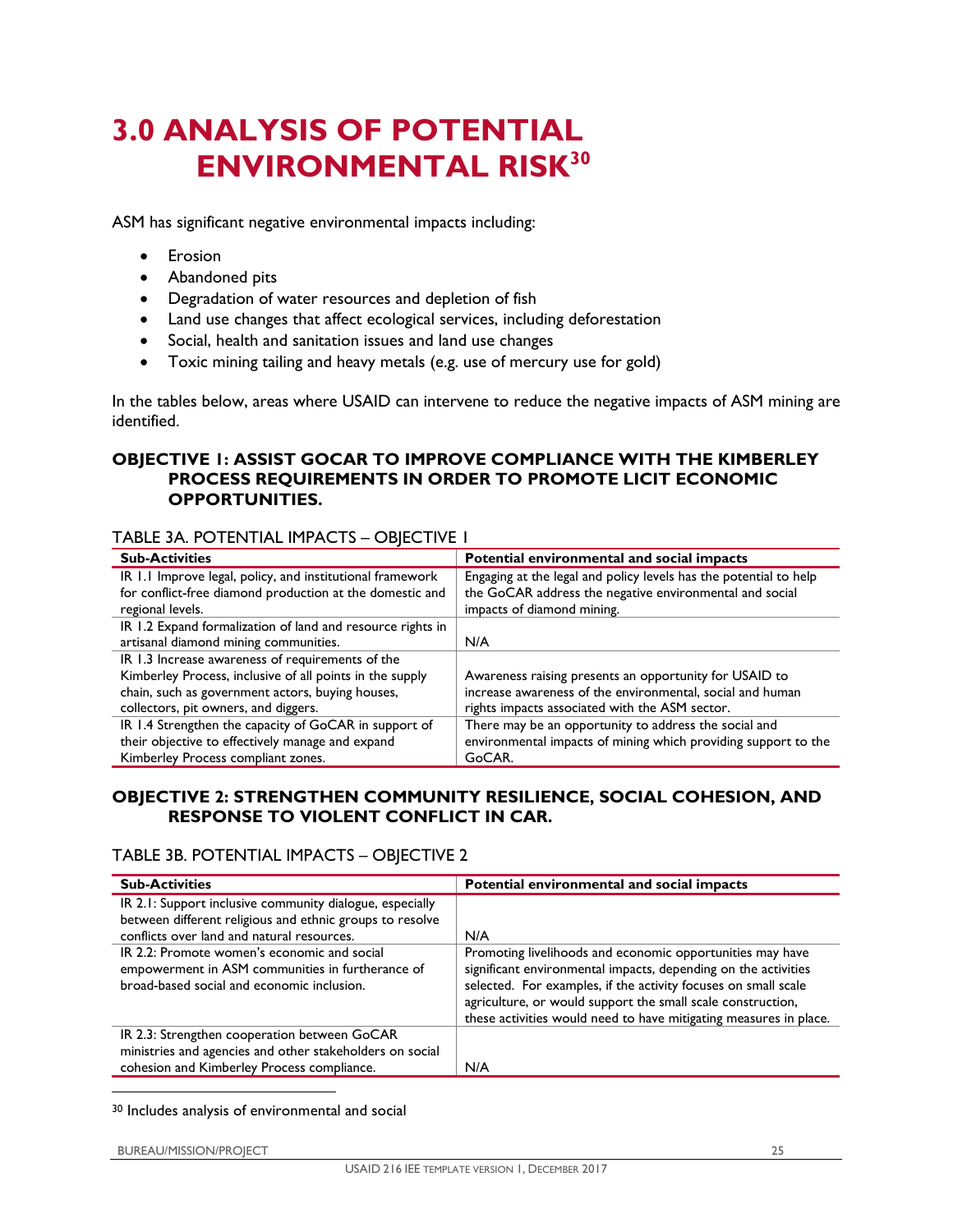## **OBJECTIVE 3: INCREASE AWARENESS AND UNDERSTANDING OF THE OPPORTUNITIES AND CHALLENGES OF ESTABLISHING RESPONSIBLE GOLD SUPPLY CHAINS IN CAR.**

### TABLE 3C. POTENTIAL IMPACTS – OBJECTIVE 3

| <b>Sub-Activities</b>                                        | Potential environmental and social impacts                |
|--------------------------------------------------------------|-----------------------------------------------------------|
| IR 3.1: Research and communicate recommendations for         | Recommendations have the potential to include ways to     |
| policy, legal, and institutional reforms at the national and | mitigate the environmental and social impacts of ASM gold |
| regional levels to key stakeholders.                         | mining, with a particular focus on the use of mercury.    |

### **OBJECTIVE 4: IMPROVE USAID ASM PROGRAMMING THROUGH INCREASED UNDERSTANDING OF THE LINKAGES BETWEEN ASM AND OTHER KEY DEVELOPMENT ISSUES.**

# TABLE 3D. POTENTIAL IMPACTS – OBJECTIVE 4

| <b>Sub-Activities</b>                                                                                                                                                                                                                                                                                                                   | Potential environmental and social impacts                                                                                                                                                               |
|-----------------------------------------------------------------------------------------------------------------------------------------------------------------------------------------------------------------------------------------------------------------------------------------------------------------------------------------|----------------------------------------------------------------------------------------------------------------------------------------------------------------------------------------------------------|
| IR 4.1: Assist relevant USAID OUs to assess the link<br>between ASM and such issues as: land and resource<br>governance, social cohesion, combating violent<br>extremism, pastoralism, sustainable economic growth, as<br>well as promoting responsible investments and women's<br>empowerment.                                         | Solutions to developing conflict-free supply chains for metals<br>and minerals could also include efforts to track and/or address<br>the social and environmental impacts associated with ASM<br>mining. |
| IR 4.2: Strengthen knowledge sharing and understanding<br>of USAID OUs and partners on the link between ASM<br>and such issues as: land and resource governance, social<br>cohesion, combating violent extremism, pastoralism,<br>sustainable economic growth, as well as promoting<br>responsible investments and women's empowerment. | N/A                                                                                                                                                                                                      |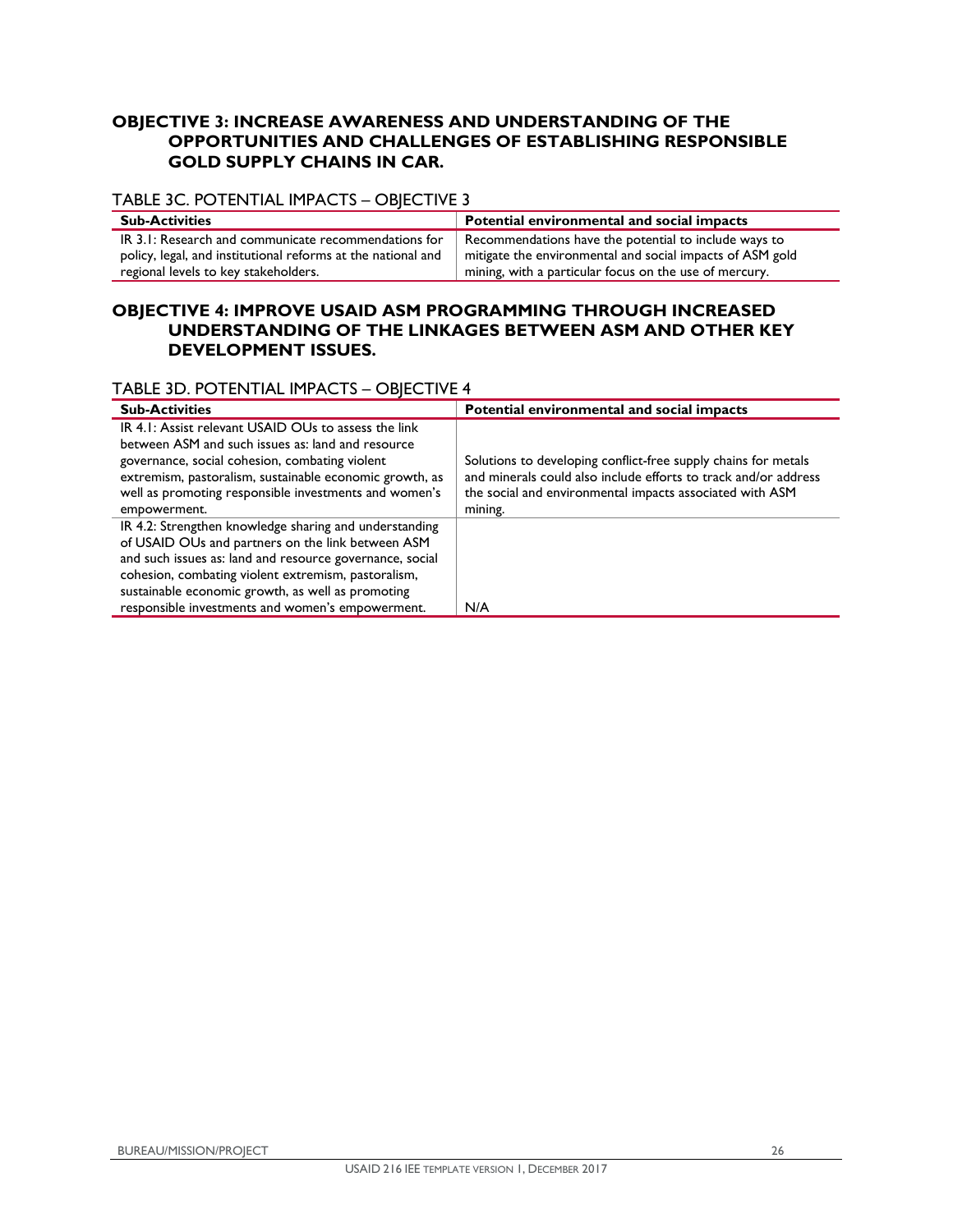# **4.0 ENVIRONMENTAL DETERMINATIONS**

## 4.1 RECOMMENDED ENVIRONMENTAL DETERMINATIONS

The following table summarizes the recommended determinations based on the environmental analysis conducted. Upon approval, these determinations become affirmed, per 22CFR216. Specified conditions, detailed in Section 5, become mandatory obligations of implementation, per ADS 204.

# TABLE 4: ENVIRONMENTAL DETERMINATIONS

|                                                                                                                                                                                                                       | Categorical             |                                                                                                                                                                                                                                                                                                                                                                                                                                                                                               |                                                             |
|-----------------------------------------------------------------------------------------------------------------------------------------------------------------------------------------------------------------------|-------------------------|-----------------------------------------------------------------------------------------------------------------------------------------------------------------------------------------------------------------------------------------------------------------------------------------------------------------------------------------------------------------------------------------------------------------------------------------------------------------------------------------------|-------------------------------------------------------------|
| <b>Projects/Activities</b>                                                                                                                                                                                            | <b>Exclusion</b>        | <b>Negative Determination</b>                                                                                                                                                                                                                                                                                                                                                                                                                                                                 | <b>Deferral</b>                                             |
| economic opportunities.                                                                                                                                                                                               |                         | Objective I: Assist GoCAR to improve compliance with the Kimberley Process requirements in order to promote licit                                                                                                                                                                                                                                                                                                                                                                             |                                                             |
| IR 1.1: Improve legal, policy,<br>and institutional framework<br>for conflict-free diamond<br>production at the domestic<br>and regional levels.                                                                      |                         | A Negative Determination with Conditions<br>recommended pursuant to 22 CFR $216.3(a)(2)(iii)$<br>The activity should seek to improve the legal, policy and<br>institutional framework to address the environment,<br>health, safety and human rights impacts of conflict-free<br>diamond production.                                                                                                                                                                                          |                                                             |
| IR 1.2: Expand formalization<br>of land and resource rights in<br>artisanal diamond mining<br>communities.                                                                                                            | 22 CFR 216.2<br>(c)2(i) |                                                                                                                                                                                                                                                                                                                                                                                                                                                                                               |                                                             |
| IR 1.3: Increase awareness of<br>requirements of the<br>Kimberley Process, inclusive<br>of all points in the supply<br>chain, such as government<br>actors, buying houses,<br>collectors, pit owners, and<br>diggers. |                         | A Negative Determination with Conditions<br>recommended pursuant to 22 CFR 216.3(a)(2)(iii)<br>In addition to increasing awareness of the Kimberley<br>Process requirements, the activity should also increase<br>the understanding the negative environmental, health<br>and safety related impacts of diamond mining and<br>increase the capacity of stakeholder to minimize the<br>impacts.<br>If security actors receive training, the training must<br>include a human rights component. |                                                             |
| IR 1.4: Strengthen the<br>capacity of GoCAR in<br>support of their objective to<br>effectively manage and<br>expand Kimberley Process<br>compliant zones.                                                             |                         | A Negative Determination with Conditions<br>recommended pursuant to 22 CFR $216.3(a)(2)(iii)$<br>Since this activity seeks to formalize existing illegal<br>artisanal mines, it is recommended that an approach of<br>continuous improvement in terms of environment,<br>health and safety is followed.                                                                                                                                                                                       |                                                             |
| IR 2.1: Support inclusive                                                                                                                                                                                             |                         | Objective 2: Strengthen community resilience, social cohesion, and response to violent conflict in CAR.                                                                                                                                                                                                                                                                                                                                                                                       |                                                             |
| community dialogue,<br>especially between different<br>religious and ethnic groups<br>to resolve conflicts over land<br>and natural resources.                                                                        | 22 CFR 216.2<br>(c)2(i) |                                                                                                                                                                                                                                                                                                                                                                                                                                                                                               |                                                             |
| IR 2.2: Promote women's<br>economic and social<br>empowerment in ASM<br>communities in furtherance                                                                                                                    |                         |                                                                                                                                                                                                                                                                                                                                                                                                                                                                                               | Economic<br>activities<br>must be<br>identified<br>before a |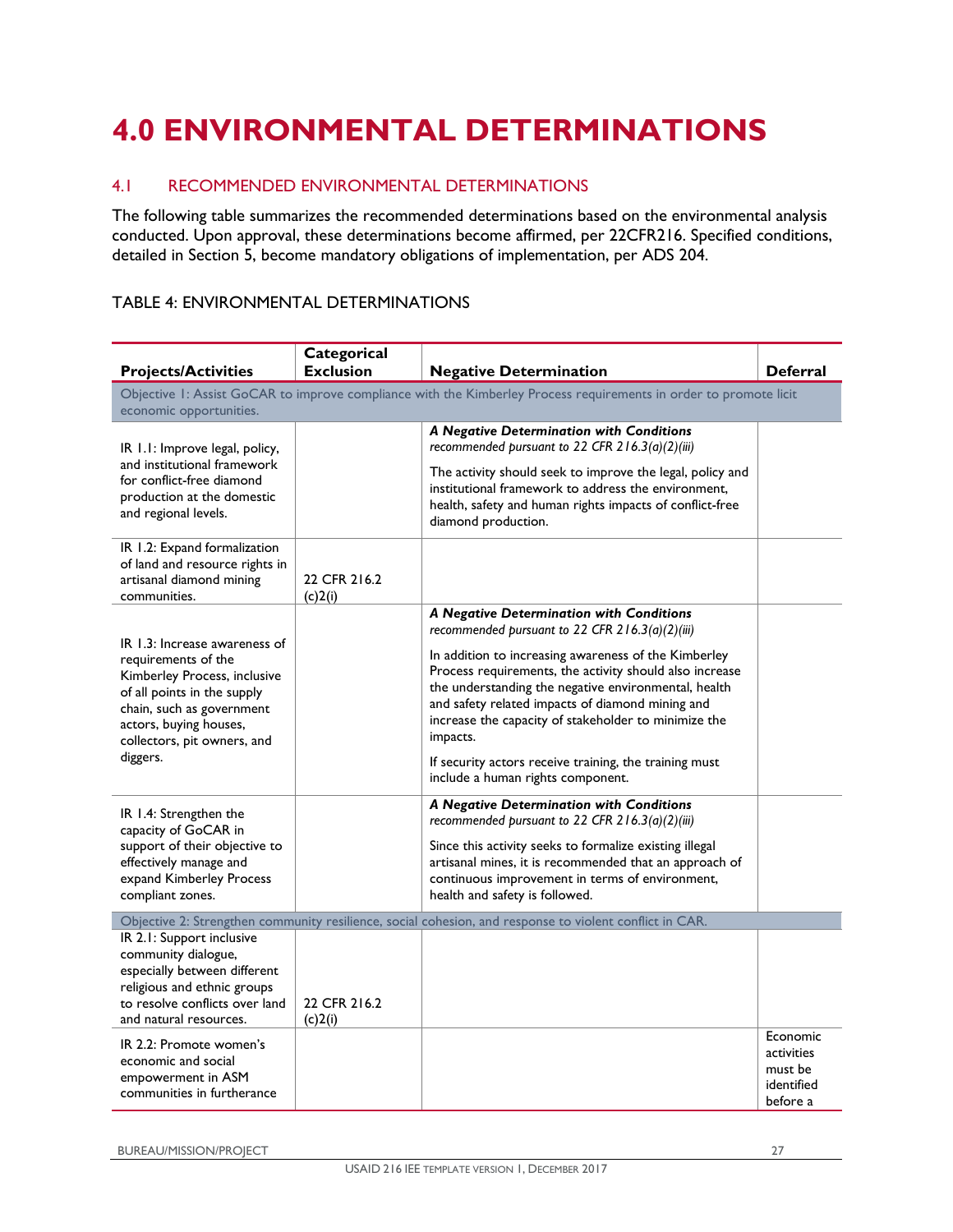| of broad-based social and<br>economic inclusion.                                                                                                                                                                                                                                                                                                          |                                 |                                                                                                                                                                                                                                                                                                                                                                                    | determinati<br>on can be<br>made |
|-----------------------------------------------------------------------------------------------------------------------------------------------------------------------------------------------------------------------------------------------------------------------------------------------------------------------------------------------------------|---------------------------------|------------------------------------------------------------------------------------------------------------------------------------------------------------------------------------------------------------------------------------------------------------------------------------------------------------------------------------------------------------------------------------|----------------------------------|
| IR 2.3: Strengthen<br>cooperation between<br>GoCAR ministries and<br>agencies and other<br>stakeholders on social<br>cohesion and Kimberley<br>Process compliance.<br>chains in CAR.<br>IR 3.1: Research and                                                                                                                                              | 22 CFR 216.2<br>(c)2(i)(iii)(v) | Objective 3: Increase awareness and understanding of the opportunities and challenges of establishing responsible gold supply                                                                                                                                                                                                                                                      |                                  |
| communicate<br>recommendations for policy,<br>legal, and institutional<br>reforms at the national and<br>regional levels to key<br>stakeholders.                                                                                                                                                                                                          |                                 | A Negative Determination with Conditions<br>recommended pursuant to 22 CFR $216.3(a)(2)(iii)$<br>Recommendations to improve the legal, policy and<br>institutional framework, should include minimizing the<br>environment, health, safety and human rights impacts of<br>ASM gold production.                                                                                     |                                  |
| key development issues.                                                                                                                                                                                                                                                                                                                                   |                                 | Objective 4: Improve USAID ASM programming through increased understanding of the linkages between ASM and other                                                                                                                                                                                                                                                                   |                                  |
| IR 4.1: Assist relevant USAID<br>OUs to assess the link<br>between ASM and such<br>issues as: land and resource<br>governance, social cohesion,<br>combating violent<br>extremism, pastoralism,<br>sustainable economic<br>growth, as well as promoting<br>responsible investments and<br>women's empowerment.                                            |                                 | A Negative Determination with Conditions<br>recommended pursuant to 22 CFR $216.3(a)(2)(iii)$<br>Assessments of ASM must include sections on the<br>environment, health, safety and human rights impacts of<br>mining. Technological solutions and pilots should<br>include, at a minimum, an approach of continuous<br>improvement in terms of environment, health and<br>safety. |                                  |
| IR 4.2: Strengthen knowledge<br>sharing and understanding of<br>USAID OUs and partners on<br>the link between ASM and<br>such issues as: land and<br>resource governance, social<br>cohesion, combating violent<br>extremism, pastoralism,<br>sustainable economic<br>growth, as well as promoting<br>responsible investments and<br>women's empowerment. | 22 CFR 216.2<br>(c)2(i)(iii)(v) |                                                                                                                                                                                                                                                                                                                                                                                    |                                  |

In addition to the specific conditions listed above, the following two documents are mandatory references for the AMPR TO:

- USAID's Environmental Guidelines for Small-Scale Activities in Africa (EGSSAA) for Small-scale Mining: http://www.encapafrica.org/EGSSAA/mining.pdf
- International Finance Corporation Environmental, Health and Safety Guidelines for Mining: http://www.ifc.org/wps/wcm/connect/1f4dc28048855af4879cd76a6515bb18/Final%2B- %2BMining.pdf?MOD=AJPERES&id=1323153264157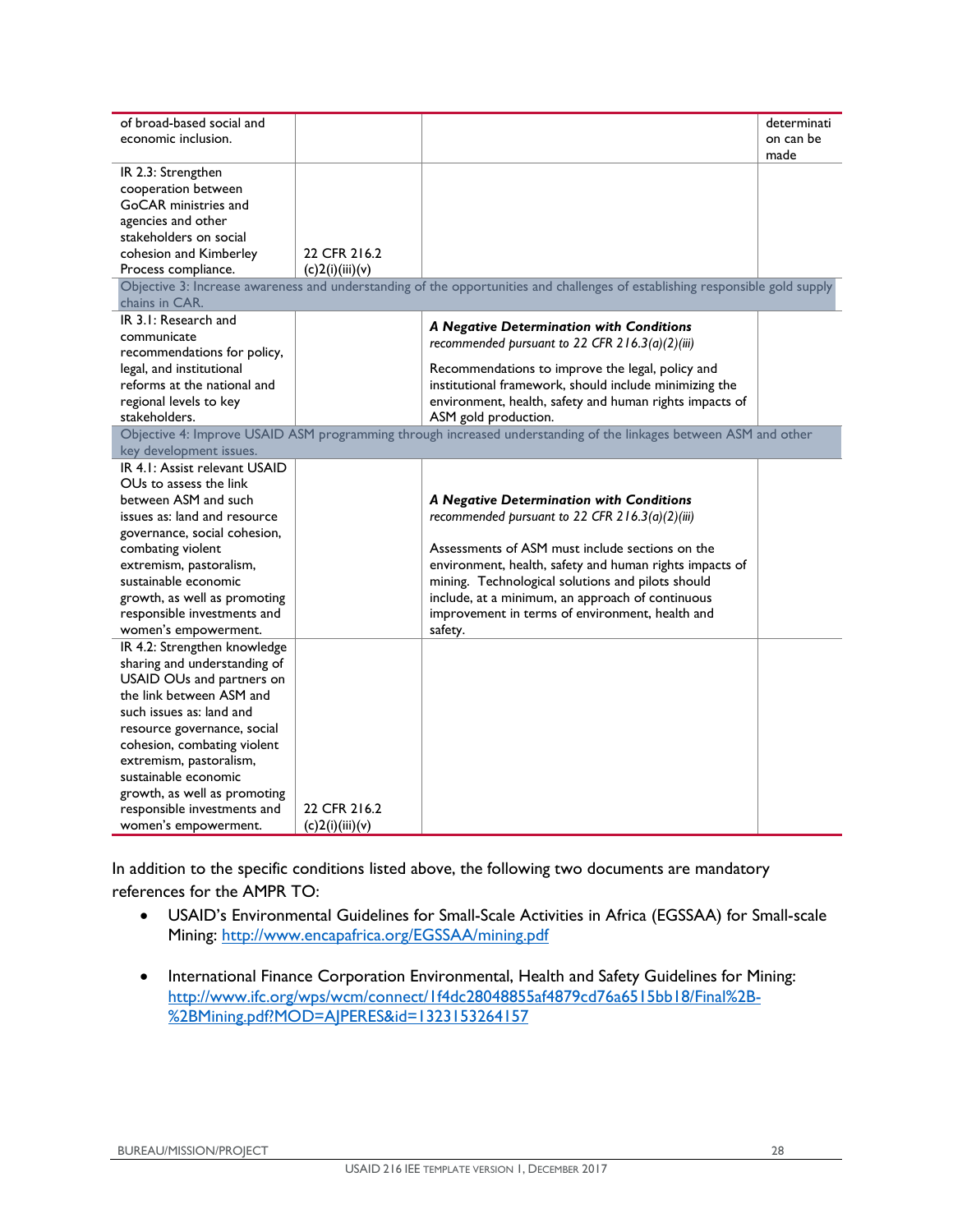# 4.2 CLIMATE RISK MANAGEMENT

| <b>Tasks/Illustrative</b><br><b>Interventions</b>                                                                                                                                                                     | <b>Climate Risks</b>                                                                                                                                                                                                                                | <b>Risk</b><br><b>Rating</b> | <b>How Risks</b><br>are<br><b>Addressed</b>                                                                                                  | <b>Opportunities to Strengthen</b><br><b>Climate Resilience</b>                                                                                                                                                                                                                                                                                                            |
|-----------------------------------------------------------------------------------------------------------------------------------------------------------------------------------------------------------------------|-----------------------------------------------------------------------------------------------------------------------------------------------------------------------------------------------------------------------------------------------------|------------------------------|----------------------------------------------------------------------------------------------------------------------------------------------|----------------------------------------------------------------------------------------------------------------------------------------------------------------------------------------------------------------------------------------------------------------------------------------------------------------------------------------------------------------------------|
| IR 1.1: Improve legal, policy,<br>and institutional framework<br>for conflict-free diamond<br>production at the domestic<br>and regional levels.                                                                      | Climate change may<br>increase the severity<br>of accidents in<br>diamond mines<br>associated with<br>flooding. Additionally,<br>ASM diamond mining<br>requires a significant<br>amount of water,<br>which may be limited<br>by increased droughts. | <b>LOW</b>                   | Formalizing the<br>ASM diamond<br>sector should<br>include<br>addressing the<br>social and<br>environmental<br>safeguards for<br>the sector. | A robust legal, policy and institutional<br>framework should include mitigation<br>of the environmental and social<br>impacts of ASM diamond mining.<br>There is an opportunity to emphasize<br>safeguards in sectors that are likely to<br>be impacted by climate change, for<br>example ensuring safeguards account<br>for drought and flood conditions.                 |
| IR 1.2: Expand formalization<br>of land and resource rights in<br>artisanal diamond mining<br>communities.                                                                                                            | N/A                                                                                                                                                                                                                                                 | N/A                          | N/A                                                                                                                                          | ASM miners with secure tenure are<br>more likely to invest in advanced<br>production techniques, which may<br>include environmental improvements,<br>making the mines more resilient to<br>environmental shocks.                                                                                                                                                           |
| IR 1.3: Increase awareness of<br>requirements of the<br>Kimberley Process, inclusive<br>of all points in the supply<br>chain, such as government<br>actors, buying houses,<br>collectors, pit owners, and<br>diggers. | N/A                                                                                                                                                                                                                                                 | N/A                          | N/A                                                                                                                                          | N/A                                                                                                                                                                                                                                                                                                                                                                        |
| IR 1.4: Strengthen the capacity<br>of GoCAR in support of their<br>objective to effectively<br>manage and expand Kimberley<br>Process compliant zones.                                                                | N/A                                                                                                                                                                                                                                                 | LOW                          | N/A                                                                                                                                          | N/A                                                                                                                                                                                                                                                                                                                                                                        |
| IR 2.1: Support inclusive<br>community dialogue,<br>especially between different<br>religious and ethnic groups to<br>resolve conflicts over land and<br>natural resources.                                           | Climate change will<br>likely increase the<br>number and severity of<br>local conflicts over<br>natural resources.                                                                                                                                  | <b>MEDIUM</b>                | Inclusive<br>dialogues to<br>will help<br>resolve<br>grievances over<br>natural<br>resources<br>peacefully.                                  | Climate change will likely increase the<br>number and severity of local conflicts<br>over natural resources. Promoting<br>dialogues across ethnic and religious<br>lines to resolve conflicts over natural<br>resources will significantly reduce the<br>probability that environmental<br>stressors, including climate related<br>stressors, will spark violent conflict. |

### TABLE 5. CLIMATE RISK MANAGEMENT SUMMARY TABLE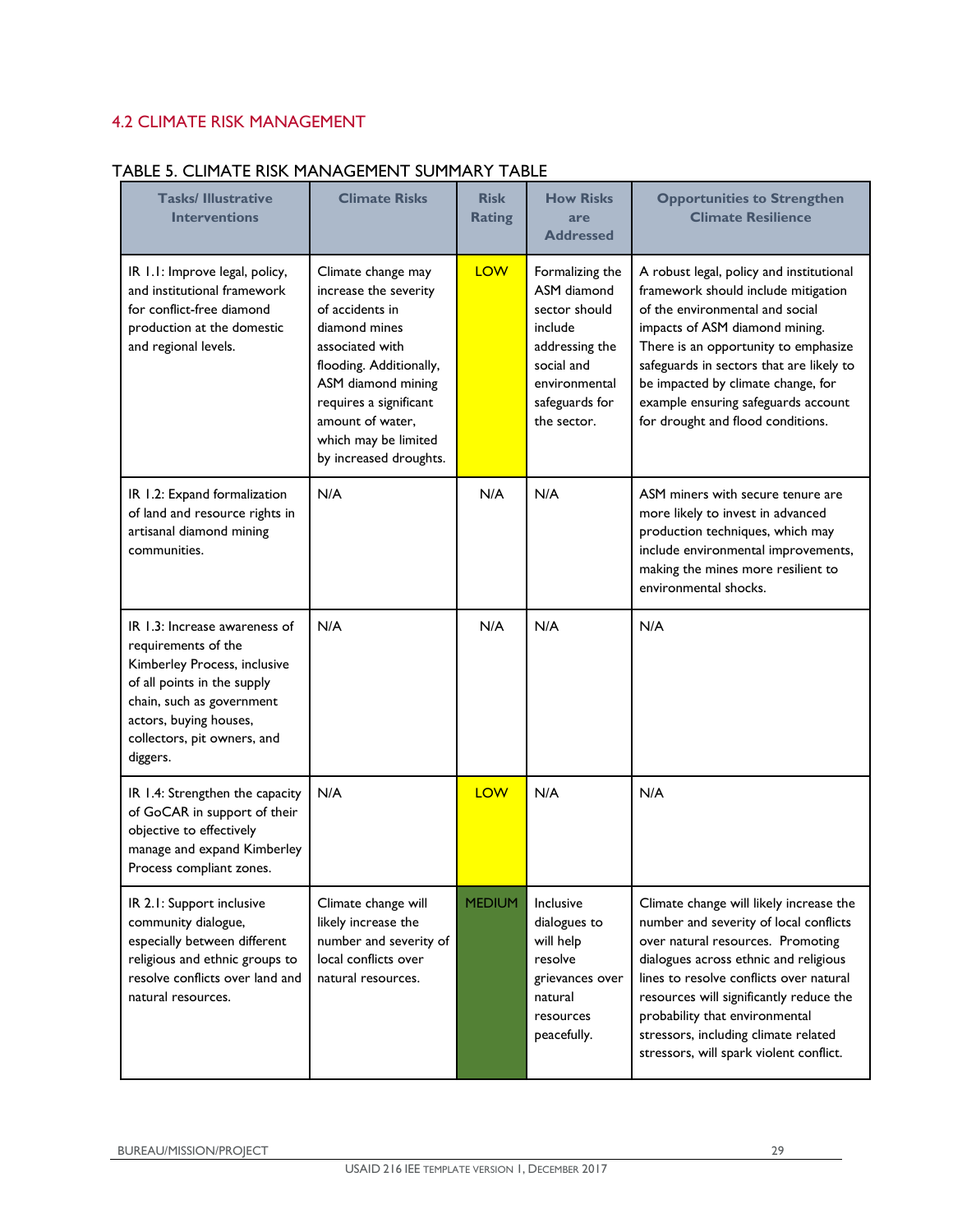| IR 2.2: Promote women's<br>economic and social<br>empowerment in ASM<br>communities in furtherance of<br>broad-based social and<br>economic inclusion.                                                                                                                                                                                                    | Unknown. USAID<br>does not have a<br>climate risk profile for<br>CAR and the specific<br>climate risks faced by<br>women within the<br>ASM diamond sector<br>is unknown. | LOW | The decision<br>on which<br>women should<br>be targeted for<br>assistance<br>could be<br>informed, in<br>part, on an<br>understanding<br>of how climate<br>change may<br>impact their<br>livelihoods. | Women will be impacted by climate<br>change differently. Empowering<br>women economically and potentially<br>diversifying their source of livelihoods<br>will make them more resilient to<br>climate shocks. |
|-----------------------------------------------------------------------------------------------------------------------------------------------------------------------------------------------------------------------------------------------------------------------------------------------------------------------------------------------------------|--------------------------------------------------------------------------------------------------------------------------------------------------------------------------|-----|-------------------------------------------------------------------------------------------------------------------------------------------------------------------------------------------------------|--------------------------------------------------------------------------------------------------------------------------------------------------------------------------------------------------------------|
| IR 2.3: Strengthen<br>cooperation between GoCAR<br>ministries and agencies and<br>other stakeholders on social<br>cohesion and Kimberley<br>Process compliance.                                                                                                                                                                                           | N/A                                                                                                                                                                      | N/A | N/A                                                                                                                                                                                                   | Evidence suggests that promoting<br>social cohesion improves resilience at<br>the community level.                                                                                                           |
| IR 3.1: Research and<br>communicate<br>recommendations for policy,<br>legal, and institutional reforms<br>at the national and regional<br>levels to key stakeholders.                                                                                                                                                                                     | N/A                                                                                                                                                                      | N/A | N/A                                                                                                                                                                                                   | N/A                                                                                                                                                                                                          |
| IR 4.1: Assist relevant USAID<br>OUs to assess the link<br>between ASM and such issues<br>as: land and resource<br>governance, social cohesion,<br>combating violent extremism,<br>pastoralism, sustainable<br>economic growth, as well as<br>promoting responsible<br>investments and women's<br>empowerment.                                            | Climate change may<br>impact the resource<br>base including the<br>availability of water for<br>both ASM as well as<br>other uses.                                       | LOW | Integrate<br>climate<br>considerations<br>on key natural<br>resources that<br>are assessed.                                                                                                           | N/A                                                                                                                                                                                                          |
| IR 4.2: Strengthen knowledge<br>sharing and understanding of<br>USAID OUs and partners on<br>the link between ASM and<br>such issues as: land and<br>resource governance, social<br>cohesion, combating violent<br>extremism, pastoralism,<br>sustainable economic growth,<br>as well as promoting<br>responsible investments and<br>women's empowerment. | N/A                                                                                                                                                                      | N/A | N/A                                                                                                                                                                                                   | N/A                                                                                                                                                                                                          |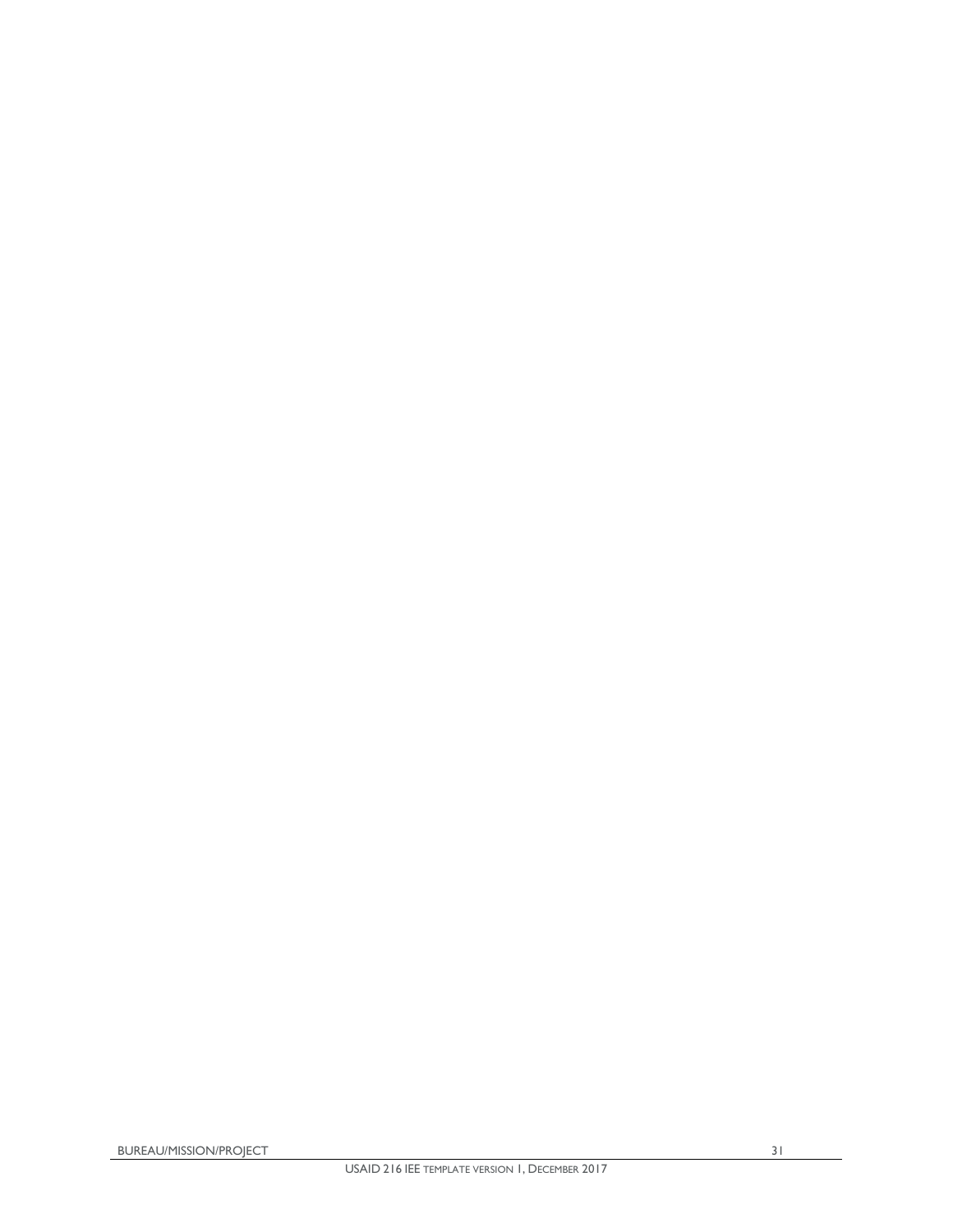# **5.0 CONDITIONS AND MITIGATION MEASURES**

### 5.1 CONDITIONS

The environmental determinations in this IEE are contingent upon full implementation of the following general implementation and monitoring requirements, as well as ADS 204 and other relevant requirements.

### **5.1.1 During Pre-Award:**

- 5.1.1.1 *Pre-Award Briefings: As feasible,* the design team and/or the cognizant environmental officer(s) (e.g., MEO, REA, BEO) will provide a pre-award briefing for potential offerors on environmental compliance expectations/responsibilities at bidders' conferences.
- 5.1.1.2 Solicitations: The design team, in coordination with the A/CO, will ensure solicitations include environmental compliance requirements and evaluation criteria. A/CO will ensure technical and cost proposal requirements include approach, staffing, and budget sufficient for complying with the terms of this IEE.
- 5.1.1.3 Awards: The A/COR, in coordination with the A/CO, will ensure all awards and sub-awards, include environmental compliance requirements.

### **5.1.2 During Post-Award:**

- 5.1.2.1 Post-Award Briefings: The A/COR and/or the cognizant environmental officer(s) (e.g., MEO, REA, BEO) will provide post-award briefings for the IP on environmental compliance responsibilities.
- 5.1.2.3 Workplans and Budgeting: The A/COR will ensure the IP integrates environmental compliance requirements in work plans and budgets to comply with requirements, including EMMP implementation and monitoring.
- 5.1.2.4 Staffing: The A/COR, in coordination with the IP, will ensure all awards have staffing capacity to implement environmental compliance requirements.
- 5.1.2.5 Records Management: The A/COR will maintain environmental compliance documents in the official project/activity file and upload records to the designated USAID environmental compliance database system.
- 5.1.2.6 Host Country Environmental Compliance: The A/COR will ensure the IP complies with applicable and appropriate host country environmental requirements unless otherwise directed in writing by USAID. However, in the case of a conflict between the host country and USAID requirements, the more stringent shall govern.
- 5.1.2.7 Work Plan Review: The A/COR will ensure the IP verifies, at least annually or when activities are added or modified, that activities remain with the scope of the IEE. Activities outside of the scope of the IEE cannot be implemented until the IEE is amended.
- 5.1.2.8 IEE Amendment: If new activities are introduced or other changes to the scope of this IEE occur, an IEE Amendment will be required.
- 5.1.2.14 USAID Monitoring Oversight: The A/COR or designee, with the support of the cognizant environmental officer(s) (e.g., MEO, REA, BEO), will ensure monitoring of compliance with established requirements (e.g., by desktop reviews, site visits, etc.).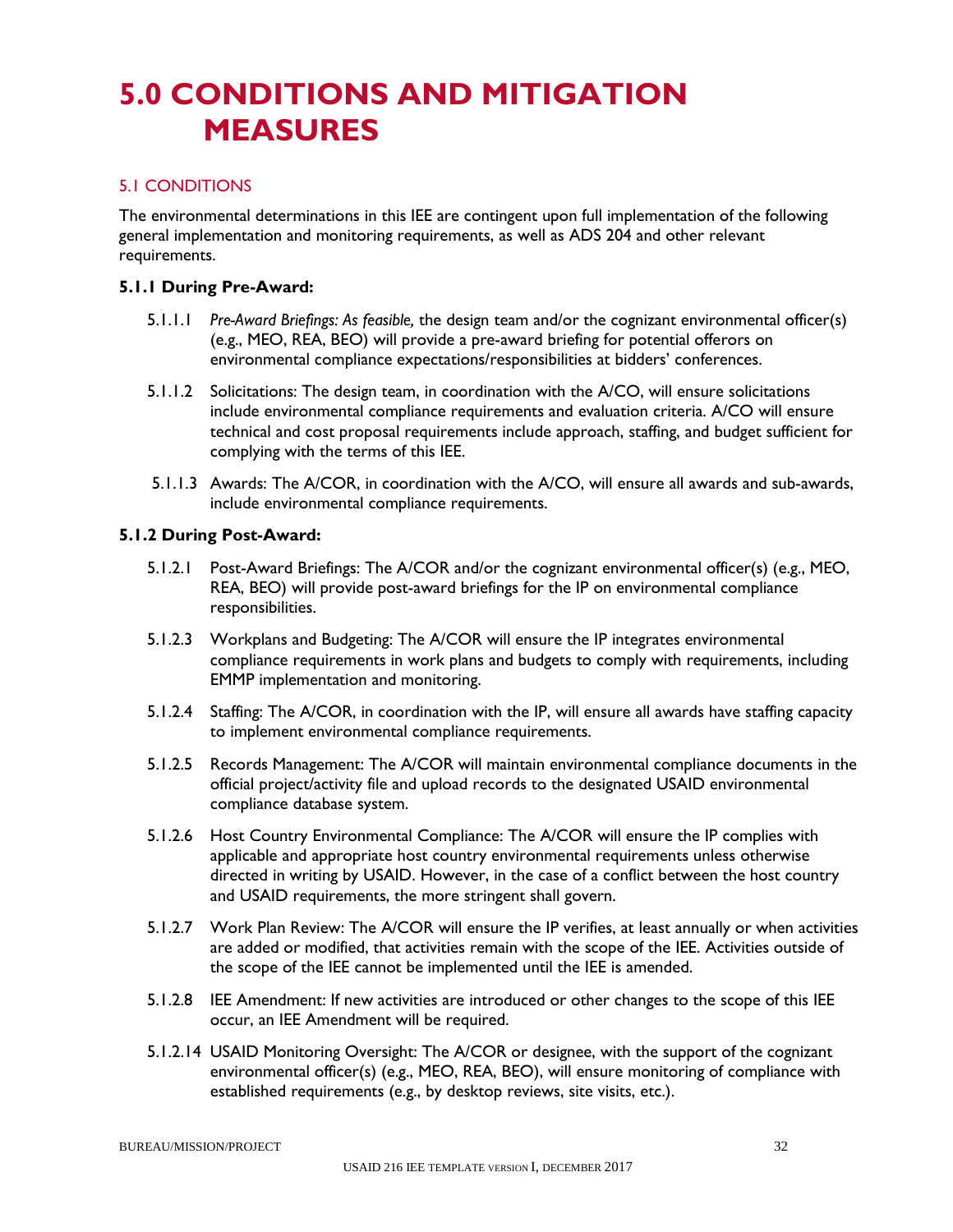- 5.1.2.16 Environmental Compliance Mitigation and Monitoring Plan: The A/COR will ensure the IP develops, obtains approval for, and implements Environmental Mitigation and Monitoring Plans (EMMPs) that are responsive to the stipulated environmental compliance requirements.
- 5.1.2.17 Environmental Compliance Reporting: The A/COR will ensure the IP includes environmental compliance in regular project/activity reports, using indicators as appropriate; develops and submits the Environmental Mitigation and Monitoring Reports (EMMRs); and completes and submits a Record of Compliance (RoC) describing their implementation of EMMP requirements in conjunction with the final EMMR or at the close of sub activities (as applicable). And where required by Bureaus or Missions, ensure the IP prepares a closeout plan consistent with contract documentation for A/COR review and approval that outlines responsibilities for end-of-project operation, the transition of other operational responsibilities, and final EMMR with lessons learned.
- 5.1.2.18 Corrective Action: When noncompliance or unforeseen impacts are identified, IPs notify the A/COR, place a hold on activities, take corrective action, and report on the effectiveness of corrective actions. The A/COR initiates the corrective action process and ensures the IP completes and documents their activities. Where required by Bureaus or Missions, ensure Record of Compliance is completed.

## 5.2 AGENCY CONDITIONS

- 5.2.1 Sub-contract Screening: The A/COR will ensure the IP uses an Environmental Screening Tool to screen any sub-grant applications and to aid in the development of EMMPs.
- 5.2.5 Resolution of Deferrals: If a deferral of the environmental threshold determination was issued, the A/COR will ensure that the appropriate 22CFR216 environmental analysis and documentation is completed and approved by the BEO before the subject activities are implemented.

### 5.3 MITIGATION MEASURES

The mitigation measures presented in this section constitute the minimum required based on available information at the time of this IEE and the environmental analysis in Section 4. These measures shall provide general direction for completing the project/activity Environmental Mitigation and Monitoring Plan (EMMP) and/or the EA and PERSUAP, if required.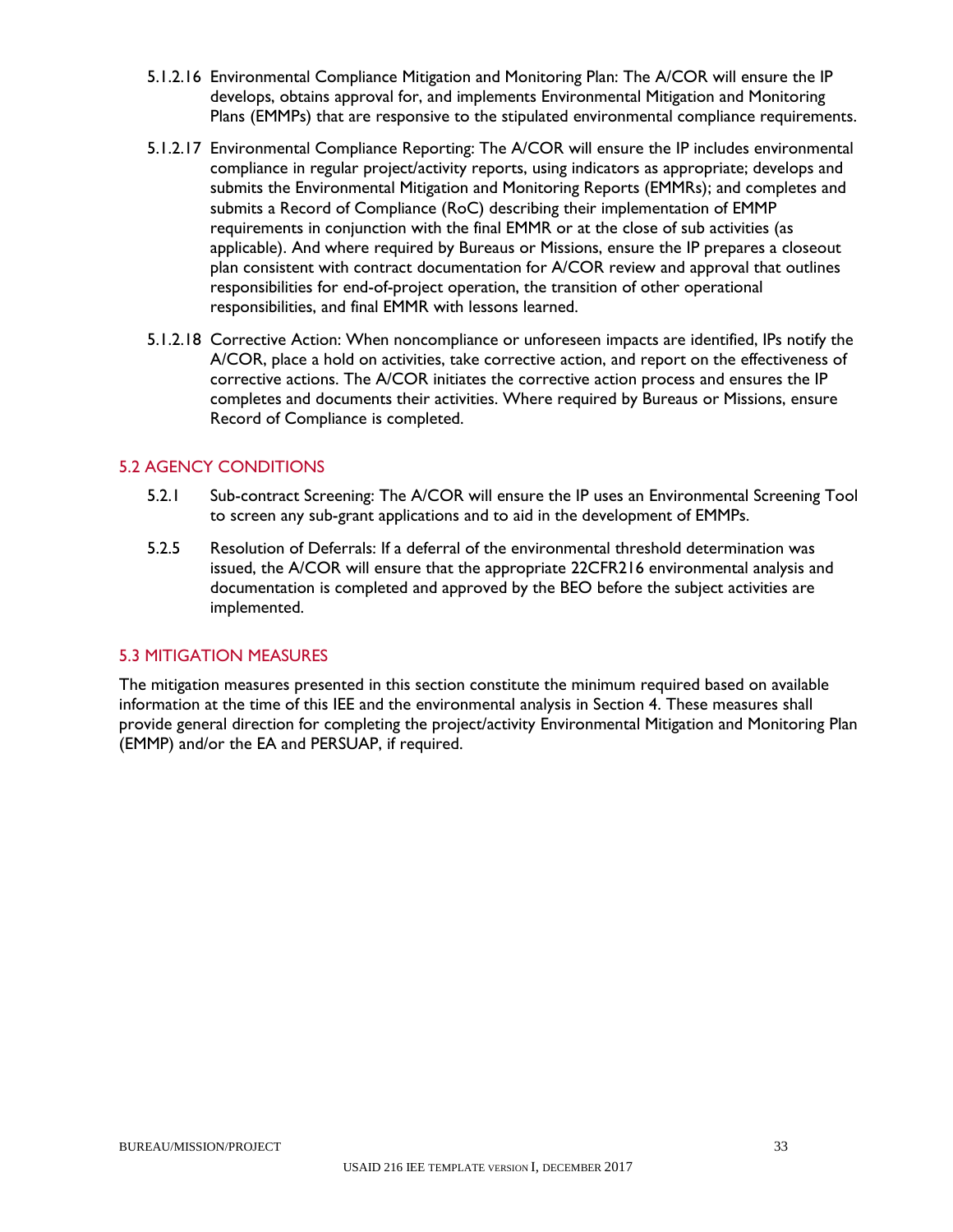# 6.0 LIMITATIONS OF THIS INITIAL ENVIRONMENTAL EXAMINATION

The determinations recommended in this document apply only to projects/activities and sub-activities described herein. Other projects/activities that may arise must be documented in either a separate IEE, an IEE amendment if the activities are within the same project/activity, or other type of environmental compliance document and shall be subject to an environmental analysis within the appropriate documents listed above.

Other than projects/activities determined to have a Positive Threshold Determination, it is confirmed that the projects/activities described herein do not involve actions normally having a significant effect on the environment, including those described in 22CFR216.2(d).

In addition, other than projects/activities determined to have a Positive Threshold Determination and/or a pesticide management plan (PERSUAP), it is confirmed that the projects/activities described herein do not involve any actions listed below. Any of the following actions would require additional environmental analyses and environmental determinations:

- Support project preparation, project feasibility studies, or engineering design for activities listed in  $§216.2(d)(1);$
- Affect endangered and threatened species or their critical habitats per §216.5, FAA 118, FAA 119;
- Promote timber harvesting per FAA 117 and 118;
- Lead to new construction, reconstruction, rehabilitation, or renovation work per  $\S216.2(b)(1);$
- Support agro-processing or industrial enterprises per  $\S216.1(b)(4)$ ;
- Provide support for regulatory permitting per §216.1(b)(2);
- Lead to privatization of industrial facilities or infrastructure with heavily polluted property per  $§216.1(b)(4);$
- Procure or use genetically engineered organisms per §216.1(b)(1); and/or
- Assist the procurement (including payment in kind, donations, guarantees of credit) or use (including handling, transport, fuel for transport, storage, mixing, loading, application, clean-up of spray equipment, and disposal) of pesticides or activities involving procurement, transport, use, storage, or disposal of toxic materials. Pesticides cover all insecticides, fungicides, rodenticides, etc. covered under the Federal Insecticide, Fungicide, and Rodenticide Act per §216.2(e) and §216.3(b).

# 7.0 REVISIONS

Per 22CFR216.3(a)(9), when ongoing programs are revised to incorporate a change in scope or nature, a determination will be made as to whether such change may have an environmental impact not previously assessed. If so, this IEE will be amended to cover the changes. Per ADS 204, it is the responsibility of the USAID A/COR to keep the MEO/REA and BEO informed of any new information or changes in the activity that might require revision of this environmental analysis and environmental determination.

# ATTACHMENTS:

USAID's Environmental Guidelines for Small-Scale Activities in Africa (EGSSAA) for Small-scale Mining: http://www.encapafrica.org/EGSSAA/mining.pdf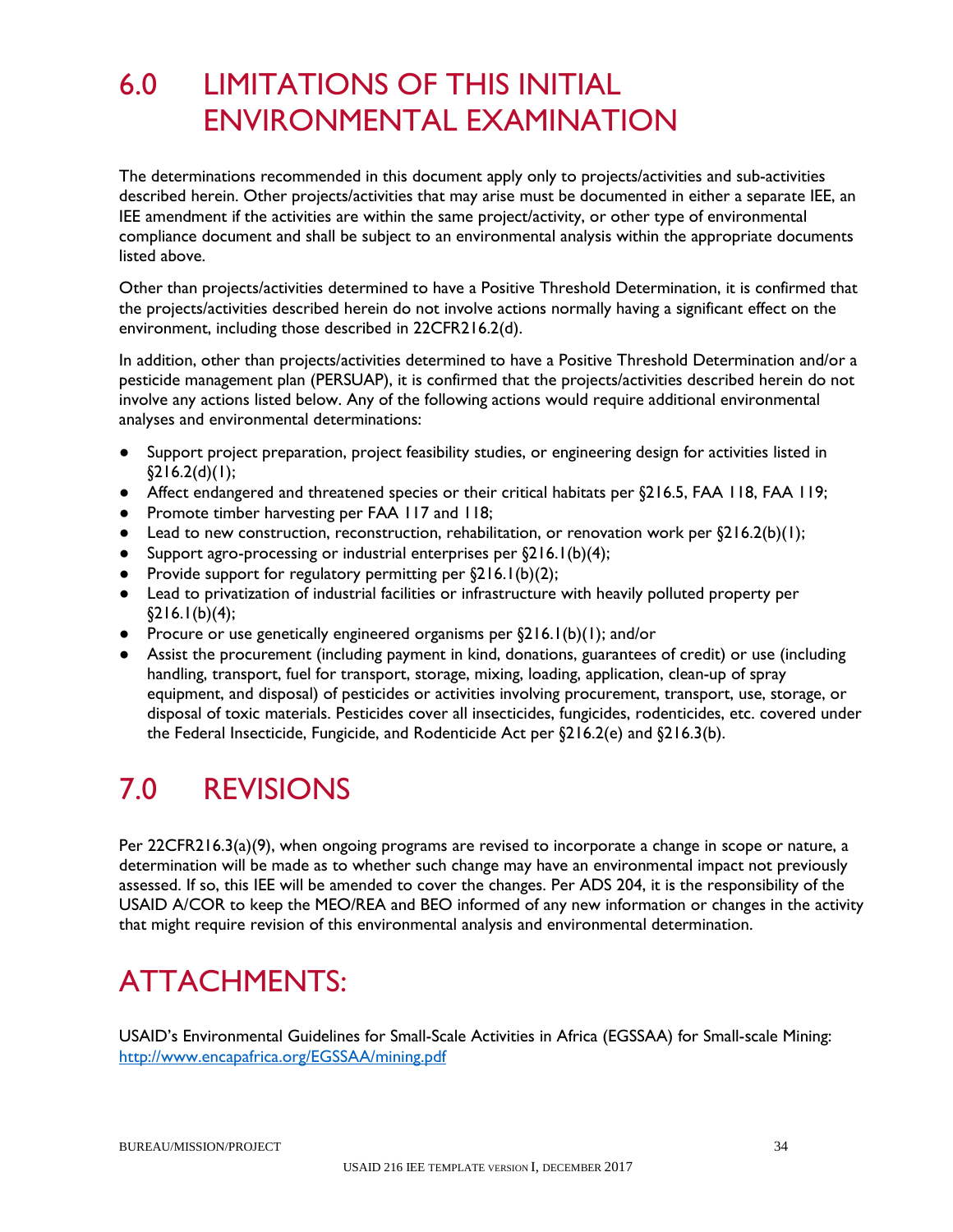International Finance Corporation Environmental, Health and Safety Guidelines for Mining: http://www.ifc.org/wps/wcm/connect/1f4dc28048855af4879cd76a6515bb18/Final%2B- %2BMining.pdf?MOD=AJPERES&id=1323153264157